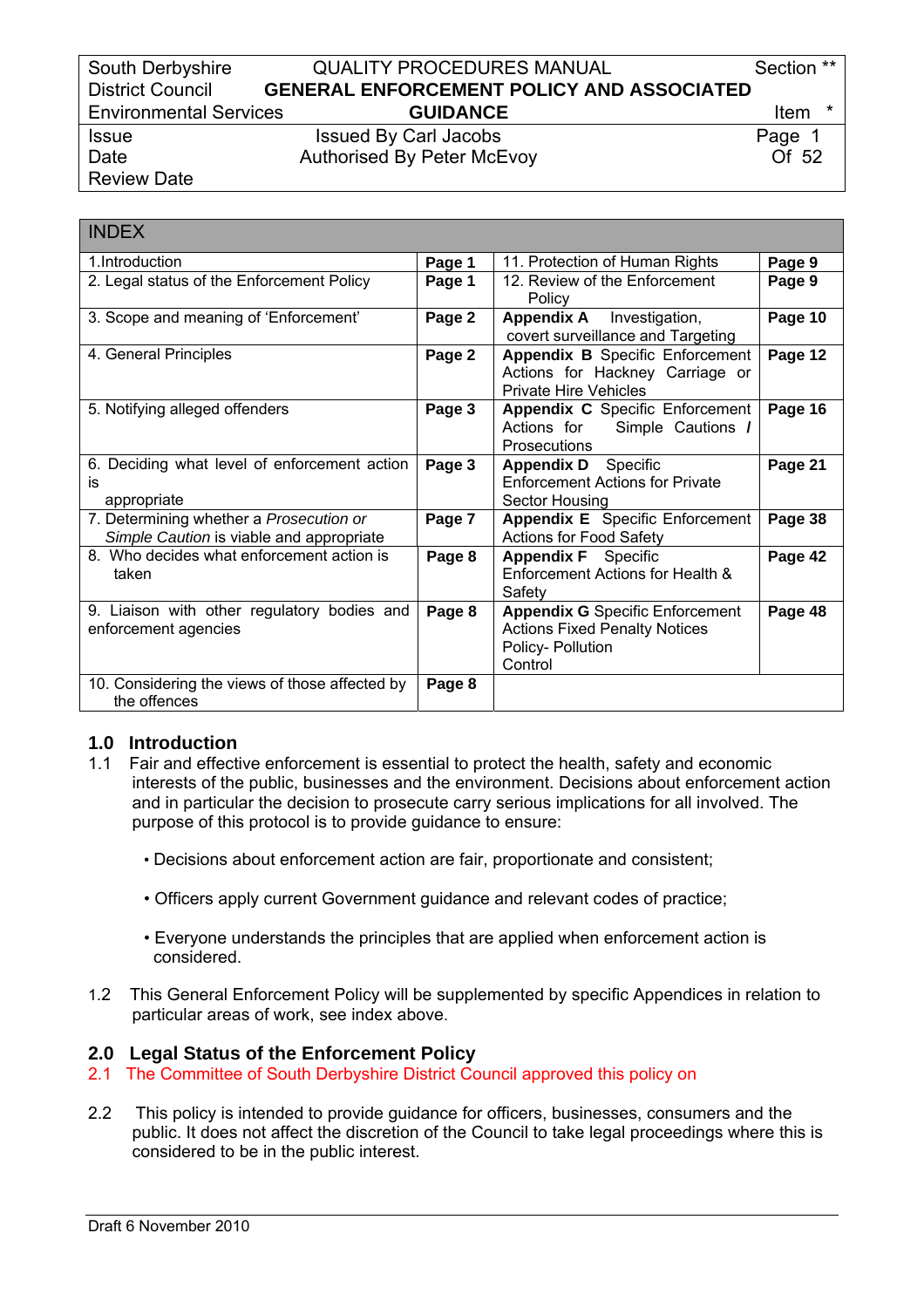| South Derbyshire              | <b>QUALITY PROCEDURES MANUAL</b>                 | Section **       |
|-------------------------------|--------------------------------------------------|------------------|
| <b>District Council</b>       | <b>GENERAL ENFORCEMENT POLICY AND ASSOCIATED</b> |                  |
| <b>Environmental Services</b> | <b>GUIDANCE</b>                                  | <b>Item</b><br>* |
| <b>Issue</b>                  | <b>Issued By Carl Jacobs</b>                     | Page 2           |
| Date                          | <b>Authorised By Peter McEvoy</b>                | Of 52            |
| <b>Review Date</b>            |                                                  |                  |

### **3.0 Scope and Meaning of 'Enforcement'**

- 3.1 'Enforcement' includes any action taken by officers aimed at ensuring that individuals or businesses whom the law places duties (including employers, the self employed, employees and others) are returned to compliance or encouraged to comply with the law. This is not limited to formal enforcement action such as prosecution.
- 3.2 In certain circumstances we will seek to raise awareness and increase compliance levels by publicising unlawful trade practices or criminal activity. Where appropriate the results of specific court cases may also be published.
- 3.3 The Council places great importance on the consistent use of enforcement action and does not measure itself by the quantities of enforcement action it takes and so does not set targets. Enforcement is distinct from civil claims for compensation and is not undertaken in all circumstances where civil claims may be appropriate, or to assist such claims.

### **4.0 General Principles**

- 4.1 Prevention is better than cure and the role of Environmental services therefore involves actively working with individuals and businesses to advise on, and assist with compliance.
- 4.2 Where it is considered that formal action is necessary, each case will be considered on its own merits. However, there are general principles that apply to the way each case must be approached. These are set out in this Policy and in the Regulators' Compliance Code.

 For more information about the Regulators' Compliance Code visit: [http://bre.berr.gov.uk/regulation/reform/enforcement\\_concordat/index.asp](http://bre.berr.gov.uk/regulation/reform/enforcement_concordat/index.asp)

- 4.3 Enforcement decisions will be fair, independent and objective, proportionate in applying the law, consistency of approach and transparent about how we operate and what those regulated may expect and will not be influenced by issues such as ethnicity or national origin, gender, age, disability religious beliefs, political views or the sexual orientation of the suspect, victim, witness or offender. Such decisions will not be affected by improper or undue pressure from any source.
- 4.4 We will take into account the views of any victim, injured party or relevant person to establish the nature and extent of any harm or loss, and its significance, in making the decision to take formal action.
- 4.5 South Derbyshire District Council is a public authority for the purposes of the Human Rights Act 1998. We will, therefore, apply the principles of the European Convention for the Protection of Human Rights and Fundamental Freedoms.
- 4.6 This enforcement policy helps to promote efficient and effective approaches to regulatory inspection and enforcement such as targeting enforcement actions, which improve regulatory outcomes without imposing unnecessary burdens. This is in accordance with the Regulator's Compliance Code.
- 4.7 In certain instances we may conclude that a provision in the code is either not relevant or is outweighed by another provision. We will ensure that any decision to depart from the Code will be properly reasoned, based on material evidence and documented.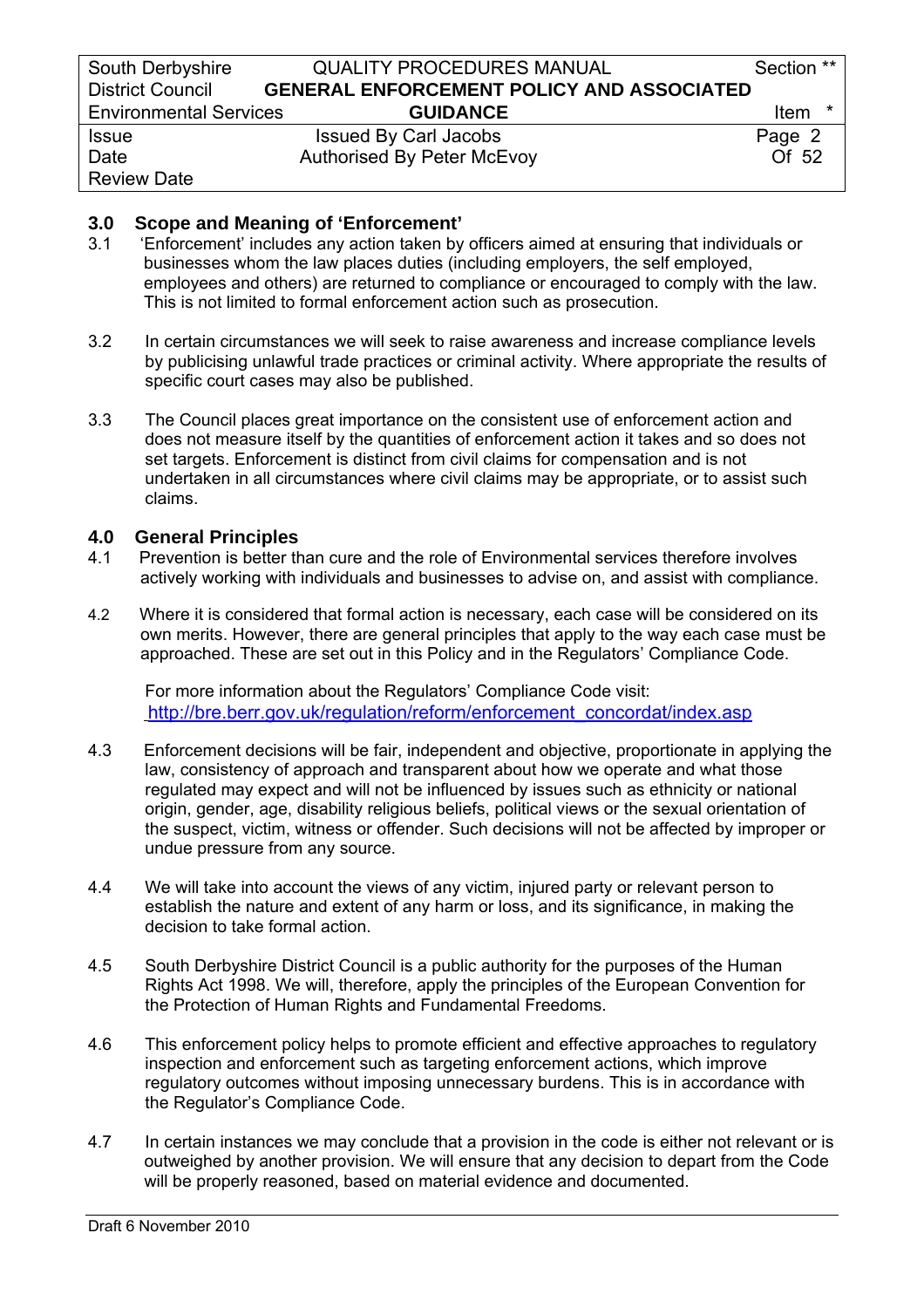| South Derbyshire              | <b>QUALITY PROCEDURES MANUAL</b>                 | Section **  |
|-------------------------------|--------------------------------------------------|-------------|
| <b>District Council</b>       | <b>GENERAL ENFORCEMENT POLICY AND ASSOCIATED</b> |             |
| <b>Environmental Services</b> | <b>GUIDANCE</b>                                  | <b>Item</b> |
| <b>Issue</b>                  | <b>Issued By Carl Jacobs</b>                     | Page 3      |
| Date                          | <b>Authorised By Peter McEvoy</b>                | Of 52       |
| <b>Review Date</b>            |                                                  |             |

# **5.0 Notifying Alleged Offenders**

- 5.1 If we receive information [for example from a complainant] that may lead to enforcement action against a business or individual we will notify that business or individual as soon as is practicable of any intended enforcement action, unless this could impede an investigation or pose a safety risk to those concerned or the general public.
- 5.2 During the progression of enforcement investigations (prior to any convictions), business proprietors or individuals and witnesses will be kept informed of progress. Confidentiality will be maintained and personal information about individuals will only be released to a Court when required and in accordance with the Data Protection Act 1998.

### **6.0 Deciding what level of enforcement action is appropriate**

6.1 A number of factors are considered when determining what enforcement action to take:

### Levels of enforcement action**:**

- 6.2 There are a large number of potential enforcement options. The level of the action taken varies from no action through to proceedings in Court, depending on increasing seriousness
	- No action;
	- Informal Action and Advice;
	- Fixed Penalty Notices;
	- Penalty Charge Notices;
	- Formal Notices;
	- Forfeiture Proceedings;
	- Seizure of goods/equipment;
	- Injunctive Actions:
	- Refusal/revocation of a licence;
	- Simple Caution;
	- Prosecution.
- 6.3 In assessing what enforcement action is necessary and proportionate, consideration will be given to:
	- The seriousness of compliance failure;
	- The business's past performance and its current practice;
	- The risks being controlled;
	- Legal, official or professional guidance;
	- Local priorities of the Council.
- 6.4 Where the law has been contravened, there is a range of enforcement options available. Under normal circumstances, a process of escalation will be used until compliance is reached. Exceptions would be where there is a serious risk to public safety or the environment or the offences have been committed deliberately or negligently or involve deception, or where there is significant economic detriment.

No Action: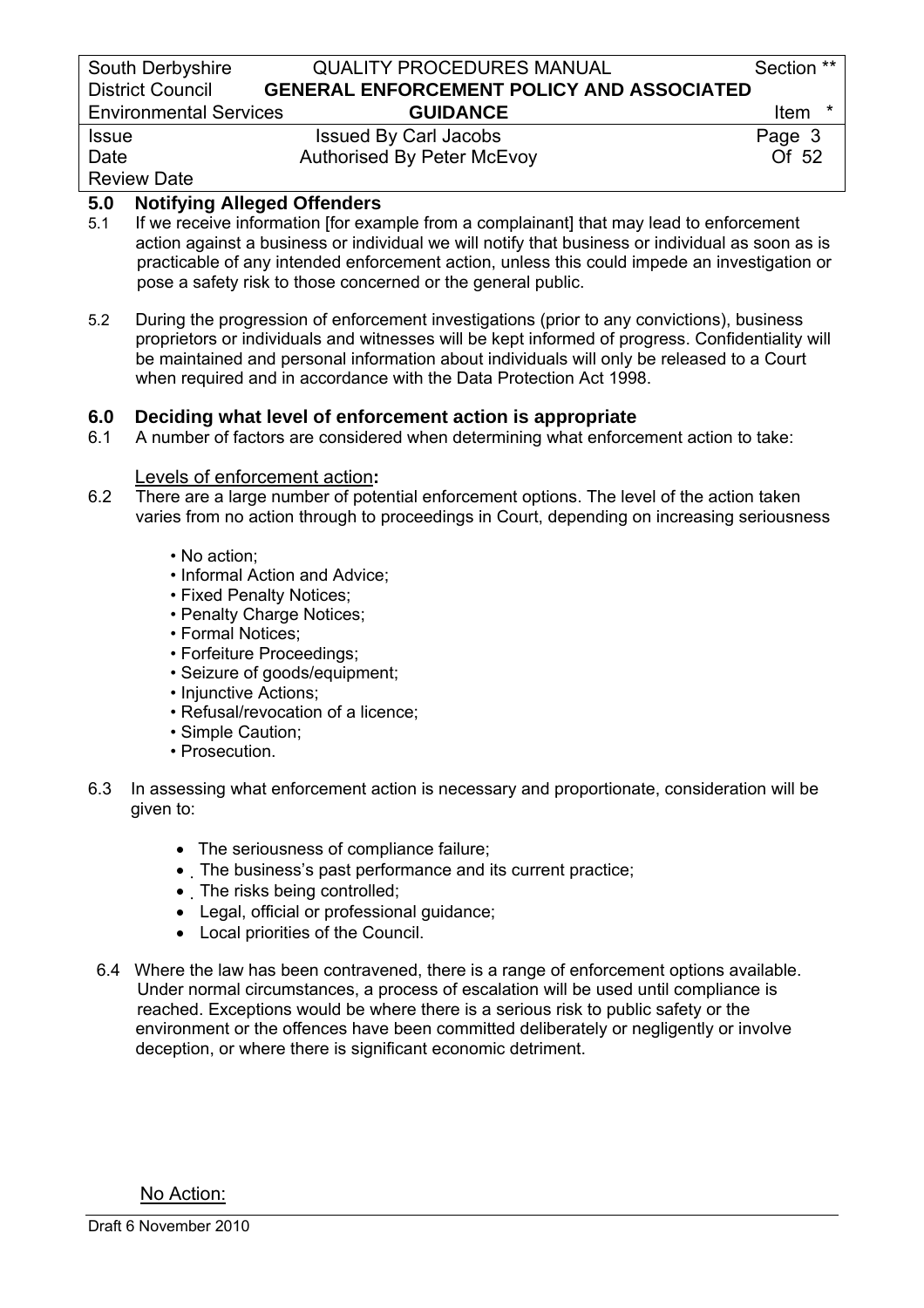# South Derbyshire **QUALITY PROCEDURES MANUAL** Section \*\* District Council **GENERAL ENFORCEMENT POLICY AND ASSOCIATED**  Environmental Services **GUIDANCE** Item \* Issue Issued By Carl Jacobs Page 4

# Date **Authorised By Peter McEvoy COLLUST** 2

# Review Date

In certain circumstances, contraventions of the law may not warrant any action.. A decision of *no action* may also be taken where formal enforcement is inappropriate in the circumstances, such as where a trader has ceased to trade, or the offender is elderly and frail and formal action would seriously damage their wellbeing. In such cases we will advise the offender of the reasons for taking no action. The decision to take no action rests exclusively with the Council and for example the cost benefit equation described above will not rule out formal action if it is judged in the Public Interest.

# Informal Action and Advice

- 6.5 For minor breaches of the law we may give verbal or written advice. We will clearly identify any contraventions of the law and give advice on how to put them right, including a deadline by which this must be done. The time allowed will be reasonable, and take into account the seriousness of the contravention and the implications of the non-compliance.
- 6.6 Sometimes we will advise about 'good practice', but we will clearly distinguish between what they *must do* to comply with the law and what is advice only.
- 6.7 Failure to comply could result in an escalation of enforcement action.

# **Fixed Penalty Notices**

6.8 Certain offences are subject to fixed penalty notices where prescribed by legislation. They are recognised as a low-level enforcement tool and avoid a criminal record. Where legislation permits an offence to be dealt with by way of a Fixed Penalty Notice (FPN), the Council will normally administer a FPN on a first occasion, without issuing a warning.

# **Penalty Charge Notices**

6.9 Penalty Charge Notices (PCN) are prescribed by certain legislation as a method of enforcement by which the offender pays an amount of money to the enforcer in recognition of the breach. Failure to pay the PCN will result in the offender being pursued in the County Court for non-payment of the debt. A PCN does not create a criminal record and the Council will normally issue a PCN without first issuing a warning.

# Formal Notice

- 6.10 Certain legislation allows notices to be served requiring the recipient to take specific actions or cease certain activities. Notices may require activities to cease immediately where the circumstances relating to health, safety, environmental damage or nuisance demand. In other circumstances, the time allowed will be reasonable, and take into account the seriousness of the contravention and the implications of the non-compliance.
- 6.11 All notices issued will include details of any applicable *Appeals Procedures*.
- 6.12 Certain types of notice allow works to be carried out in default. This means that if a notice is not complied with [a breach of the notice] the Council may carry out any necessary works to satisfy the requirements of the notice. Where the law allows, the Council may then charge the person / business served with the notice for any cost incurred in carrying out the work. Whenever the urgency of the notice allows, the Council will ensure any work, in default is achieved, economically, e.g. by obtaining multiple competitive quotes for the work, unless it is a matter of urgency.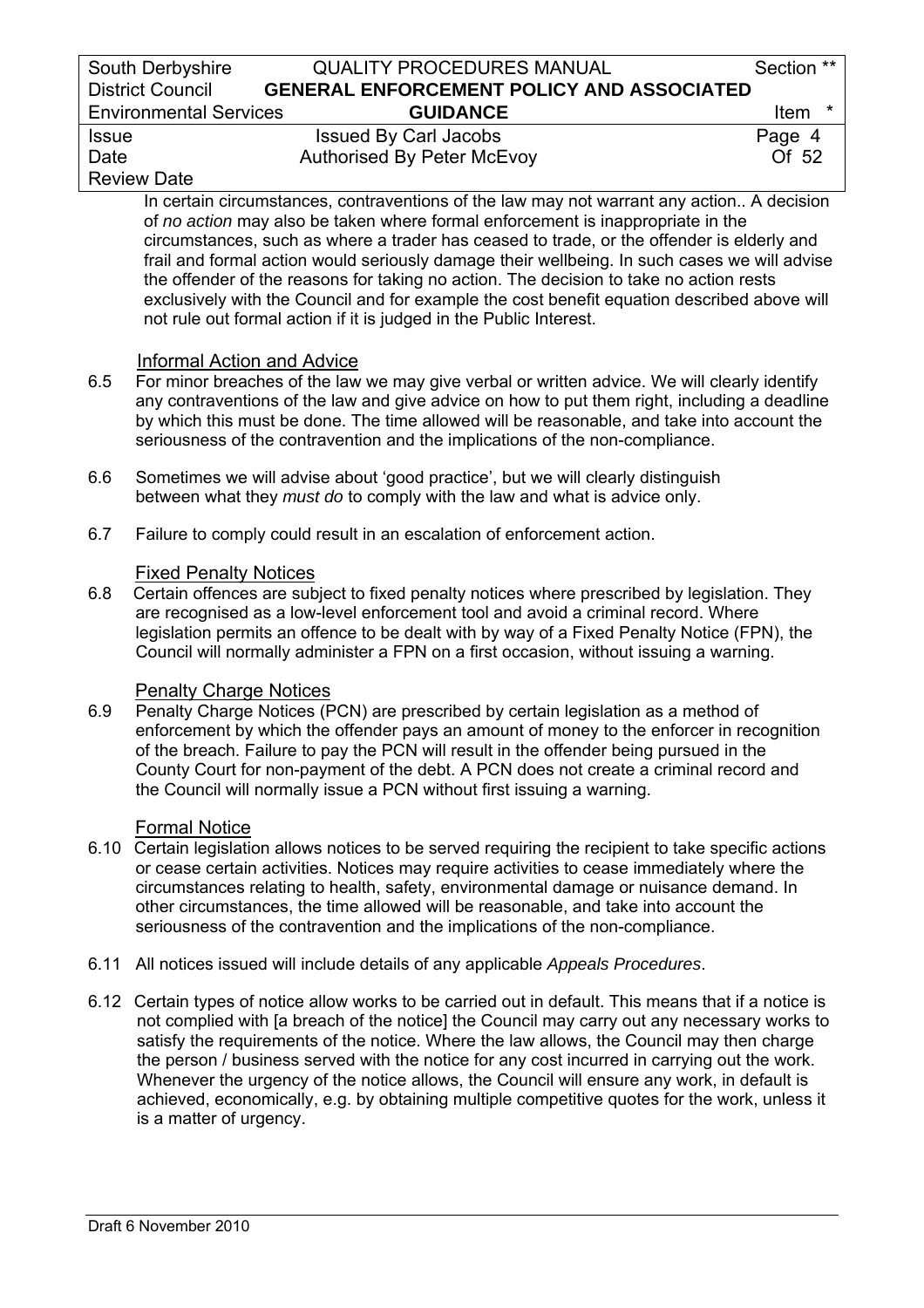| South Derbyshire              | <b>QUALITY PROCEDURES MANUAL</b>                 | Section **  |
|-------------------------------|--------------------------------------------------|-------------|
| <b>District Council</b>       | <b>GENERAL ENFORCEMENT POLICY AND ASSOCIATED</b> |             |
| <b>Environmental Services</b> | <b>GUIDANCE</b>                                  | <b>Item</b> |
| <b>Issue</b>                  | <b>Issued By Carl Jacobs</b>                     | Page 5      |
| Date                          | <b>Authorised By Peter McEvoy</b>                | Of 52       |
| <b>Review Date</b>            |                                                  |             |

### Forfeiture Proceedings

6.13 This procedure may be used in conjunction with seizure and/or prosecution where there is a need to dispose of goods in order to prevent them re-entering the market place or being used to cause a further problem. In appropriate circumstances, Environmental Services will make an application for forfeiture to the Magistrates Courts.

### Seizure

6.14 Certain legislation enables authorised Officers to seize goods, equipment or documents for example unsafe food, sound equipment that is being used to cause a statutory noise nuisance, unsafe products or any goods that may be required as evidence for possible future court proceedings. When goods are seized the person from whom the goods are taken will be provided with an appropriate receipt.

#### Injunctive Action

- 6.15 In certain circumstances, for example, where offenders are repeatedly found guilty of similar offences or where it is considered that injunctive action is the most appropriate course of enforcement, then injunctive action may be used to deal with repeat offenders, dangerous circumstances or significant consumer detriment.
- 6.16 Action under the Enterprise Act 2002; proceedings may be brought where an individual or organisation has acted in breach of community or domestic legislation with the effect of harming the collective interests of consumers. In most circumstances action will be considered where there have been persistent breaches or where there is significant consumer detriment. Action can range from:
	- Informal undertakings;
	- Formal undertakings;
	- Interim Orders;
	- Court Orders;
	- Contempt Proceedings.
- 6.17 Anti Social Behavior Orders (ASBO) and Criminal Anti Social Behavior Orders (CRASBO): Where the non-compliance under investigation amounts to anti-social behavior such as persistent targeting of an individual or a group of individuals in a particular area then, following liaison with the Safer South Derbyshire Partnership, where appropriate, an ASBO or CRASBO subject to evidence may be sought to stop the activity.

### Refusal, Suspension and Revocation of Licence

- 6.18 Under the Licensing Act 2003 where there is a requirement for a business to be licensed by the local authority, the licence may be granted unless representations or objections are received against the application. Where representation and objections are received the Licensing and Appeals Sub Committee will hear the case and decide to grant, grant with conditions, or refuse the licence application.
- 6.19 In addition to the above, in relation to the Gambling Act 2005, applications for premises Licence, the Licensing and Appeals Sub Committee may exclude activities or impose conditions on a licence.
- 6.20 Under the Licensing Act 2003, where a Review of a Premises Licence is sought under Section 51 of the Act, the options available to the Licensing and Appeals sub Committee are:-
	- To modify the conditions of Licence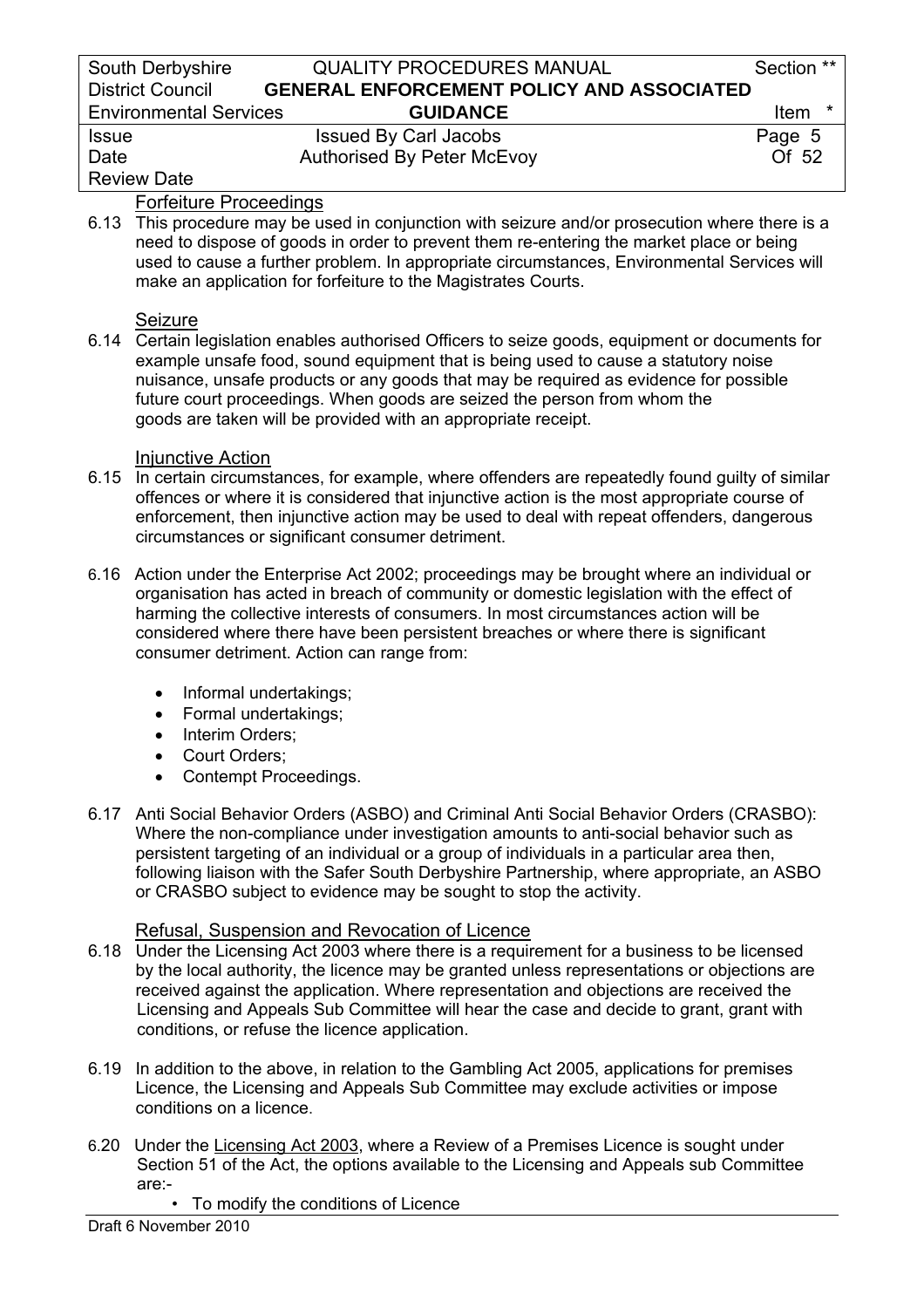### South Derbyshire **QUALITY PROCEDURES MANUAL** Section \*\* District Council **GENERAL ENFORCEMENT POLICY AND ASSOCIATED**  Environmental Services **GUIDANCE** Item \*

Issue Issued By Carl Jacobs **Page 6** Date **Authorised By Peter McEvoy CHO** Authorised By Peter McEvoy

Review Date

- To exclude a Licensable activity from the scope of the Licence
- To remove the Designated Premises Supervisor
- Suspend the Licence for a period not exceeding three months
- Revoke the Licence
- Issue a warning letter
- No action
- 6.21 Under the Gambling Act 2005, where a Review of a Premises Licence is sought under Section 202 of the Act, the options available to the Licensing and Appeals Sub Committee are:-
	- Revocation of the Licence
	- Suspend the Licence for a specified period not exceeding three months
	- Exclude a condition attached to the Licence, under Section 168 or remove or amend and exclusion.
	- Add, remove or amend a condition under Section 169
	- No Action

# **Simple Caution**

# **(More detailed information re Simple Caution's can be found at Annex C)**

6.22 A Simple Caution includes a formally documented admission of guilt, but is not a form of sentence, nor is it a criminal conviction.

For a Simple Caution to be issued a number of criteria must be satisfied:

- Sufficient evidence must be available to prove the case;
- The offender must admit the offence;
- It must be in the public interest to use a Simple Caution;
- The offender must be 18 years or over.

 For details on the Home Office guidance (Circular 16/2008) visit: [http://www.homeoffice.gov.uk](http://www.homeoffice.gov.uk/) and Annex D of this Document.

6.23 A record of the Caution will be sent to the Office of Fair Trading and the Local Government Regulation (LGR) if appropriate, and will be kept on file for 2 years or the time specified on the caution . If the offender commits a further offence, the Caution may influence our decision to take a prosecution. If during the time the Caution is in force the offender pleads guilty to, or is found guilty of, committing another offence anywhere in England and Wales, the Caution may be cited in court, and this may influence the severity of the sentence that the court imposes.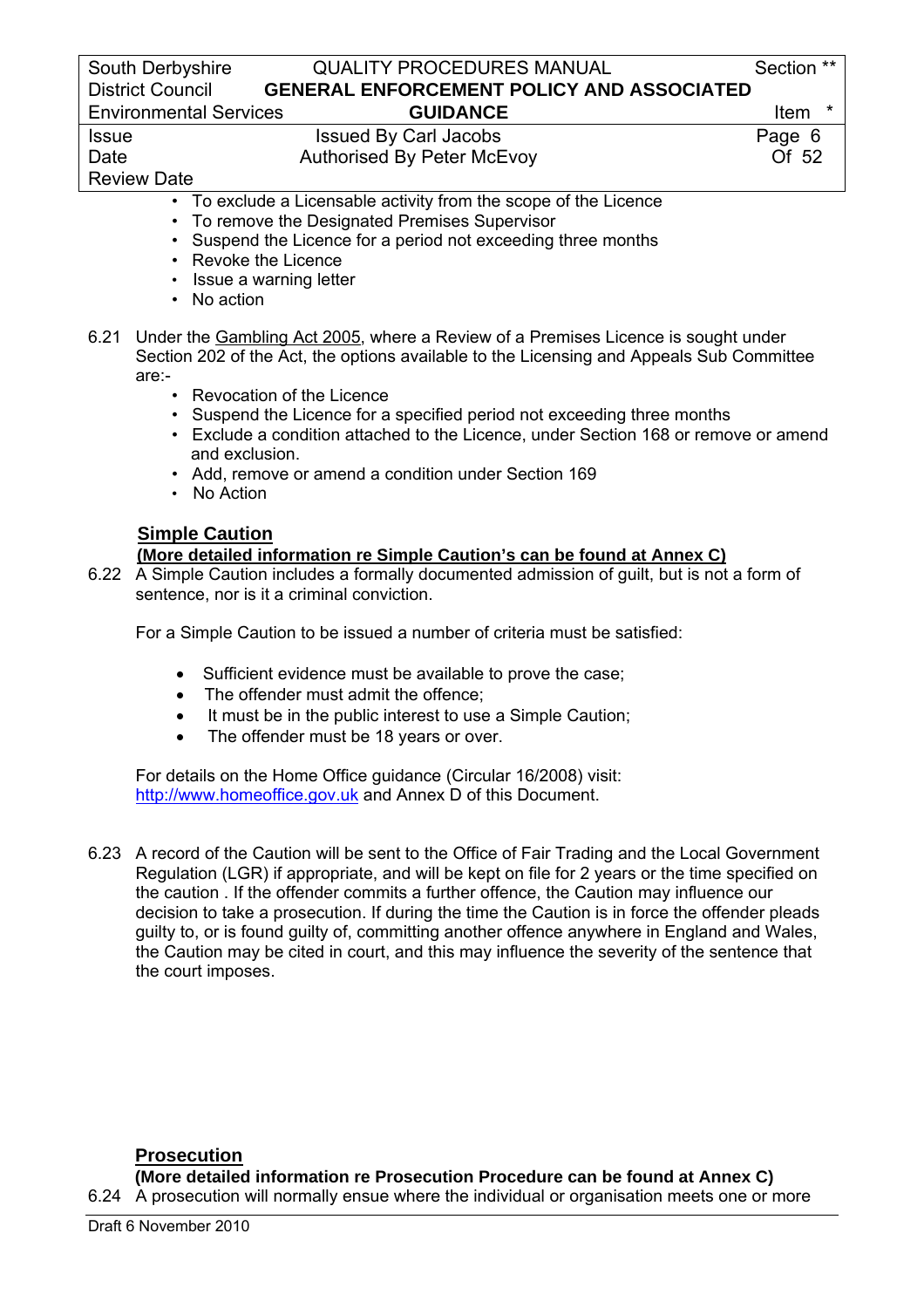of the following criteria:

- Deliberately, negligently or persistently breached legal obligations, which were likely to cause material loss or harm to others;
- Deliberately or persistently ignored written warnings or formal notices:
- Endangered, to a serious degree, the health, safety or well being of people, animals or the environment;
- Assaulted or obstructed an Officer in the course of their duties.
- In the case of Food or Health and Safety where death was a result of a breach of **legislation**
- Where circumstances warrant it and evidence to support a case is available we will prosecute without prior warning or recourse to alternative sanctions

### Proceeds of Crime Applications

6.25 Applications may be made under the Proceeds of Crime Act 2002 for confiscation of assets in serious cases. Their purpose is to recover the financial benefit that the offender has obtained from his criminal conduct. Proceedings are conducted according to the civil standard of proof. Applications are made after a conviction has been secured.

### **7.0 Determining whether a Prosecution or Simple Caution is viable and appropriate**

- 7.1 Environmental Services apply two 'tests' to determine whether a Prosecution or Caution is viable and appropriate. We follow guidance set by the Crown Prosecution Service (CPS)) when applying the tests:
- 7.2 For more information about the 'Code for Crown Prosecutors' visit: [http://www.cps.gov.uk/victims\\_witnesses/code.html](http://www.cps.gov.uk/victims_witnesses/code.html)
- 7.3 A Caution or Prosecution proceedings will only be progressed when the case has passed both the evidential test and the public interest test. The principles outlined apply equally to the other types of formal enforcement action that are available.

The Evidential Test<br>7.4 Environmental Service Environmental Services must be satisfied that there is enough evidence to provide a 'realistic prospect of conviction' against each defendant on each charge. A realistic prospect of conviction is an objective test that means that a jury or bench of magistrates, properly directed in accordance with the law, is more likely than not to convict the defendant of the charge alleged. This is a separate test from the one that the criminal courts themselves must apply. A jury or Magistrates' Court should only convict if it is sure of a defendant's guilt.

The Public Interest Test

7.5 The public interest must be considered in each case where there is enough evidence to provide a realistic prospect of conviction. We will balance factors for and against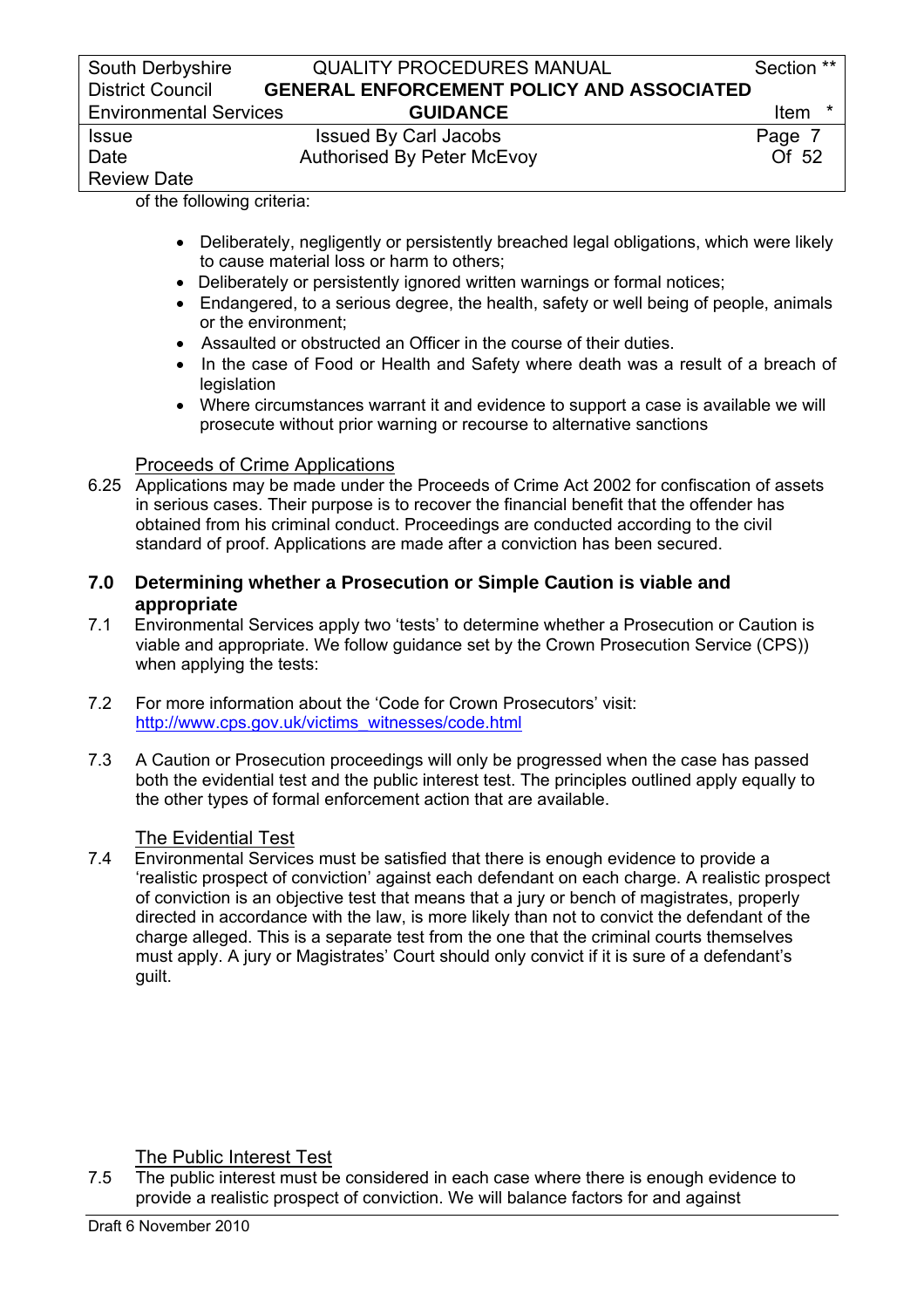| South Derbyshire              | <b>QUALITY PROCEDURES MANUAL</b>                                                       | Section **           |
|-------------------------------|----------------------------------------------------------------------------------------|----------------------|
| <b>District Council</b>       | <b>GENERAL ENFORCEMENT POLICY AND ASSOCIATED</b>                                       |                      |
| <b>Environmental Services</b> | <b>GUIDANCE</b>                                                                        | Item                 |
| <b>Issue</b>                  | <b>Issued By Carl Jacobs</b>                                                           | Page 8               |
|                               | $\mathbf{A}$ the set of $\mathbf{B}$ of $\mathbf{B}$ and $\mathbf{A}$ and $\mathbf{B}$ | $\sim$ $\sim$ $\sim$ |

# Review Date

Date **Authorised By Peter McEvoy COLLUST** 2

 prosecution carefully and fairly. Public interest factors that can affect the decision to prosecute usually depend on the seriousness of the offence or the circumstances of the suspect. Some factors may increase the need to prosecute but others may suggest that another course of action would be better. The message sent to the Community by a decision to prosecute or not and its potential to affect future levels of compliance will be given consideration.

# **8.0 Who decides what enforcement action is taken**

- 8.1 Decisions about the most appropriate enforcement action to be taken are based upon professional judgment, legal guidelines, statutory codes of practice and priorities set by South Derbyshire District Council and/or Central Government.
- 8.2 Where appropriate, decisions about enforcement will involve consultation between or approval from:
	- Investigating Officer(s);
	- Senior Managers;
	- Legal Services;
- 8.3 The decision to prosecute must be ratified by the Head of Environmental Services.

# **9.0 Liaison with other regulatory bodies and enforcement agencies**

- 9.1 Where appropriate, enforcement activities will be coordinated with other regulatory bodies and enforcement agencies to maximise the effectiveness of any enforcement.
- 9.2 Where an enforcement matter affects a wide geographical area beyond the boundaries of South Derbyshire District Council, or involves enforcement by one or more other local authorities or organisations; where appropriate all relevant authorities and organisations will be informed of the matter as soon as possible and all enforcement activity coordinated with them.
- 9.3 Environmental Services will share intelligence relating to wider regulatory matters with other regulatory bodies and enforcement agencies, and examples include:
	- Government Agencies;
	- Police Forces:
	- Fire Authorities:
	- Statutory undertakers;
	- Other Local Authorities.

# **10.0 Considering the views of those affected by offences**

10.1 Environmental Services undertakes enforcement on behalf of the public at large and not just in the interests of any particular individual or group. However, when considering the public interest test, the consequences for those affected by the offence, and any views expressed by those affected will, where appropriate, be taken into account when making enforcement decisions.

# **11.0 Protection of Human Rights**

11.1 This Policy and all associated enforcement decisions take account of the provisions of the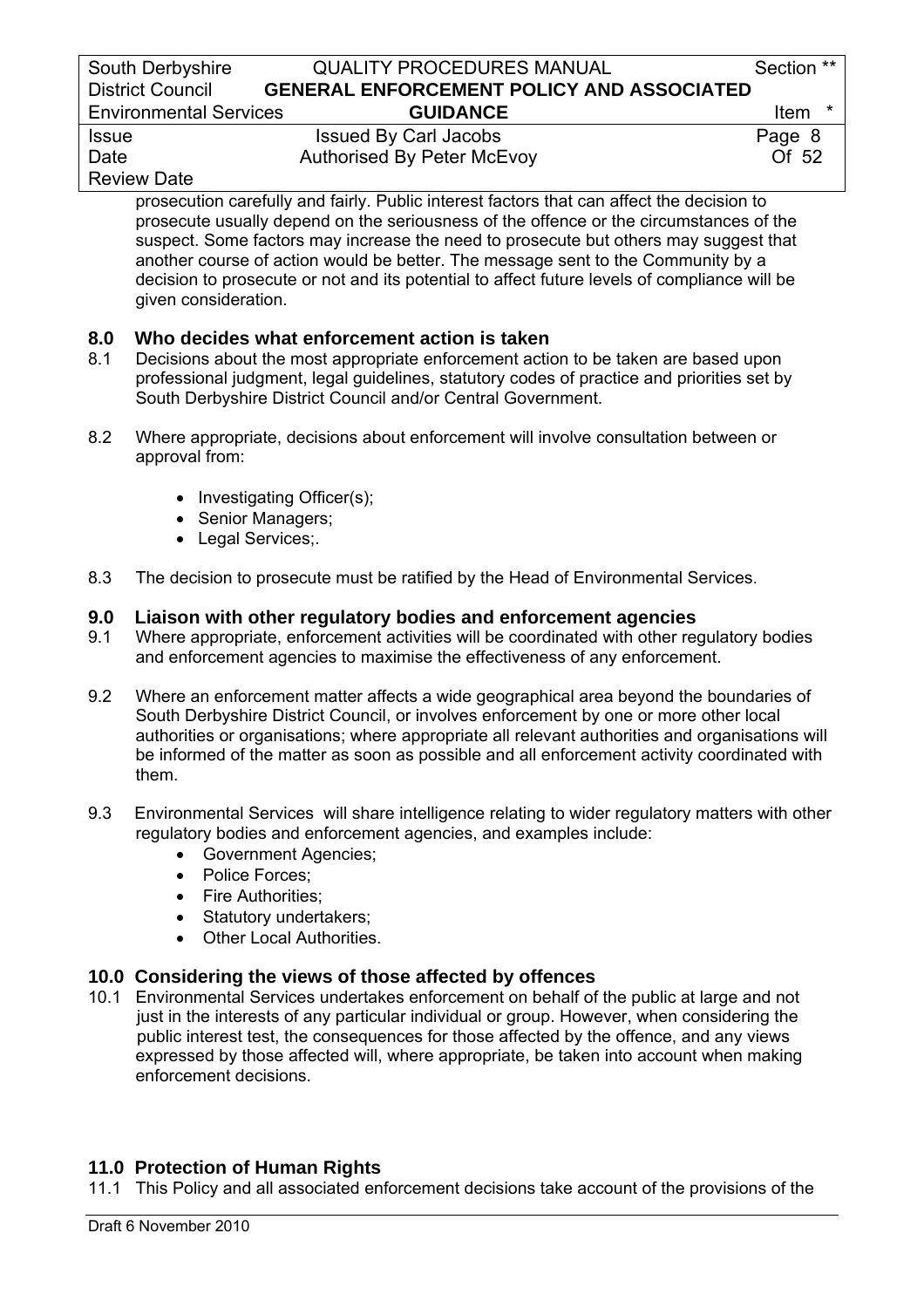| South Derbyshire              | <b>QUALITY PROCEDURES MANUAL</b>                 | Section ** |
|-------------------------------|--------------------------------------------------|------------|
| <b>District Council</b>       | <b>GENERAL ENFORCEMENT POLICY AND ASSOCIATED</b> |            |
| <b>Environmental Services</b> | <b>GUIDANCE</b>                                  | Item *     |
| <b>Issue</b>                  | <b>Issued By Carl Jacobs</b>                     | Page 9     |
| Date                          | <b>Authorised By Peter McEvoy</b>                | Of 52      |
| <b>Review Date</b>            |                                                  |            |

Human Rights Act 1998. In particular, due regard is had to the following:

- Right to a fair trial;
- Right to respect for private and family life, home and correspondence.

# **12.0 Review of the Enforcement Policy**

12.1 This Policy will be fully reviewed every 3 years, minor amendments or changes in law will be amended at the discretion of the Head of Environmental Services.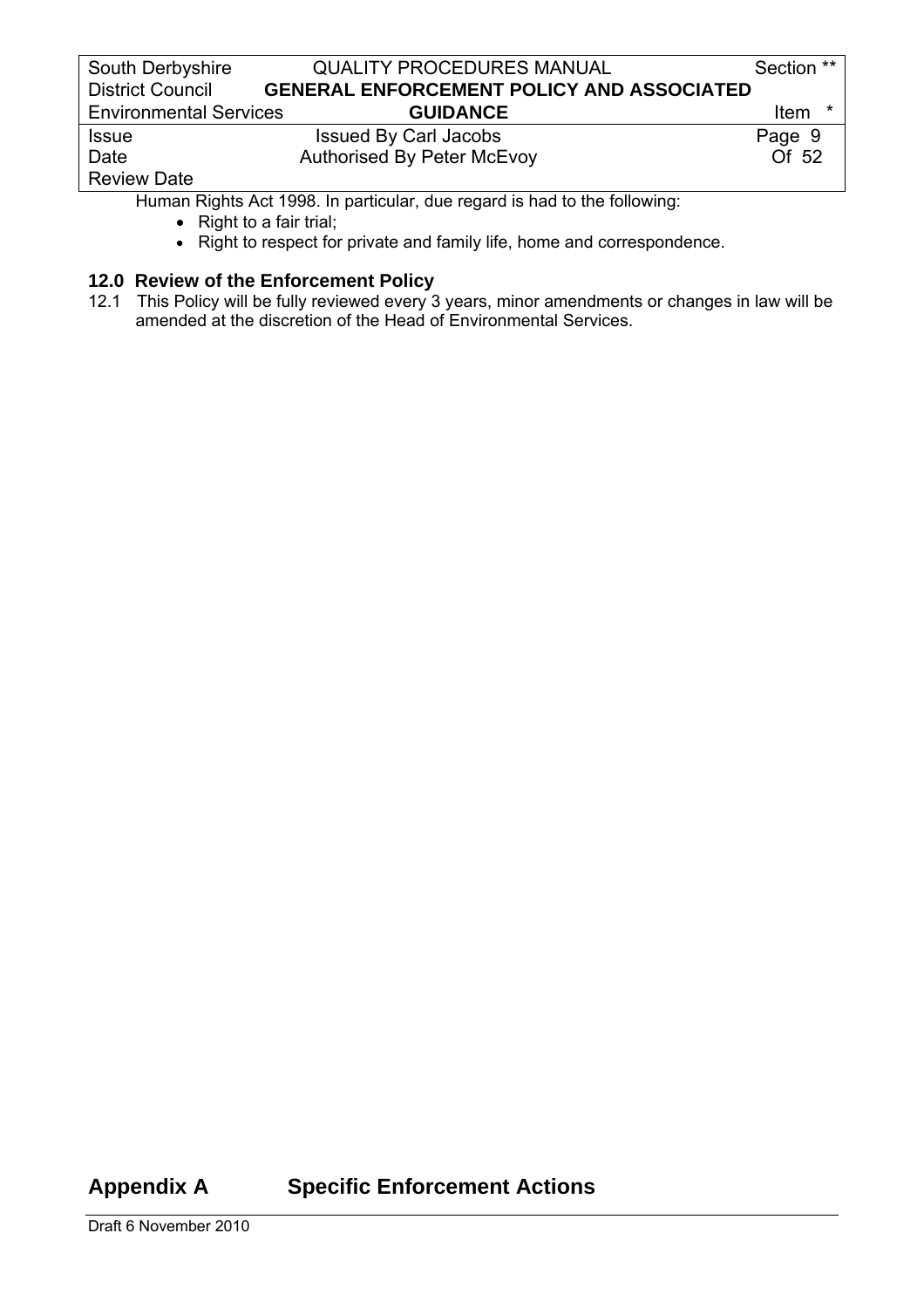# **Investigation, Covert Surveillance and Targeting**

### **1.0 Investigations**

1.1 Inspections and investigations will be carried out in a professional and consistent manner as set out below. This section must be read in conjunction with the General Enforcement Policy

# **2.0 Authorisations**

- 2.1 Only Officers properly authorised by the Director of Community Services (or other listed Officers) will be responsible for undertaking investigations. Officers will only be authorised to deal with such investigations as they have qualifications or experience to undertake in accordance with the procedures laid down. They will follow procedures and guidelines in carrying out their duties.
- 2.2 Officers are issued with a personal warrant card, which will be carried with them at all times and will be shown upon request.

# **3.0 Covert Surveillance**

- 3.1 During an investigation into suspected non-compliance with legislation, the Council may need to undertake directed covert surveillance from time to time. This may include using remote sound or video monitoring equipment as well as personal observation.
- 3.2 Where it is necessary to use covert surveillance techniques, the requirements of the Regulation of Investigatory Powers Act 2000 will be complied with.
- 3.3 In all cases where covert surveillance is required, such work will only be undertaken with the express permission of a member of the corporate management team who is not directly involved with the investigation.
- 3.4 Requests for the authorisation of surveillance will be made in writing by the investigating Officer. All such requests will be accompanied by a statement, which details the reason why covert surveillance is necessary and proportionate, how it is to be undertaken, who is likely to be involved and any impact that might result from the surveillance.
- 3.5 In deciding whether or not to authorise covert surveillance, the member of the corporate management team will have regard to any other policies relevant to the investigation and the alternative methods of conducting the investigation. Surveillance authorisations will only last for as long as deemed necessary and no longer than 3 months.
- 3.6 A register of authorised covert surveillance operations under Regulation of Investigatory Powers Act will be held by the Council. Authorisations will not be made public whilst there is an on-going investigation.

# **4.0 Targeting**

4.1 Enforcement activities will be targeted towards situations which carry higher risks or where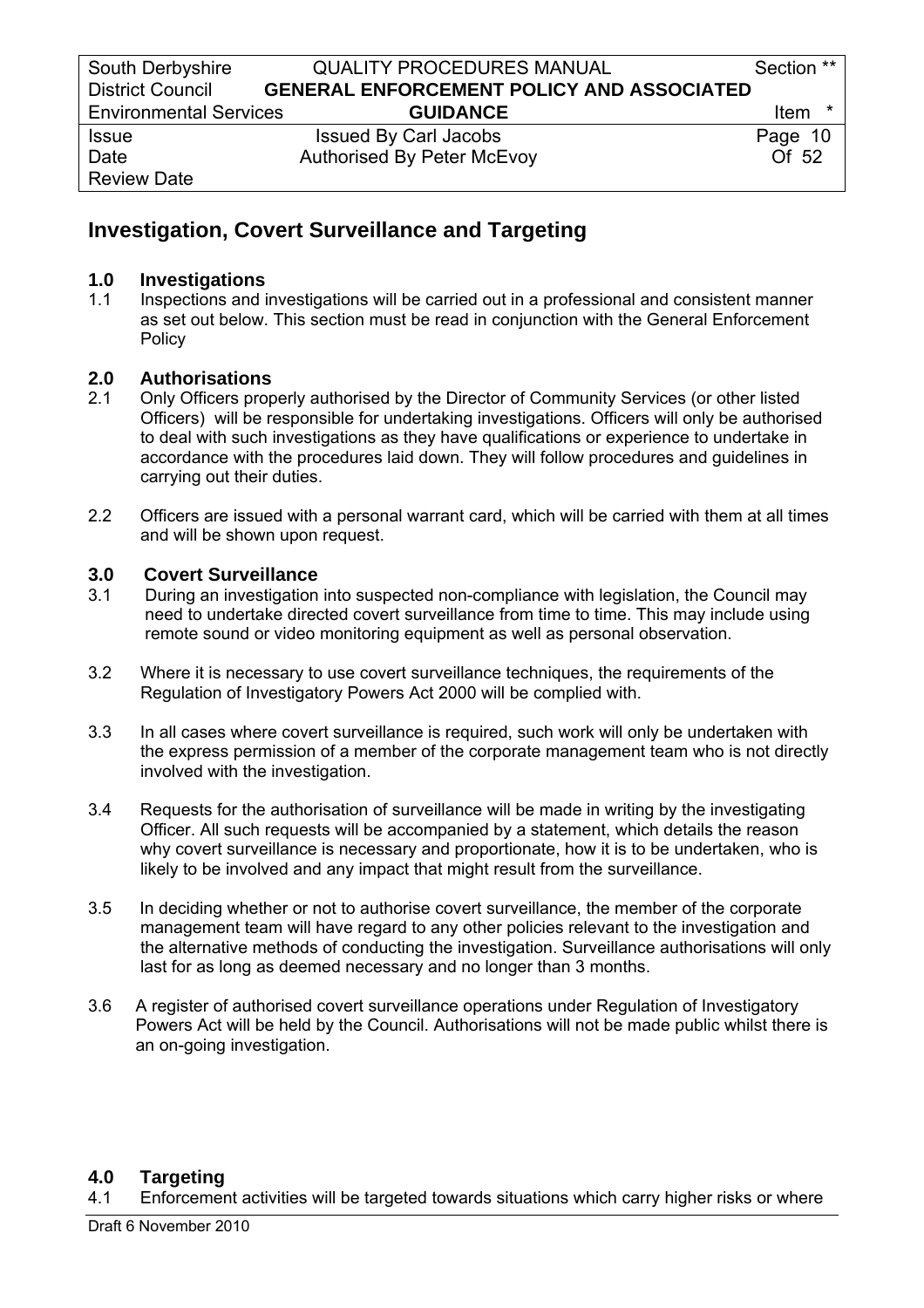| South Derbyshire                                                                          | <b>QUALITY PROCEDURES MANUAL</b>                 | Section **       |
|-------------------------------------------------------------------------------------------|--------------------------------------------------|------------------|
| <b>District Council</b>                                                                   | <b>GENERAL ENFORCEMENT POLICY AND ASSOCIATED</b> |                  |
| <b>Environmental Services</b>                                                             | <b>GUIDANCE</b>                                  | *<br><b>Item</b> |
| <b>Issue</b>                                                                              | <b>Issued By Carl Jacobs</b>                     | Page 11          |
| Date                                                                                      | <b>Authorised By Peter McEvoy</b>                | Of 52            |
| <b>Review Date</b>                                                                        |                                                  |                  |
| there is or could be a considerable impact as a result of the non-compliance with the law |                                                  |                  |

 there is or could be a considerable impact as a result of the non-compliance with the law. Enforcement activities may also be targeted towards individuals who are primarily responsible, who have the greatest responsibility to ensure compliance with the law or who have been the subject of previous enforcement action. From time to time, the Council will engage in enforcement initiatives which are directed towards issues where there is a need to draw attention to the existence of legislation and its enforcement.

# **Appendix B**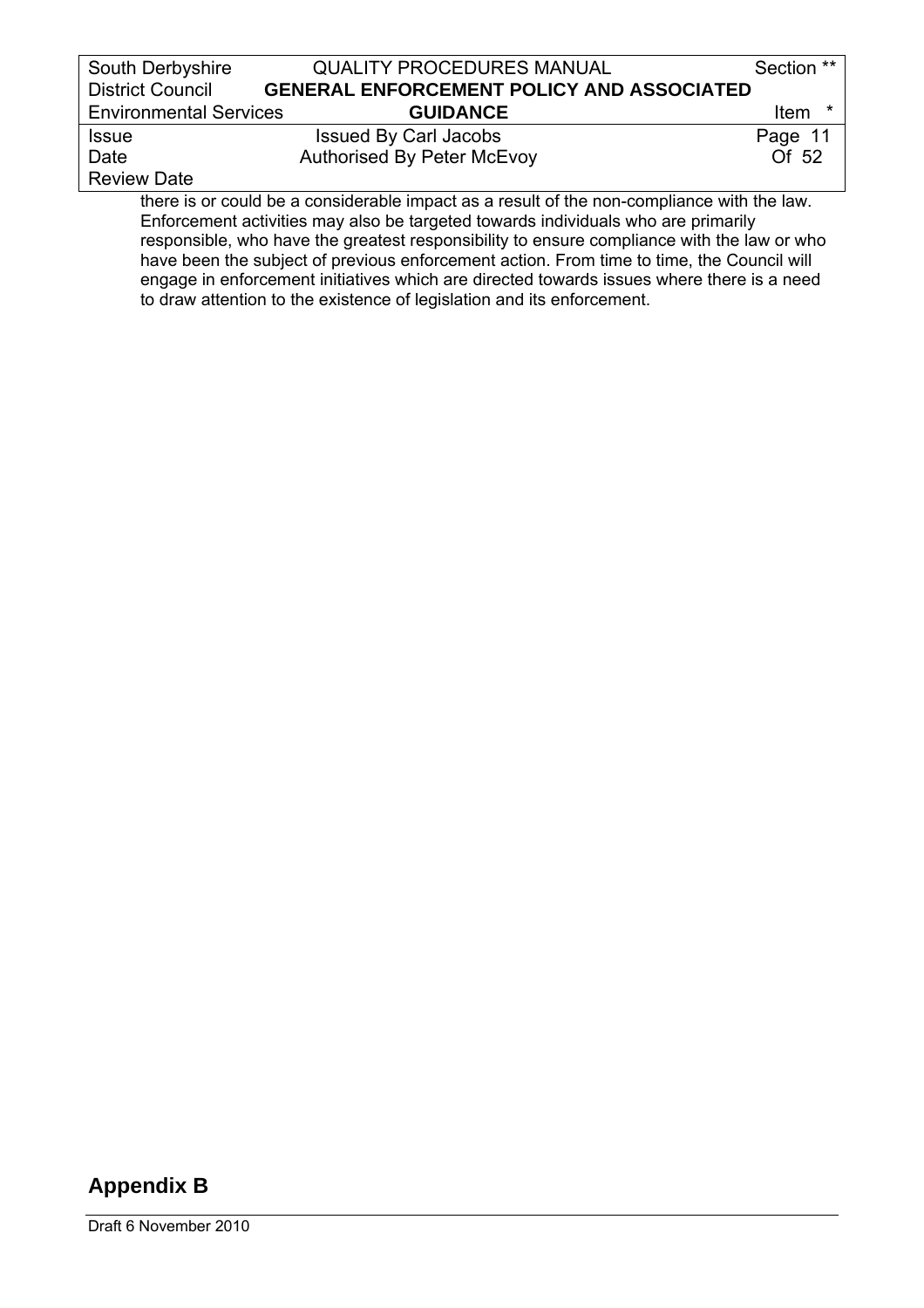# Review Date

# **Specific Enforcement Actions for Hackney Carriage or Private Hire Licences**

# **1.0 General**

- 1.1 This section must be read in conjunction with the General Enforcement Policy. The examples given are not exhaustive but provide only illustrations. Although the following are specific, each situation should be taken on its merits and where variation to this Policy occurs then the reason must be included on the case file.
- 1.2 In relation to enforcement action the Council can instigate either formal statutory action for failure to comply with the provisions of the Local Government (Miscellaneous) Provisions Act 1976 ("The Act") or for breaches of South Derbyshire District Council Private Hire Conditions for Operators, Proprietors, Vehicles and Drivers made under the "Act". The alternative method of Enforcement is to place the matter before the Licensing and Appeals Sub Committee of the Council.

# **2.0 Grounds for Refusal, Suspension or Revocation of a Hackney Carriage or Private Hire Drivers Licence in accordance with Local Government (Miscellaneous Provisions Act 1976**

- Where application is for a GRANT of a licence, the Committee has to be satisfied that the applicant is a "fit and proper" person to hold a licence.
- All new applicants are required to pass a Driving Standards Agency driving test, a separate knowledge assessment and undergo a medical examination prior to becoming licensed.
- Applicants are also subject to a criminal record check at regular intervals.
- The grounds for refusing to renew a licence, or for suspending or revoking a licence, are based on whether the driver has:-
- (a) been convicted or an offence involving dishonesty, indecency or violence;
- (b) been convicted of an offence under the Local Government (Miscellaneous Provisions) Act 1976;
- (c) failed to comply with a requirement of the Local Government (Miscellaneous Provisions) Act 1976, or
- (d) any other reasonable cause.
- 2.1 Under Section 61 (as amended by section 52(2) Road Safety Act 2006) of the Local Government (Miscellaneous Provisions) Act 1976 a Private Hire Vehicle Driver Licence may be suspended immediately on the grounds of public safety. The Director of Community Services and Head of Environmental Services have delegated responsibility to authorise the immediate suspension of Private Hire Drivers where circumstances arise.

# **3.0 Failure to Wear A Private Hire Drivers Badge**

3.1 The private hire drivers badge issued by South Derbyshire District Council, must be:-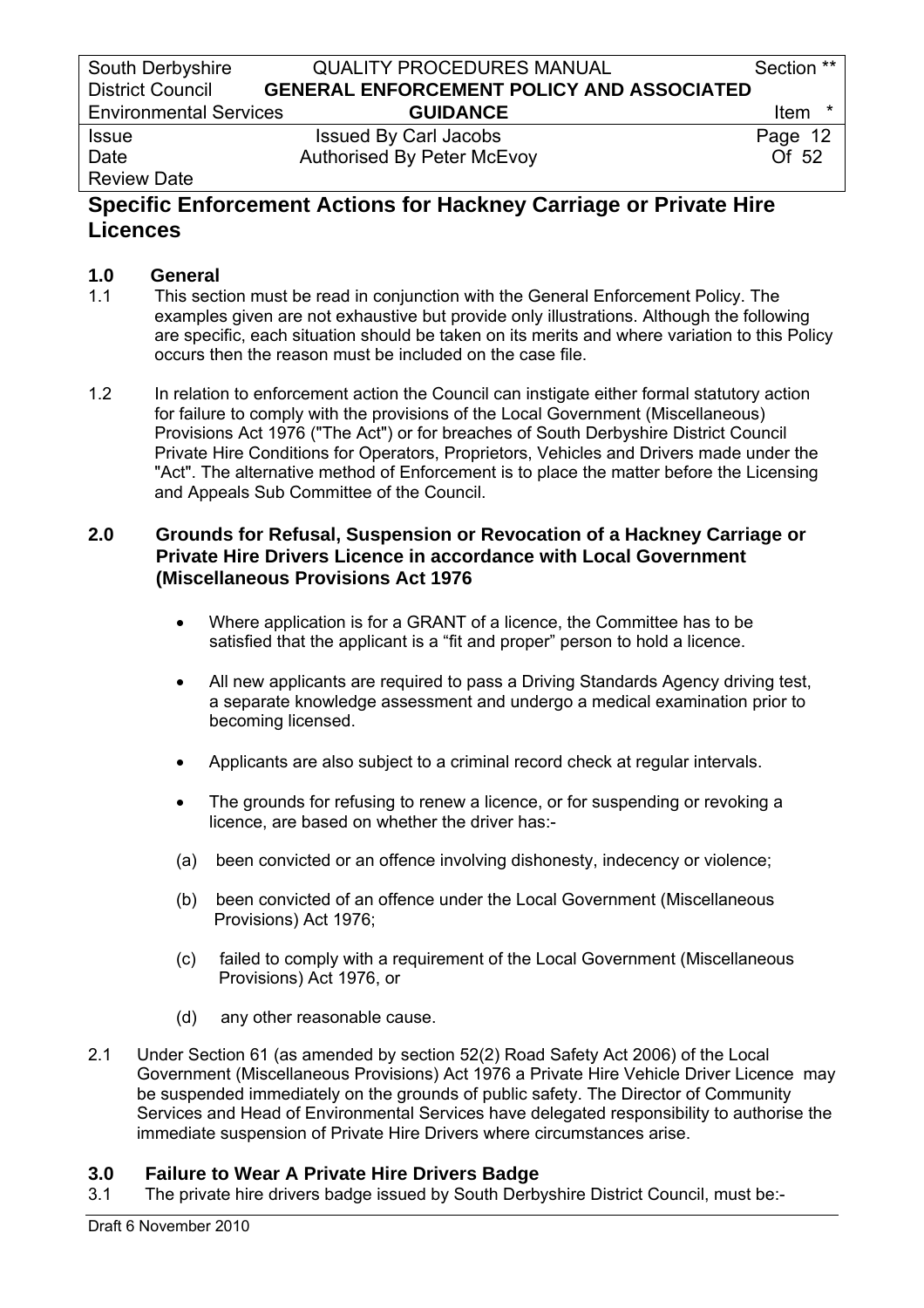### **Condition 4 Part B**

 Current and worn on his / her clothing in such a position and manner as to be plainly and distinctively visible at all times when discharging his / her duties as a driver of a vehicle.

In particular

A licensed driver found not wearing the private hire identification badge will be cautioned in accordance with the Police and Criminal Evidence Act 1984 and asked to stop working until he / she has found it and is wearing it.

3.2 In this case the driver will be cautioned for the offence and a written warning issued. A second or subsequent incident(s) within a 12 month period would normally escalate the enforcement procedure to potentially a simple caution, potential prosecution or referral to the Licensing and Appeals Sub – Committee.

#### **4.0 Driving Without A Private Hire Vehicle Licence or Driver Licence**

4.1 All incidents or complaints about unlicensed drivers of (Hackney Carriages) or Private Hire Vehicles will be investigated. Where evidence of an offence is obtained, prosecution proceedings will normally be initiated. Where the Licensed Operator is complicit then prosecution of the operator should normally follow and rerral to the Licensing and Appeals Sub – Committee.

#### **5.0 Vehicle Defects**

- 5.1 Where Enforcement Officers have reason to believe that the condition of a vehicle has (or may have) fallen below the standard expected by the Council, they must take action to secure the required improvements.
- 5.2 The nature and severity of any defects found will dictate the action taken and the officers will use their discretion having regard to the need to protect public safety.
- 5.3 These will usually fall into the following categories, which are set out below including the appropriate responses.
	- a) Serious Defects
		- Impact upon the safety of the vehicles for the passenger, driver or other road users
		- May cause imminent failure of a system or component
		- Render the vehicle in breach of road traffic legislation.

#### **Enforcement Action – for serious defects**

 Where there are serious defects a legal notice will be served (under Section 68 of the Local Government (Miscellaneous Provisions) Act 1976, which :

- Suspends the vehicle licence immediately
- Requires the vehicle to be submitted for a safety check at a designated garage.

 Once served the vehicle cannot be used for public or private hire until it has been deemed "fit" by the testing station (i.e. there are no serious defects remaining).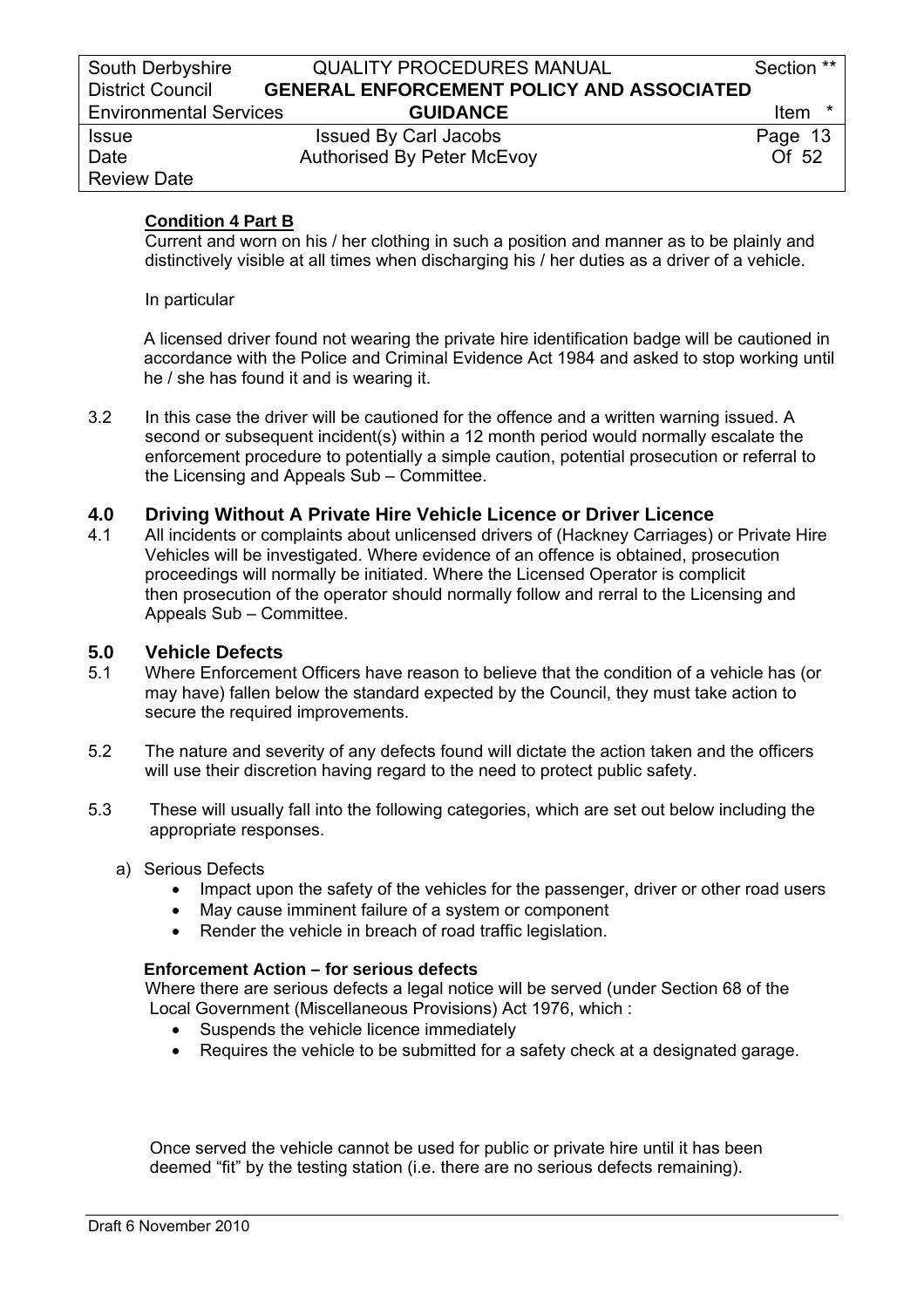# Review Date

 If the examiner finds no serious defects but only minor defects then the suspension should be immediately lifted, but the vehicle must return within 7 days to ensure that all defects noted have been rectified.

 The Cost of the original inspection will be met by the Council but subsequent inspections by the driver or operator.

### b) Less Serious Defects

• These are defects that cause the vehicle to fall below the Council's Standard, but are not sufficiently serious to warrant suspension of the vehicle licence. They may include minor mechanical defects or 'cosmetic' items.

### **Enforcement Action – for less serious defects**

 Where defects are noted in relation to the vehicle that are not considered serious by the Licensing Enforcement officer they will serve on the driver of the vehicle, a notice which does not suspend the vehicles licence but will require the driver / operator to take the vehicle for a safety check at the designated garage, once the works required have been completed.

 The Licensing Enforcement officer can also request the driver to attend the Councils Offices, with his vehicle so that the Officer can further examine the vehicle to determine if a safety check at the designated garage is required.

# **6.0 Accidental Damage to Vehicles**

6.1 All accident damage that effects the safety, comfort or appearance of a Private Hire licensed Vehicle must be reported in accordance with the South Derbyshire Private hire licensing conditions, within 72 Hrs of the incident. Failure to do this may result in immediate suspension of the of the private hire vehicle licence (pending a safety check) and prosecution of the Private Hire Driver or Operator.

# **7.0 Using An Uninsured Vehicle**

7.1 Where Licensing Enforcement Officers have reason to believe that a vehicle used as a Private Hire Vehicle is or was uninsured they will carry out a full investigation. Where evidence of this offence is obtained the Council will refer the matter to the Derbyshire Constabulary who may initiate prosecution proceedings against the driver and / or operator.

 The Council may additionally initiate prosecution for such an offence and any successful prosecution by the Police or Council may be referred to the Licensing and Appeals Sub Committee, to determine whether the driver and or operator are "fit and proper" for the purposes of holding a private hire drivers or operators licence.

# **8.0 Failure To Attend At The Required Time**

8.1 Where, following a complaint from a customer, Enforcement Officers, are satisfied that an operator has failed to attend a booking, the company will be issued with a written warning. Repeated failures to attend bookings will be brought before the Licensing and Appeals Sub- Committee for consideration of action against the operators licence.

# **9.0 Criminal Records Bureau Reports (CRB) and Drivers Licence Checks**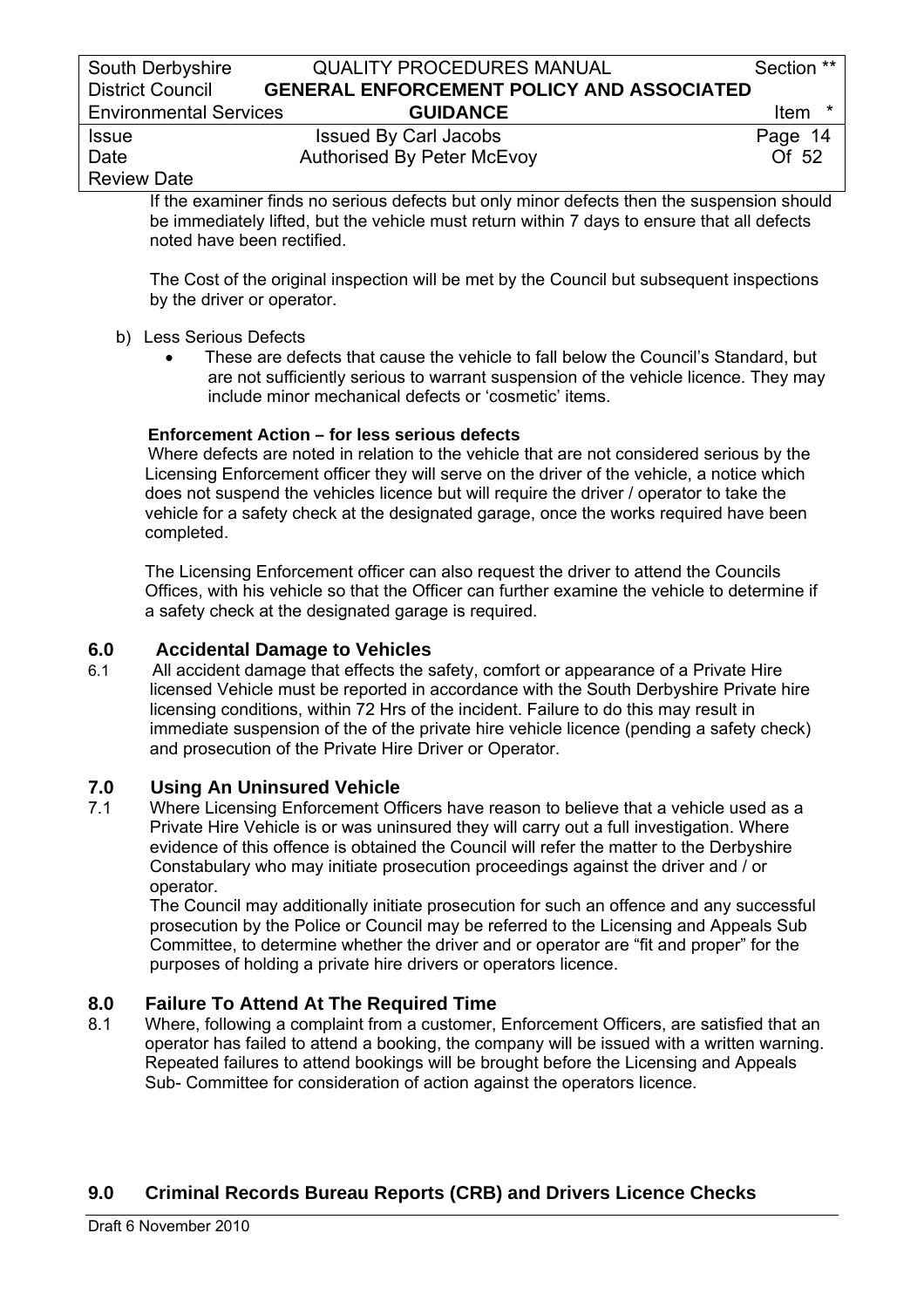| South Derbyshire              | <b>QUALITY PROCEDURES MANUAL</b>                 | Section **       |
|-------------------------------|--------------------------------------------------|------------------|
| <b>District Council</b>       | <b>GENERAL ENFORCEMENT POLICY AND ASSOCIATED</b> |                  |
| <b>Environmental Services</b> | <b>GUIDANCE</b>                                  | <b>Item</b><br>∗ |
| <b>Issue</b>                  | <b>Issued By Carl Jacobs</b>                     | Page 15          |
| Date                          | <b>Authorised By Peter McEvoy</b>                | Of 52            |
| <b>Review Date</b>            |                                                  |                  |

- 9.1 CRB forms are requested every 3 years from private hire drivers, and yearly checks are undertaken on drivers DVLC licences in order to determine if any convictions have been received which have not been disclosed to the Licensing Section.
- 9.2 Where offences are revealed by CRB reports or disclosed on DVLC licence checks which have not been disclosed on Private Hire Drivers renewal forms, then the matter may result in the immediate suspension of the Drivers licence depending on the severity of the offence. Such incidents will be dealt with in keeping with the Statement of Policy Concerning the Relevance of Criminal Convictions Relating to the Determination of Applications / Renewals for a Private Hire Vehicle Drivers Licence.

# **10.0 DSA Tests - New Drivers**<br>**10.1** Driving tests are undertaken **a**

- 10.1 Driving tests are undertaken by the Driving Standards Agency (DSA), when new applicants apply to become a Private Hire Driver. No Private hire licence will be issued until a driver has passed the appropriate examination and provided the Authority with a Pass Certificate.
- 10.2 However in circumstances where the Authority is satisfied that all other licensing application requirements have been verified and the authority is satisfied that the licence can be issued and where the DSA cancels the prospective Private Hire Drivers test then in these circumstances the following procedure may be adopted :-
	- Where the DSA have cancelled **in writing** an appointment with a prospective private hire driver, and the next appointment is specified in writing by the DSA, then the Authority will issue the Private Hire drivers Licence up to the date of the next DSA test.
	- If any driver subsequently fails the DSA drivers test the licence will be withdrawn forthwith, and remain withdrawn until the driver provides the Authority with an appropriate DSA pass certificate. In these circumstances no allowance will be made if the DSA cancels any tests. Should the driver fail their second DSA test, then the application will be rejected. No application will be considered before a 12 month period has elapsed.

# **11.0 DSA Test - Existing Drivers**

- 11.0 Where existing drivers are requested to sit a DSA test, perhaps due to (6 Penalty Points or more on their DVLA licence etc). The following conditions will apply :-
	- If the driver fails the DSA test on the first occasion, a second DSA test should be allowed
	- If the driver fails the second DSA test a Committee report should be prepared and brought before the Licensing and Appeals Sub Committee for determination.

# **APPENDIX C Specific Enforcement Actions for Simple**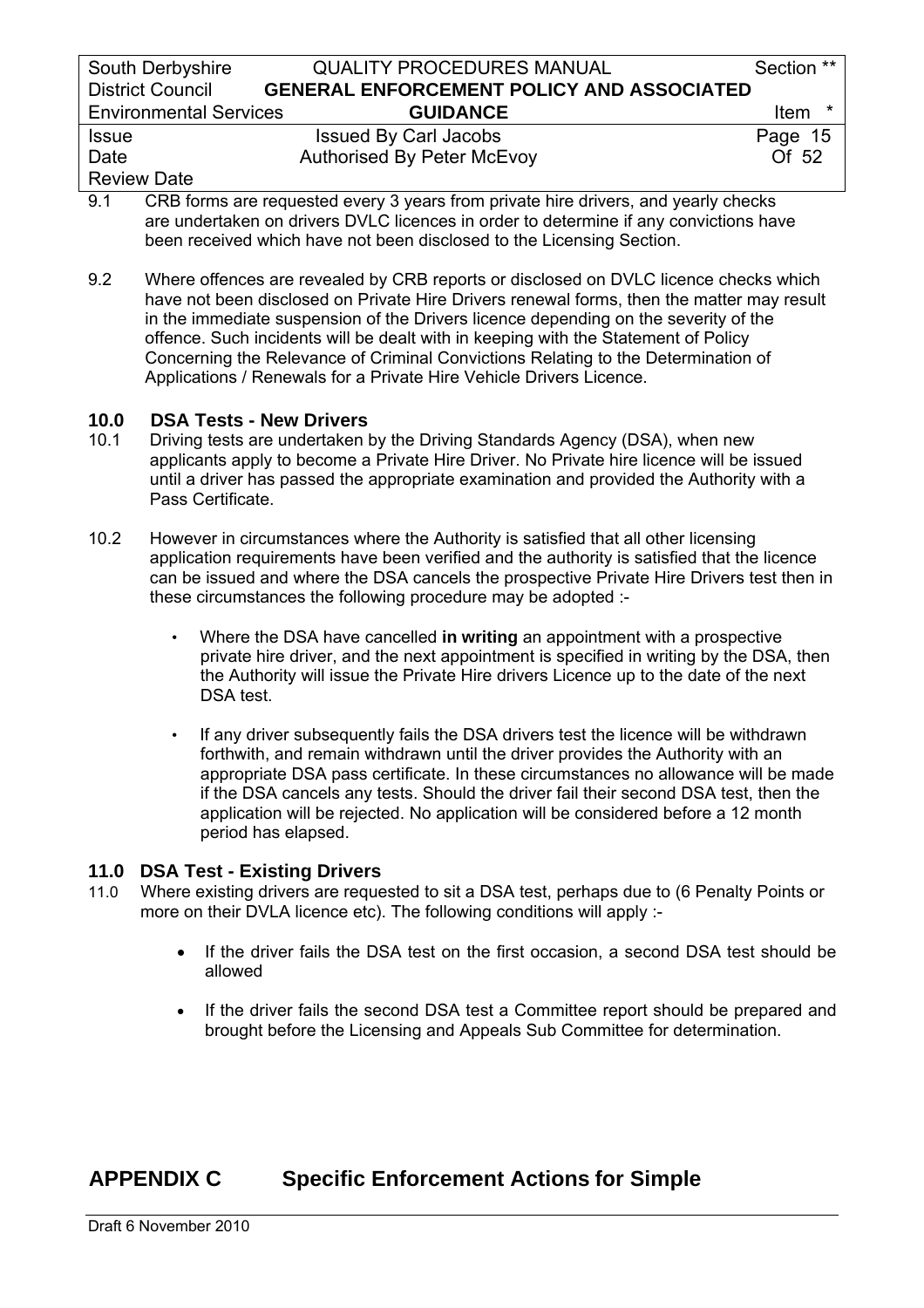Review Date

### South Derbyshire **QUALITY PROCEDURES MANUAL** Section \*\* District Council **GENERAL ENFORCEMENT POLICY AND ASSOCIATED**  Environmental Services **GUIDANCE** Item \*

Issue Issued By Carl Jacobs Page 16 Date **Authorised By Peter McEvoy COLLUST** 2

# **Cautions Corporate Manslaughter and Prosecutions.**

# **1.0 Simple Cautions**

- 1.1 The purpose of administering a Simple caution is:-
	- To deal quickly and simply with less serious offenders.
	- To divert the offender from the criminal courts, and
	- To reduce the chance of a further offence being committed.

 The use of cautioning is not intended to be an alternative to written warnings, but should be seen as one step short of prosecution.

- 1.2 The "Simple Caution" procedure is derived from the advice issued by the Home Office to HELS "See Home Office Circular 16/2008 This should be considered in the following circumstances:-
	- When a prosecution would not be in the public interest.
	- Where there has been non compliance of a Notice(s) for one or a breach of statutory provisions
- 1.3 Before a caution can be administered, the following conditions must be satisfied:-
	- The evidence available must comply with the Attorney General's Guidelines on criteria for prosecution, i.e. a conviction is more likely than an acquittal before a court.
	- The offender must admit to the offence.
	- The offender must understand the significance of the caution and must agree to be cautioned (if the offender is a juvenile, his parent/guardian will have to consent).
- 1.4 A caution must not be used where an Officer feels that prosecution should not be instigated because the admissible evidence of the offence is insufficient, nor should it be used if the offenders admission is not clear and reliable.
- 1.5 Officers should decide whether a caution is appropriate before seeking the offender's consent. When ascertaining if the offender consents to a Simple caution, the significance of it must be explained (i.e. that a record will be kept of it, that it may influence a decision to prosecute if a further offence is committed and that it may be cited in Court if subsequent proceedings result in a conviction for another offence).
- 1.6 Further advice on the technicalities of the "Simple / Corporate caution" and how, when and if the caution should be considered can be obtained from Legal Services Section.
- 1.7 A Simple caution should be given by a Senior Manager, preferably the Head of Environmental Services, or can be arranged to be completed by Post.
- 1.8 A juvenile must always be cautioned in the presence of a parent/guardian or other "appropriate adult". A record of all Simple cautions should be kept and copies of Simple cautions given should be sent to the Office of Fair Trading for their records, but this does depend on the parent legislation.

# **2.0 Procedural Arrangements**

2.1 Purpose of this document is to state the authority's policy with respect to:-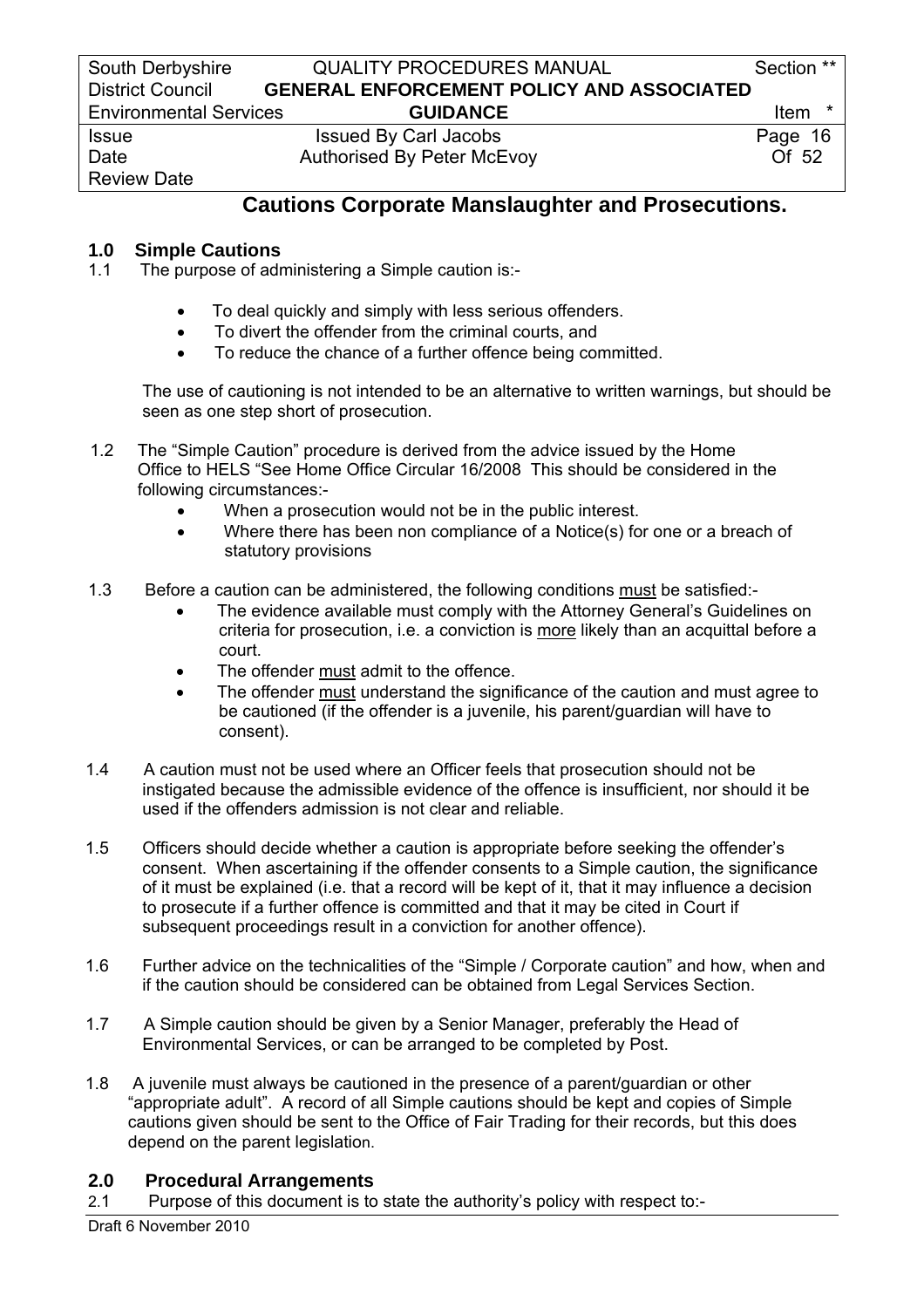| South Derbyshire              | <b>QUALITY PROCEDURES MANUAL</b>                 | Section ** |
|-------------------------------|--------------------------------------------------|------------|
| <b>District Council</b>       | <b>GENERAL ENFORCEMENT POLICY AND ASSOCIATED</b> |            |
| <b>Environmental Services</b> | <b>GUIDANCE</b>                                  | Item       |
| <b>Issue</b>                  | <b>Issued By Carl Jacobs</b>                     | Page 17    |
| Date                          | <b>Authorised By Peter McEvoy</b>                | Of 52      |
| <b>Review Date</b>            |                                                  |            |
|                               |                                                  | _______    |

- Identification of circumstances when it is appropriate to use a Simple Caution.
- Confirmation that the use of Simple Caution will be in accordance with the Home Office Circular Home Office Circular 16/2008
- Course of action to be taken when a person declines the offer of a Simple Caution.
- Other bodies or authorities to be notified, if appropriate.

It is intended that the policy will ensure a consistent application of cautioning decisions.

# **3.0 The Procedural Policy**<br>**3.1** It is the policy of this autho

- It is the policy of this authority that:
	- The person will only receive a Simple Caution when the circumstances of the offence meet the criteria identified in the Home Office Circular 16/2008 .
	- The Simple Caution will be administered by the "Cautioning Officer" from the Department who is at Head of Service level or above.

 *In exceptional circumstances the Caution may be administered by post.* 

- The offender will be advised in writing of the proposal to issue a Simple Caution.
- The Simple Caution will be in writing using the prescribed form. Two copies of the form will be signed by the person receiving the caution, each copy will then be signed by the person administering the caution. One of the copies will then be issued to the person receiving the caution.
- Where the offender refuses to accept a caution or fails to return the signed copies within 14 days, consideration will be given to the institution of legal proceedings.

# **4.0 Recording Of Offences**

4.1 The circumstances of the offence will be recorded in the appropriate premises file and on the computer data base called Authority (Flare)

# **5.0 Other Action**

5.1 The Lead Authority in relation to food hygiene offences (if appropriate) will be notified of the details of the caution. Where the offence relates to a complaint, the complainant will be notified that a Simple Caution has been issued.

# **6.0 Prosecutions**

6.1 The policy details the criteria to be considered when considering legal proceedings.

# **7.0 Powers Of Prosecutions**

7.1 The Local Authority always has the discretion whether or not to prosecute for an offence and the decision to prosecute should be based on the circumstances of each case. The criteria for prosecution must, in general, be related to risk or the seriousness of the offence, rather than being a punitive response to minor technical regulatory transgressions. All factors in the relevant Codes of Practice or Parent legislation must be taken into account.

# **8.0 Prosecution Criteria**

8.1 A breach of legislation will not automatically result in institution of legal proceedings. The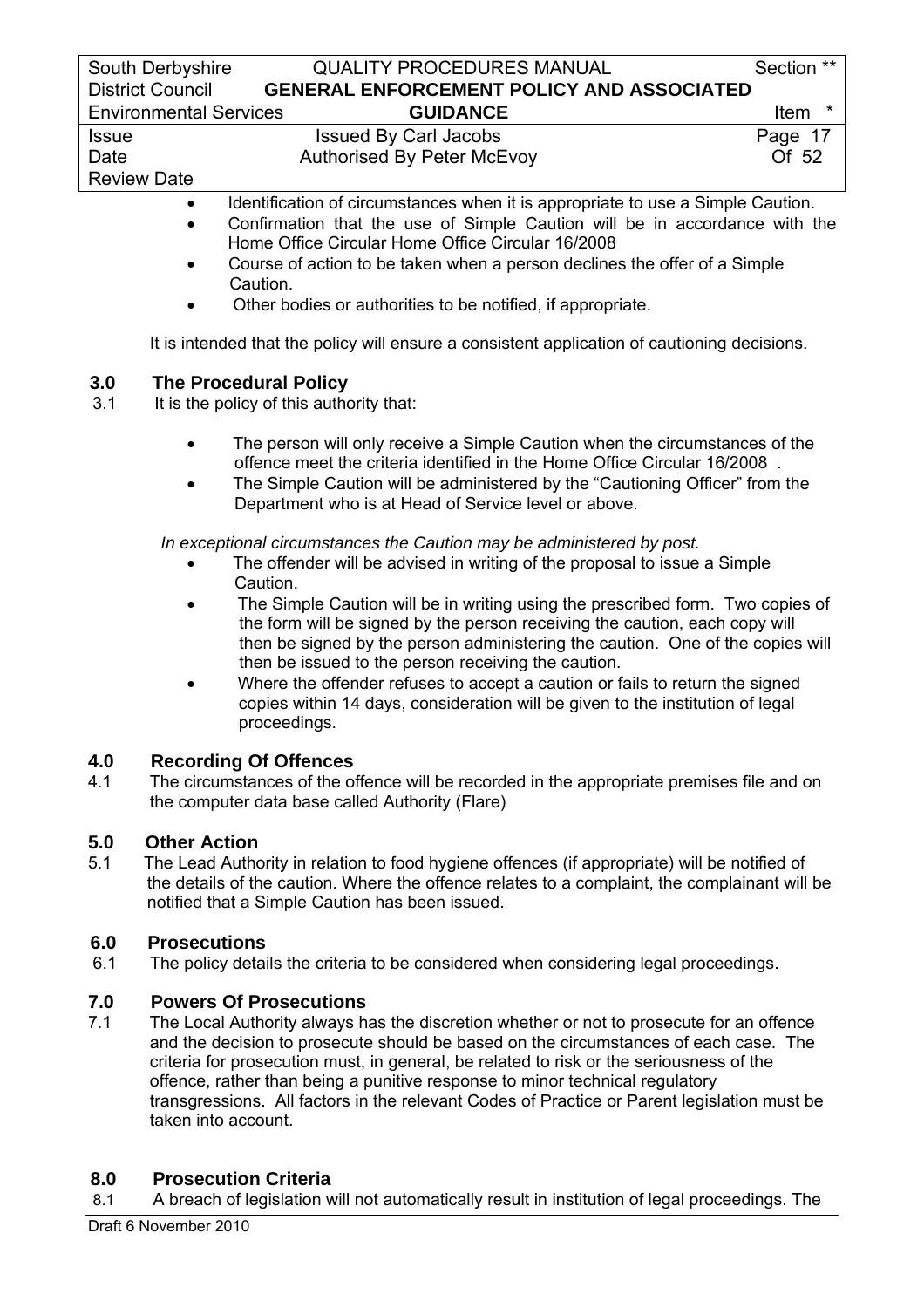|              | South Derbyshire<br><b>District Council</b> | <b>QUALITY PROCEDURES MANUAL</b><br><b>GENERAL ENFORCEMENT POLICY AND ASSOCIATED</b>                                                            | Section ** |
|--------------|---------------------------------------------|-------------------------------------------------------------------------------------------------------------------------------------------------|------------|
|              | <b>Environmental Services</b>               | <b>GUIDANCE</b>                                                                                                                                 | Item *     |
| <b>Issue</b> |                                             | <b>Issued By Carl Jacobs</b>                                                                                                                    | Page 18    |
| Date         |                                             | <b>Authorised By Peter McEvoy</b>                                                                                                               | Of 52      |
|              | <b>Review Date</b>                          |                                                                                                                                                 |            |
|              |                                             | circumstances which are likely to warrant prosecution may be characterised by one or                                                            |            |
|              |                                             | more of the following criteria:                                                                                                                 |            |
|              |                                             | Where there is a blatant disregard for the law, particularly where the<br>economic advantages of breaking the law are substantial and the 'law- |            |
|              |                                             | abiding' are placed at a disadvantage in relation to those who disregard it.                                                                    |            |
|              |                                             | Where there has been reckless disregard for the health safety and welfare                                                                       |            |
|              |                                             | of employees or others.                                                                                                                         |            |
|              | $\bullet$                                   | Where there have been repeated breaches of legal requirements in a                                                                              |            |
|              |                                             | premises and it appears management is either un-willing or unable to deal<br>adequately with them.                                              |            |
|              |                                             | Where a particular type of offence is prevalent in a particular area.                                                                           |            |
|              |                                             | Where there has been a serious accident, near miss or a case of disease                                                                         |            |
|              |                                             | arising from one or more substantial legal contraventions.                                                                                      |            |
|              | $\bullet$                                   | Where a particular transgression has caused serious public alarm or<br>disquiet.                                                                |            |
|              | $\bullet$                                   | Where there are persistent poor standards for control of health and safety                                                                      |            |
|              |                                             | hazards.                                                                                                                                        |            |
|              |                                             | The offence involves a failure to comply in full or part with the requirements                                                                  |            |
|              |                                             | of one or more statutory notices unless there are very exceptional                                                                              |            |
|              |                                             | circumstances.                                                                                                                                  |            |
|              | ٠                                           | A Simple Caution has previously been issued for a similar offence.                                                                              |            |
| 9.0          | <b>Decision Making</b>                      |                                                                                                                                                 |            |
| 9.1          |                                             | The decision to institute legal proceedings does not preclude the issue of statutory notices                                                    |            |
|              |                                             | or other enforcement action as well. Investigation and decision-making will not be unduly                                                       |            |
|              |                                             | prolonged or delayed and witnesses, complainants or other parties will be kept informed                                                         |            |
|              |                                             | as to the progress of the case. In all cases, a decision will be made within two months                                                         |            |
|              |                                             | following the end of investigations to ensure natural justice.                                                                                  |            |
| 9.2          |                                             | Before a prosecution proceeds, the Officer will be satisfied that there is admissible,                                                          |            |
|              |                                             | substantial and reliable evidence that a criminal offence has been committed by an                                                              |            |
|              |                                             | identifiable person or company. A primae facie case is not sufficient and the test to apply                                                     |            |
|              |                                             | is whether there is realistic prospect of a conviction. The officer will take into account                                                      |            |
|              |                                             | likely defences and also any possible mitigation that may be made.                                                                              |            |
| 9.3          |                                             | If an officer is satisfied that there is sufficient evidence to warrant legal proceedings, then                                                 |            |
|              |                                             | they must consider whether the public interest is served by a prosecution.                                                                      |            |
| 9.4          |                                             | Through-out the decision making process proper and informed legal advice will be sought.                                                        |            |
| 10.0         |                                             | <b>Prosecution Of Managers</b>                                                                                                                  |            |
| 10.1         |                                             | Officers will only consider a prosecution of a manager when an act or omission leading to                                                       |            |
|              |                                             | offence being committed was within their managerial capacity. When contemplating such                                                           |            |
|              |                                             | action the officer will consider:                                                                                                               |            |
|              |                                             | • Whether the matter is clearly one over which the manager concerned had effective                                                              |            |
|              | control;                                    |                                                                                                                                                 |            |

- Whether the manager had personal knowledge of the circumstances surrounding the event which merits prosecution, although was not necessarily personally aware of the matters at fault;
	- Whether the manager failed to take obvious steps to prevent the event that is the subject of the proposed prosecution;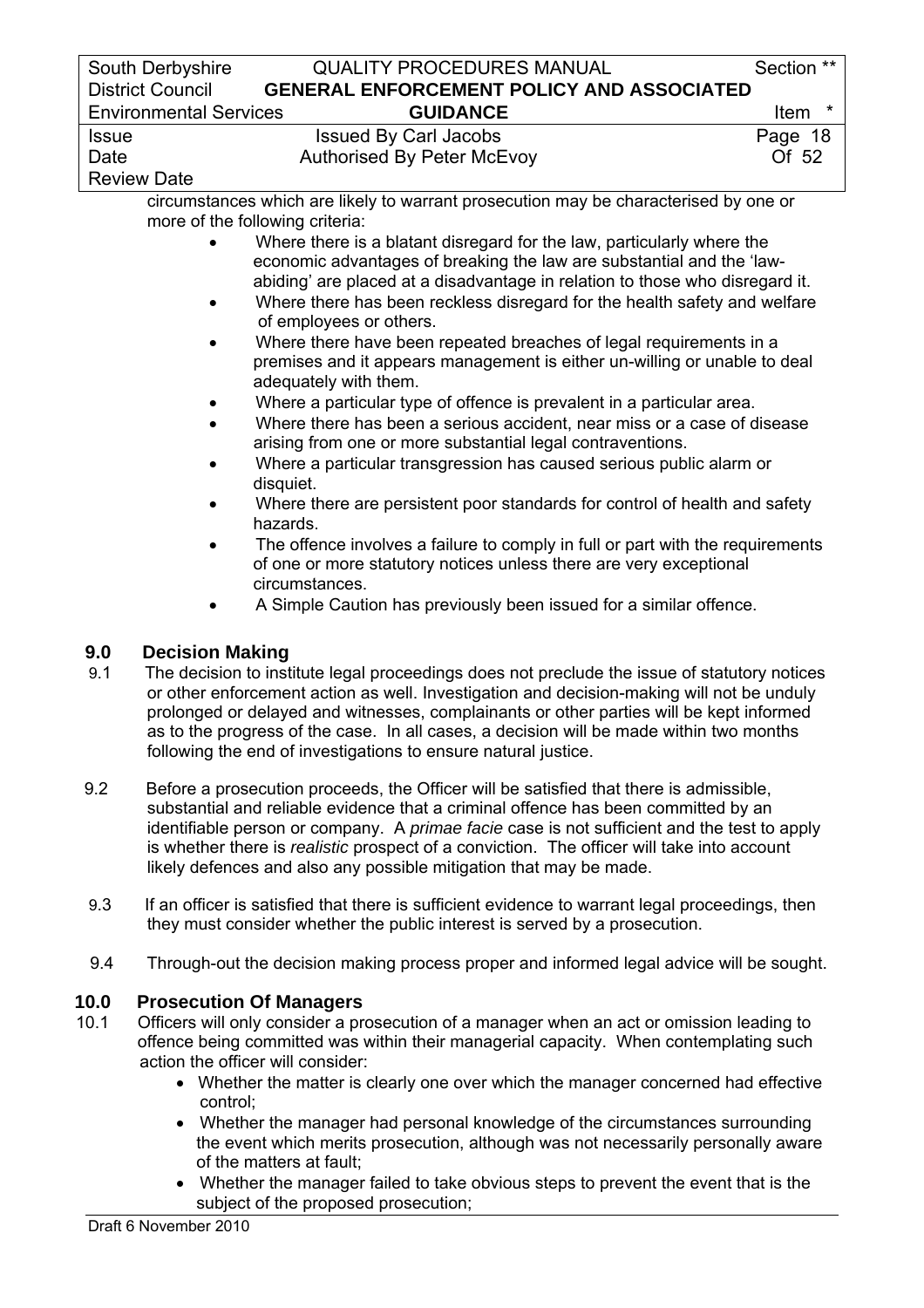| South Derbyshire                                                                               | <b>QUALITY PROCEDURES MANUAL</b>                            | Section **      |  |
|------------------------------------------------------------------------------------------------|-------------------------------------------------------------|-----------------|--|
| <b>District Council</b>                                                                        | <b>GENERAL ENFORCEMENT POLICY AND ASSOCIATED</b>            |                 |  |
| <b>Environmental Services</b>                                                                  | <b>GUIDANCE</b>                                             | $\star$<br>Item |  |
| <b>Issue</b>                                                                                   | <b>Issued By Carl Jacobs</b>                                | Page 19         |  |
| Date                                                                                           | <b>Authorised By Peter McEvoy</b>                           | Of 52           |  |
| <b>Review Date</b>                                                                             |                                                             |                 |  |
| Whether the manager received previous advice or warning of their responsibilities<br>$\bullet$ |                                                             |                 |  |
|                                                                                                | in relation to the type of act or omission in question; and |                 |  |

• Where management is shared between two or more levels of managers, against whom it is possible to take proceedings. Only exceptionally should the more junior levels be prosecuted without similar action being taken against senior management.

# **11.0 Summary Or Indictment**

- 11.1 Certain offences can be tried summarily or on indictment and in deciding whether to recommend prosecution on indictment the officer will consider:
	- The gravity of the offence:
	- The adequacy or otherwise of the powers of the summary court to punish the offence;
	- The record of the offender;
	- The magnitude of the risk; and
	- Any circumstances causing particularly great public alarm.

# **12.0 Manslaughter (Health & Safety Only)**

- 12.1 The officer will clarify at an early stage for an offence involving a workplace fatality, as to whether the circumstances meet the legal test for manslaughter.
- 12.2 The officer will consider whether an act of gross negligence by an individual resulted in a death at work. If the officer is of the opinion that the accident passes the test for manslaughter, then they will refer the matter to the police or the Crown Prosecution Service, as appropriate.

### **13.0 General Procedural Matters**

- 13.1 Once a decision to instigate proceedings has been taken, the matter will be referred, without undue delay, to the person(s) designated manager, who will check the details of the case prior to forwarding to the Head of Environmental Services who may authorise prosecution action.
- 13.2 The matter will then be referred to the legal services section to conduct legal proceedings. The procedure for the submission of case reports will be followed.
- 13.3 The Lead Authority (if applicable) will be advised of prosecutions taken and their outcome. With respect to complaints, the complainant will always be advised of the outcome of the case.

### **14.0 Who To Prosecute**

14.1 Once a decision to prosecute has been made, the next step is to identify on whom legal proceedings should be instigated. To this end, if a company / business is involved a simple company search should be made and this should include a full financial breakdown and also the names and addresses of all the directors, partners etc.

### **15.0 Offences Under Health & safety at Work Act 1974 (Only)**

15.1 The power to institute proceedings for an offence in England and Wales is restricted to Officers, or by, or with the consent of the Director of Public Prosecutions (HASWA, Section 38). Therefore, it should be the Officer's name on the information relating to the prosecution (HASWA, Section 39).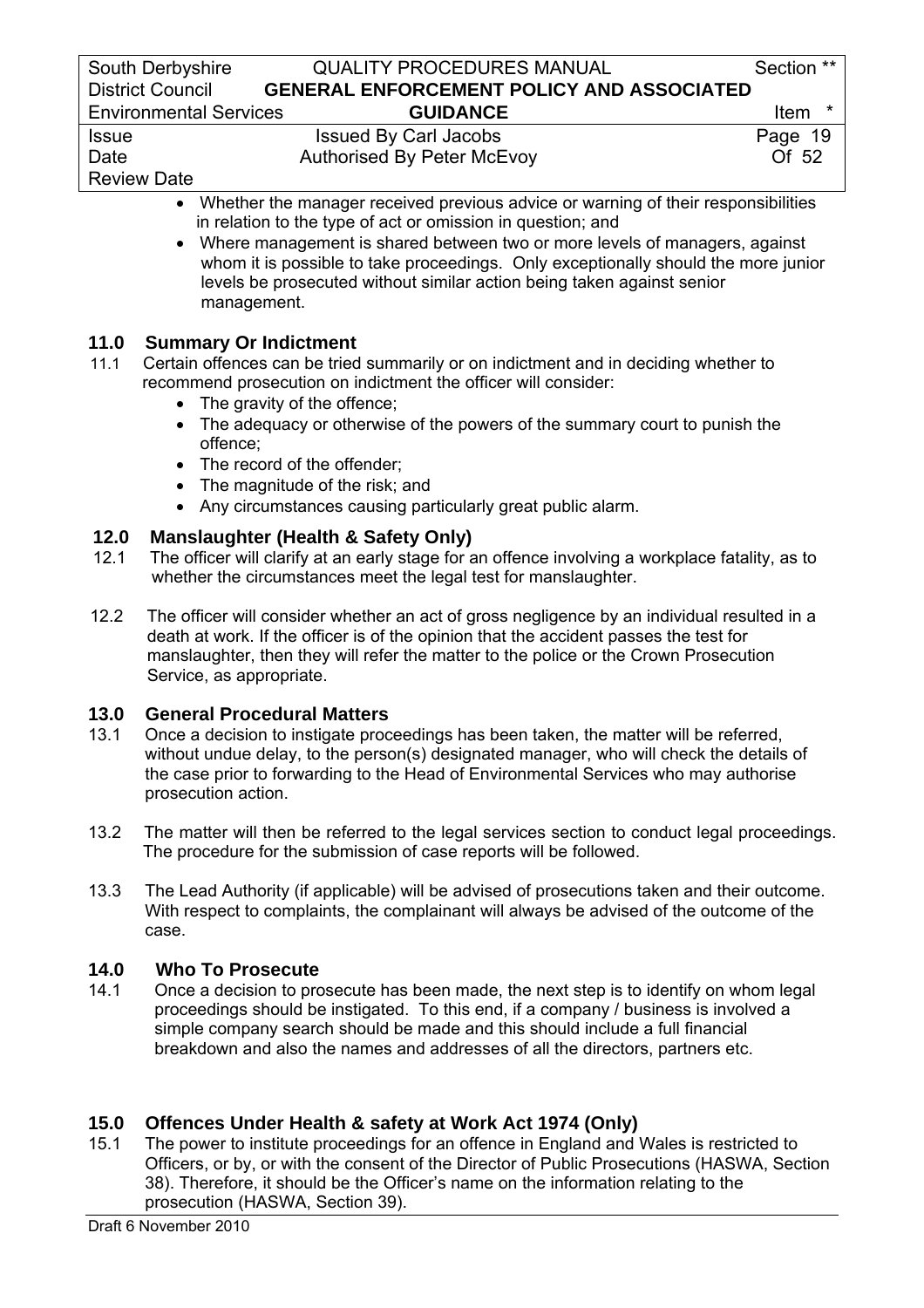| South Derbyshire              | <b>QUALITY PROCEDURES MANUAL</b>                 | Section **       |
|-------------------------------|--------------------------------------------------|------------------|
| <b>District Council</b>       | <b>GENERAL ENFORCEMENT POLICY AND ASSOCIATED</b> |                  |
| <b>Environmental Services</b> | <b>GUIDANCE</b>                                  | <b>Item</b><br>* |
| <b>Issue</b>                  | <b>Issued By Carl Jacobs</b>                     | Page 20          |
| Date                          | <b>Authorised By Peter McEvoy</b>                | Of 52            |
| <b>Review Date</b>            |                                                  |                  |

15.2 The details of offences created by health and safety contraventions are given in HASWA, Section 33(1)(a) to (o). Whereas HASWA, Section 33(2) lists those of the foregoing offences that may be tried only on a summary basis.

# **16.0 Possible Manslaughter Cases (Health And Safety Only)**

16.1 Where there has been a breach of the law leading to a work-related death, Environmental Services will consider whether the circumstances of the case might justify a charge of manslaughter. Environmental Services will liaise with the Police, Coroners Office and the Crown Prosecution Service (CPS) and if Environmental Services find evidence-suggesting manslaughter pass it on the Police or where appropriate the CPS. If the Police or the CPS decide not to pursue a manslaughter case, Environmental Services will bring a health & safety prosecution if appropriate. (To ensure decisions on investigation and prosecution are co-ordinated the Health & Safety Executive, the Association of Chief Police Officers and the CPS have jointly agreed and published "Work Related Deaths: A protocol for Liaison". South Derbyshire District Council has agreed it will take this into account when responding to work related deaths)

### 16.2 **Referral Of Evidence To Police**

 The police will decide if any evidence referred to them warrants further action and if the facts of the case need to be reported to the Crown Prosecution Service (CPS). If evidence appears sufficiently strong, the following information should be forwarded (after the Officer's discussions with the Commercial and Licensing Manager) and Legal Services Section:

- Memo outlining the facts and possible offences.
- A copy of the accident investigation report.
- Copies of any statements of witness/declaration of truths etc.
- Copies of other relevant documents, e.g. Notices, service records, policies, photographs, etc.
- A description of any objects which could be exhibits in legal proceedings.
- Officer's statement of witness which would form the draft information in relation to proceedings.

### **17.0 Progress Chasing**

17.1 Consideration of a possible manslaughter will take time but it should not delay or prejudice any further enforcement action by the Officer (as either action could enhance the other).

# **APPENDIX D Specific Enforcement Actions for Private Sector Housing Enforcement**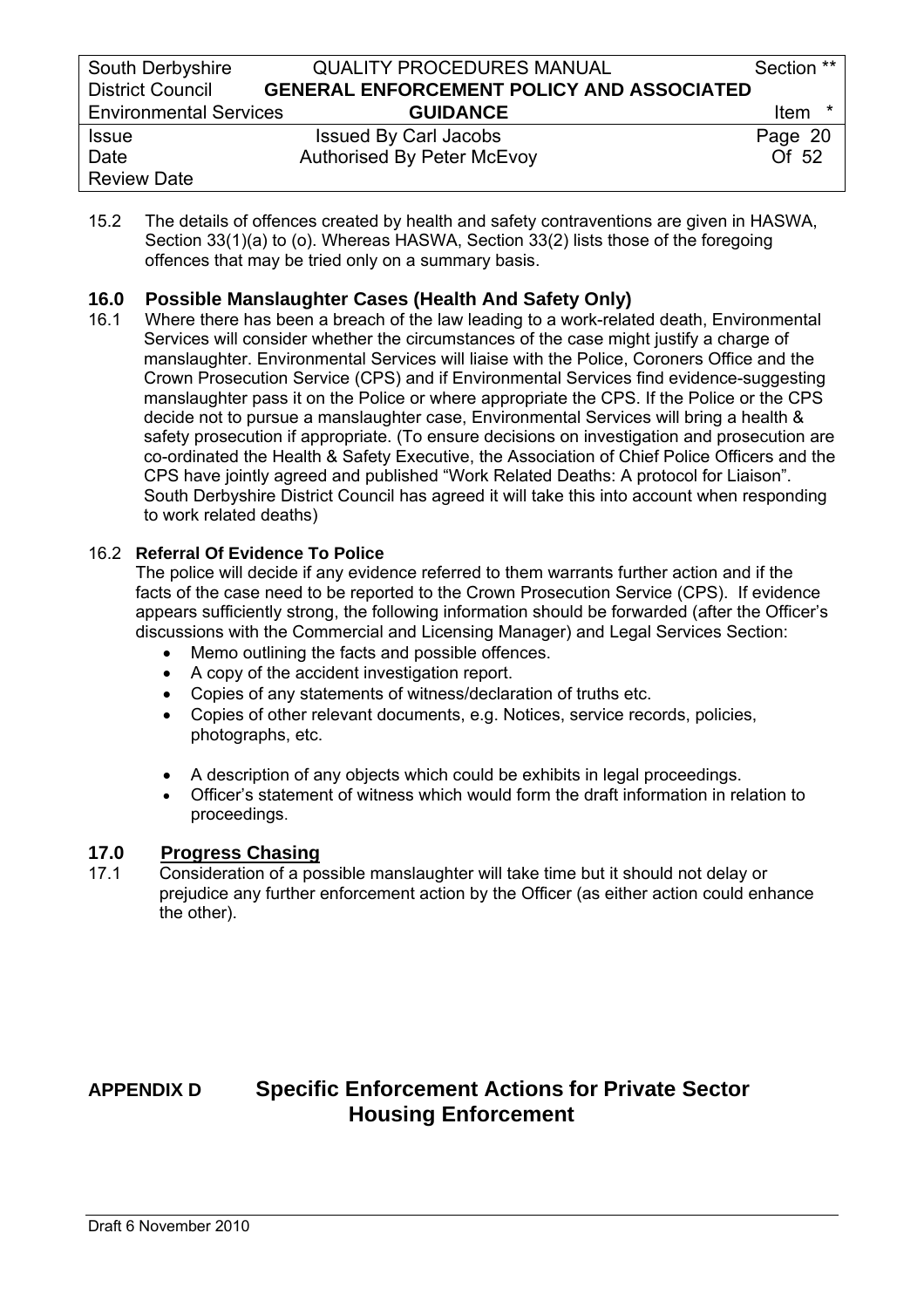| South Derbyshire              | <b>QUALITY PROCEDURES MANUAL</b>                 | Section **  |
|-------------------------------|--------------------------------------------------|-------------|
| <b>District Council</b>       | <b>GENERAL ENFORCEMENT POLICY AND ASSOCIATED</b> |             |
| <b>Environmental Services</b> | <b>GUIDANCE</b>                                  | <b>Item</b> |
| <b>Issue</b>                  | <b>Issued By Carl Jacobs</b>                     | Page 21     |
| Date                          | <b>Authorised By Peter McEvoy</b>                | Of 52       |
| <b>Review Date</b>            |                                                  |             |

# **1.0 Scope**

1.1 The Private Sector Housing Team is part of the Environmental Services Division and undertakes the council's statutory functions in relation to private sector housing. This annex details the approach to enforcement in this regulatory area, which includes:

- assessment of hazards in residential premises under the Housing Health and Safety Rating System (HHSRS)
- statutory nuisance affecting residential properties
- standards of repair, amenity, fire precautions and management in Houses in Multiple Occupation including licensing of properties within the mandatory licensing scheme
- standards in empty properties and bringing them back into occupation

# **2.0 Responsibilities**

2.1 The Private Sector Housing Manager will monitor the implementation and effectiveness of the policy, reporting to the Head of Environmental Services and the Housing and Community Services Committee.

### **3.0 Specific Enforcement Of The Housing Act 2004 Part 1& Housing Health & Safety Rating System (England) Regulations 2005**

- 3.1 The Housing Act 2004 introduces a requirement for local authorities to base their enforcement decisions in respect of all types of residential property on assessments under Housing Health and Safety Rating System (HHSRS). Local Authorities must inspect properties to determine whether there are Category 1 or Category 2 hazards present, using the method prescribed by the regulations above, having regard to operating guidance issued by the Secretary of State.
- 3.2 Assessment of hazards is a two stage process, addressing first the likelihood of an occurrence and then the range of probable harm outcomes. These two factors are combined using a standard method to give a score in respect of each hazard identified.
- 3.3 The decision to take enforcement action is based on a three considerations:
	- (a) the hazard rating score determined under HHSRS;
	- (b) whether the local authority has a duty or power to act, determined by the presence of a hazard score above or below a threshold prescribed in the regulations; and
	- (c) the authority's judgement as to 'the most appropriate course of action' to remove or reduce the hazard taking into account the most vulnerable potential occupant and the actual occupants.

# **4.0 Duties And Powers**

4.1 The Act puts the Council under a general duty to take action in relation to a Category 1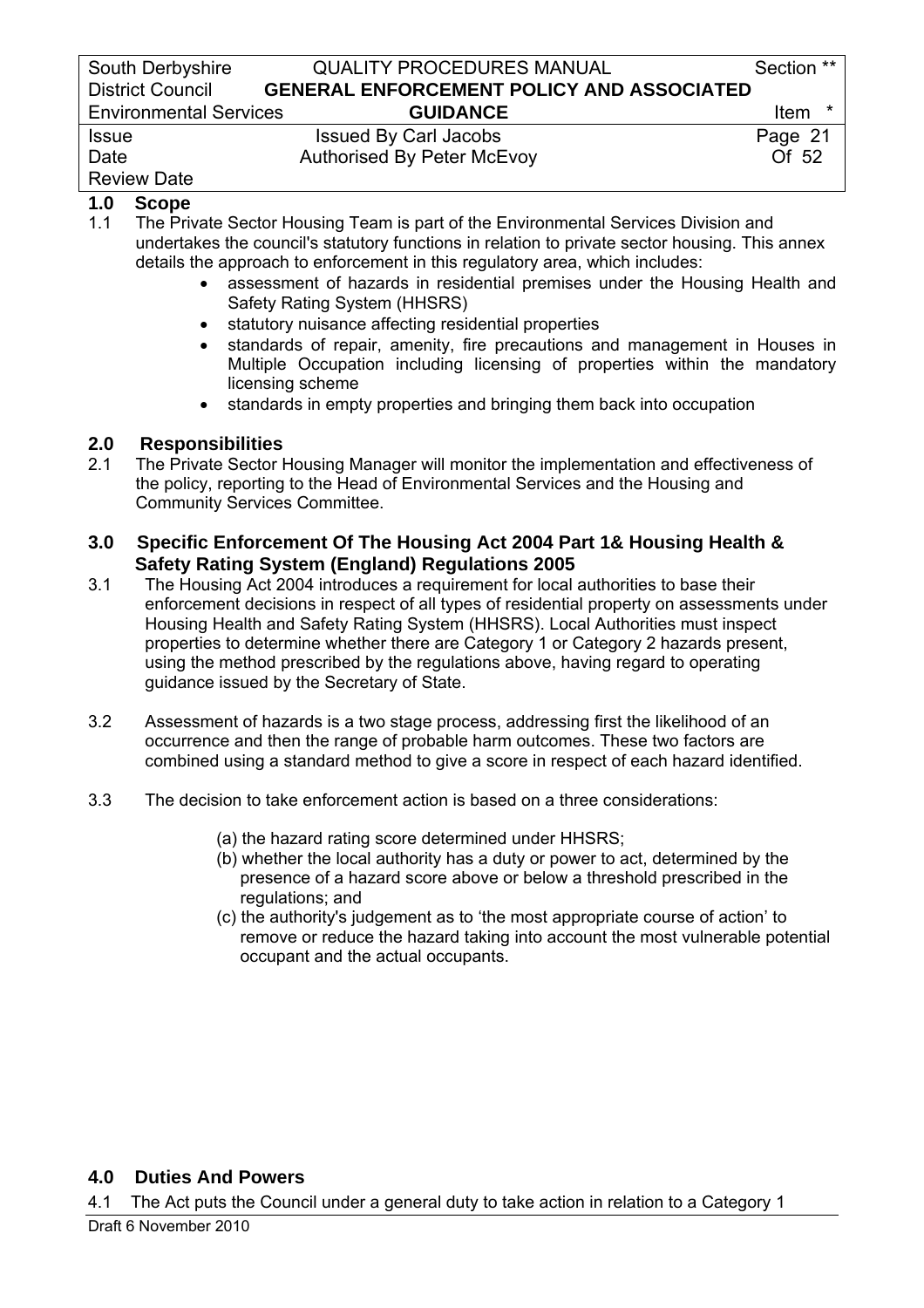| South Derbyshire              | <b>QUALITY PROCEDURES MANUAL</b>                 | Section **       |
|-------------------------------|--------------------------------------------------|------------------|
| <b>District Council</b>       | <b>GENERAL ENFORCEMENT POLICY AND ASSOCIATED</b> |                  |
| <b>Environmental Services</b> | <b>GUIDANCE</b>                                  | <b>Item</b><br>* |
| <b>Issue</b>                  | <b>Issued By Carl Jacobs</b>                     | Page 22          |
| Date                          | <b>Authorised By Peter McEvoy</b>                | Of 52            |
| <b>Review Date</b>            |                                                  |                  |

 hazards. Under this general duty, the Council must take the most appropriate of the following courses of action:

- serve an Improvement Notice
- make a Prohibition Order
- serve a Hazard Awareness Notice
- take Emergency Remedial Action or make an Emergency Prohibition Order
- make a Demolition Order
- declare a Clearance Area
- 4.2 The Council cannot simultaneously take more than one of these actions unless they are emergency measures (Emergency remedial action followed by an improvement notice or prohibition notice is regarded as a single course of action).
- 4.3 The Act gives the Council discretionary powers to deal with Category 2 hazards. However, emergency measures, demolition or clearance are not permitted as the most appropriate courses of action.

### *South Derbyshire District Council will generally exercise its discretion to take the most appropriate course of action where Category 2 hazards exist as follows:*

- *B and D hazards*
- *Multiple hazards at band D or below where they create a more serious situation when looked at together, even though no single hazard is evidence of serious risk to health and safety.*

# **5.0 Most Appropriate Course Of Action**

- 5.1 For the purposes of scoring hazards using HHSRS it is assumed that the property is occupied by the most vulnerable household. However, for the purposes of deciding the most appropriate course of action regard is had to the actual household in occupation. In reaching their decision the Council will take account factor such as:
	- the extent, severity and location of the hazard
	- the cost and practicality of remedial works (i.e listed buildings)
	- presence of multiple hazards
	- the vulnerability of the current occupier
	- likelihood of changes in occupancy (ie tenant turnover)
	- tenure and responsibility for remedial work (i.e tenant, owner occupier)
	- view of the current occupier/owner
	- current occupation and the impact the Council's decision may have on the social exclusion of certain groups of people.
- 5.2 Once a decision has been made the appropriate notice procedure must be followed. When taking any form of enforcement action a covering letter and the statement of reasons under section 8 of the Housing Act 2004 must also accompany the notice and the schedule of works.

# **6.0 Enforcement Options**

### 6.1 **Improvement Notices**

 In the majority of cases properties are in such a condition that they can be repaired or improved rather than demolished or closed.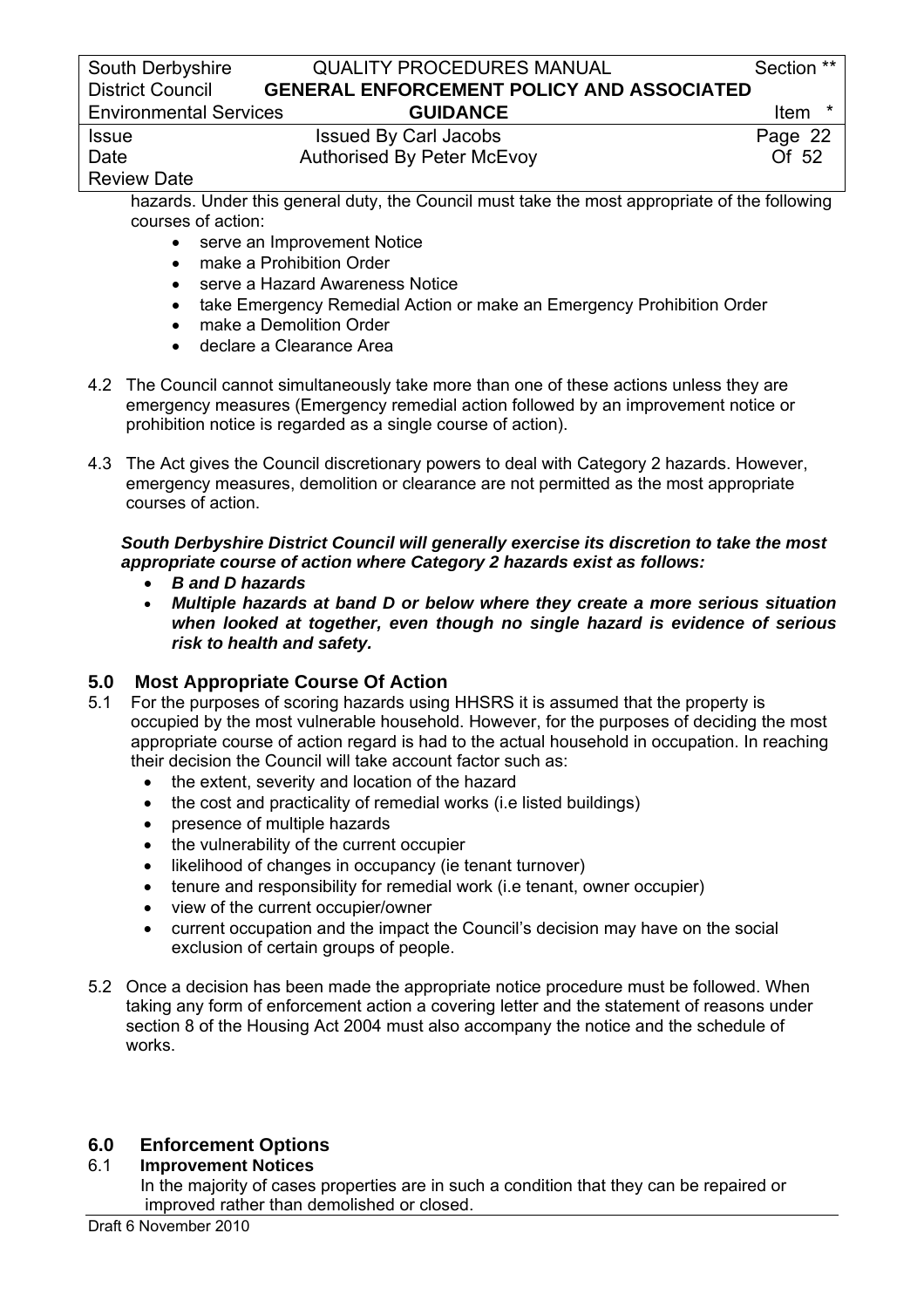| South Derbyshire              | <b>QUALITY PROCEDURES MANUAL</b>                 | Section **       |
|-------------------------------|--------------------------------------------------|------------------|
| <b>District Council</b>       | <b>GENERAL ENFORCEMENT POLICY AND ASSOCIATED</b> |                  |
| <b>Environmental Services</b> | <b>GUIDANCE</b>                                  | <b>Item</b><br>* |
| <b>Issue</b>                  | <b>Issued By Carl Jacobs</b>                     | Page 23          |
| Date                          | <b>Authorised By Peter McEvoy</b>                | Of 52            |
| <b>Review Date</b>            |                                                  |                  |

- 6.2 The Council will generally seek to reduce or remove hazards to a standard that will prevent the building elements deteriorating.
- 6.3 An improvement notice will specify the following information:
	- which category of hazard it relates to
	- the nature of the hazard and the premises/ property on which it exists;
	- the deficiency giving rise to the hazard;
	- the premises and nature of remedial action required;
	- the date by which remedial action is to be started, (not less than 28 days);
	- the period in which the remedial action is to be completed;
	- notes in respect of the right of appeal.
- 6.4 An improvement notice will be revoked when it is complied with and may be varied by agreement.

### **7.0 Suspension Of An Improvement Notice (Or A Prohibition Order See Below)**

- 7.1 Normally an improvement notice would become operative 21 days after service and a prohibition order after 28 days. However both may be suspended. The notice may specify an event that triggers the end of the suspension, such as:
	- non-compliance with an undertaking
	- a change of occupancy
- 7.2 Consideration will be given to any request by the tenant to suspend the notice or replace the action by the issue of a hazard awareness notice where the works are likely to affect the tenants' health. All suspended notices and orders will be reviewed every 12 months or earlier as deemed to be appropriate.

# **8.0 Prohibition Orders**

- 8.1 A prohibition order may be used for either a category 1 or 2 hazard. It may prohibit the use of a part or all of the premises for some or all purposes, or occupation by particular numbers or descriptions of people.
- 8.2 A prohibition order will specify the following:
	- whether it relates to a category 1 or 2 hazard;
	- the nature of the hazard and the premises on which it exists
	- the deficiency giving rise to the hazard;
	- the premises and prohibitions which are imposed;
	- any remedial action that would result in the order being revoked. (An order becomes operative 28 days after it is made)
	- notes in respect of the right of appeal.
- 8.3 A prohibition order will be revoked if the Council is satisfied that the hazard to which it relates no longer exists.
- 8.4 Regard will be had to the following matters when considering serving a prohibition order:
	- the risk of exclusion of vulnerable people from the accommodation;
	- whether the building is listed;
	- the position of the premises in relation to neighbouring buildings;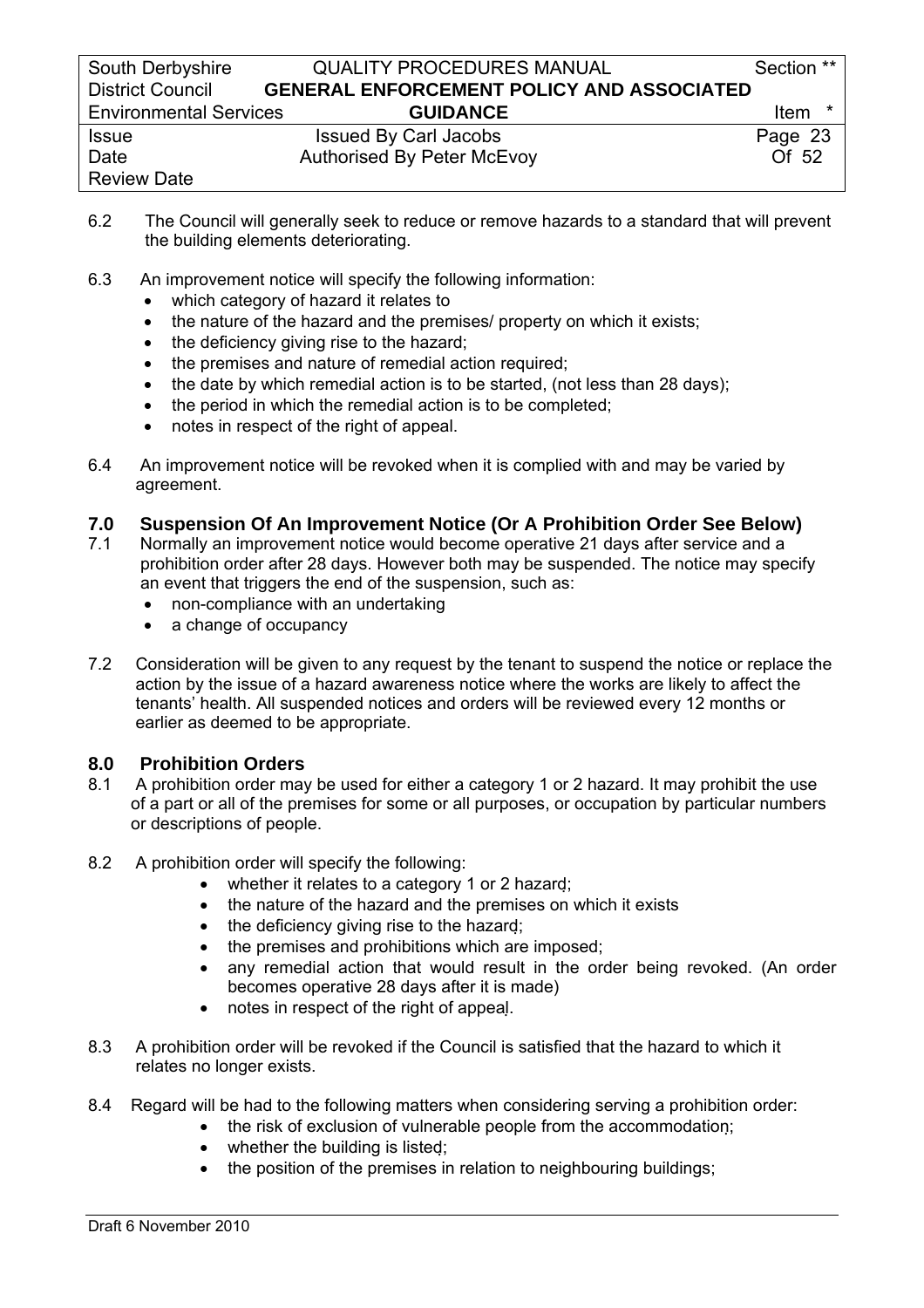| South Derbyshire              | <b>QUALITY PROCEDURES MANUAL</b>                                                                    | Section **      |
|-------------------------------|-----------------------------------------------------------------------------------------------------|-----------------|
| <b>District Council</b>       | <b>GENERAL ENFORCEMENT POLICY AND ASSOCIATED</b>                                                    |                 |
| <b>Environmental Services</b> | <b>GUIDANCE</b>                                                                                     | $\star$<br>Item |
| <b>Issue</b>                  | <b>Issued By Carl Jacobs</b>                                                                        | Page 24         |
| Date                          | <b>Authorised By Peter McEvoy</b>                                                                   | Of 52           |
| <b>Review Date</b>            |                                                                                                     |                 |
| $\bullet$                     | irrespective of any proposals the owner may have, the potential alternative uses<br>of the premises |                 |

- any conservation or renewal area and any general proposals for the area
- the effect of complete prohibition on the well being of the local community and the appearance of the locality
- the availability of local accommodation for re-housing any displaced occupants
- whether it is appropriate to offer financial advice or assistance

### **9.0 Hazard Awareness Notice**

9.1 Category 2 hazards i.e. a score of 500 or more will result in a hazard awareness notice being served. This will draw the attention of the owner to the desirability of remedial action. There will be no requirement to carry out the recommended works.

NB no informal action will be taken prior to the issue of a Hazard Awareness Notice.

- 9.2 A hazard awareness notice will specify:
	- the nature of the hazard and the premises on which it exists:
	- the deficiency giving rise to the hazard;
	- the premises on which the deficiency exists;
	- the reasons for deciding to serve the notice, including the reasons for deciding that serving the notice is the most appropriate course of action;
	- the details of any remedial action, which the Council considers, would be practical and appropriate to take.
- 9.3 The advisory nature of the notice may result in monitoring of any premises to ascertain if works have been undertaken. The service of a hazard awareness notice will not prevent further formal action.

# **10.0 Emergency Remedial Action/ Emergency Prohibition Orders**

- 10.1 The Council has the discretion to take emergency enforcement action in respect of hazards which present *an imminent risk of serious harm* to occupiers of those or other residential premises. This action will only be taken in exceptional circumstances and will require the following:
	- the existence of a category 1 hazard
	- that the hazard presents an imminent risk of serious harm to the health and safety of the occupiers
	- that no management order is in force in respect of the premises.
- 10.2 The Council can take remedial action to remove the hazard and recover reasonable expenses, or prohibit the use of all or part of the property. There are appeal provisions but any appeal will not prevent any remedial works being undertaken or prohibition order being made.
- 10.3 A notice will be served within seven days of remedial action being started. This will state:
	- the nature of the hazard and the premises / property which it exists;
	- the deficiency giving rise to the hazard
	- the premises and nature of remedial action required;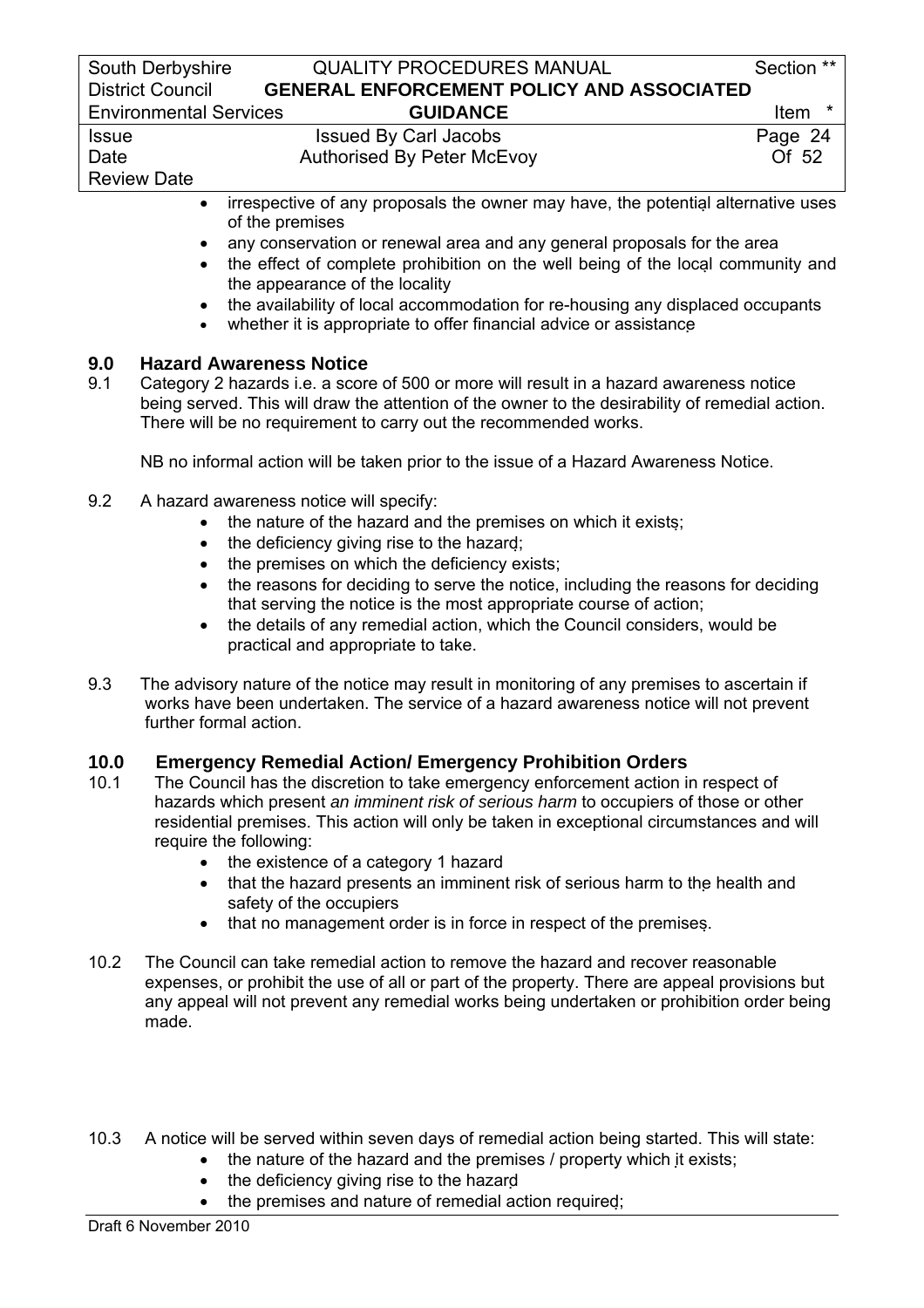# Review Date

- the power under which the remedial action has been (or is to be) taken;
- the date when the remedial action was (or is to be) ,started.
- notes in respect of right of appeal

# **11.0 Demolition**<br>**11.1** Where a Der

- Where a Demolition Order is used, the Council will assist in the re-housing of the occupants who are displaced. The Council will consider the following matters in reaching a decision on a making demolition order:
	- the availability of local accommodation for re-housing occupants
	- the demand for, and the sustainability of the current accommodation if the hazard were remedied;
	- the prospective use of the cleared site;
	- the local environment, the suitability of the area for continued residential use and the impact on the area of the cleared site.
- 11.2 A demolition order may be replaced with a prohibition order if proposals are submitted for the use of the premises for use other than human habitation.

# **12.0 Clearance Areas**

- 12.1 Clearance is unlikely to be the most viable option in most cases. However the following matters would be taken into account in reaching a decision on the most appropriate action.
	- the likely long term demand for residential accommodation;
	- the degree of concentration of dwellings containing serious intractable hazards;
	- the density of buildings and street pattern around which they are arranged;
	- the overall availability of housing accommodation in the wider neighbourhood in relation to housing needs and demands;
	- the proportion of dwellings free of hazards and other, non residential, premises in sound condition which would also need to be cleared to arrive at a suitable site;
	- whether it would be necessary to acquire land surrounding or adjoining the proposed clearance area; and whether added land can be acquired by agreement with the owners;*.*
	- the existence of any listed buildings:
	- the results of statutory consultation;
	- the arrangements necessary for re-housing the displaced occupants and the extent to which occupants are satisfied with those arrangements:
	- the impact of clearance on, and the scope for relocating, commercial premises;
	- the suitability of the proposed after-use(s) of the site having regard to its shape and size, the needs of the wider neighbourhood and the socio-economic benefits which the after-use(s) would bring, the degree of support by the local residents and the extent to which such use would attract private investment into the area.

# **13.0 Interim And Final Empty Dwelling Management Order**

13.1 Where property has been left empty for at least 6 months the Council has the power to request approval to issue an interim Empty Dwelling Management Order (EDMO) from the Residential Property Tribunal (RPT).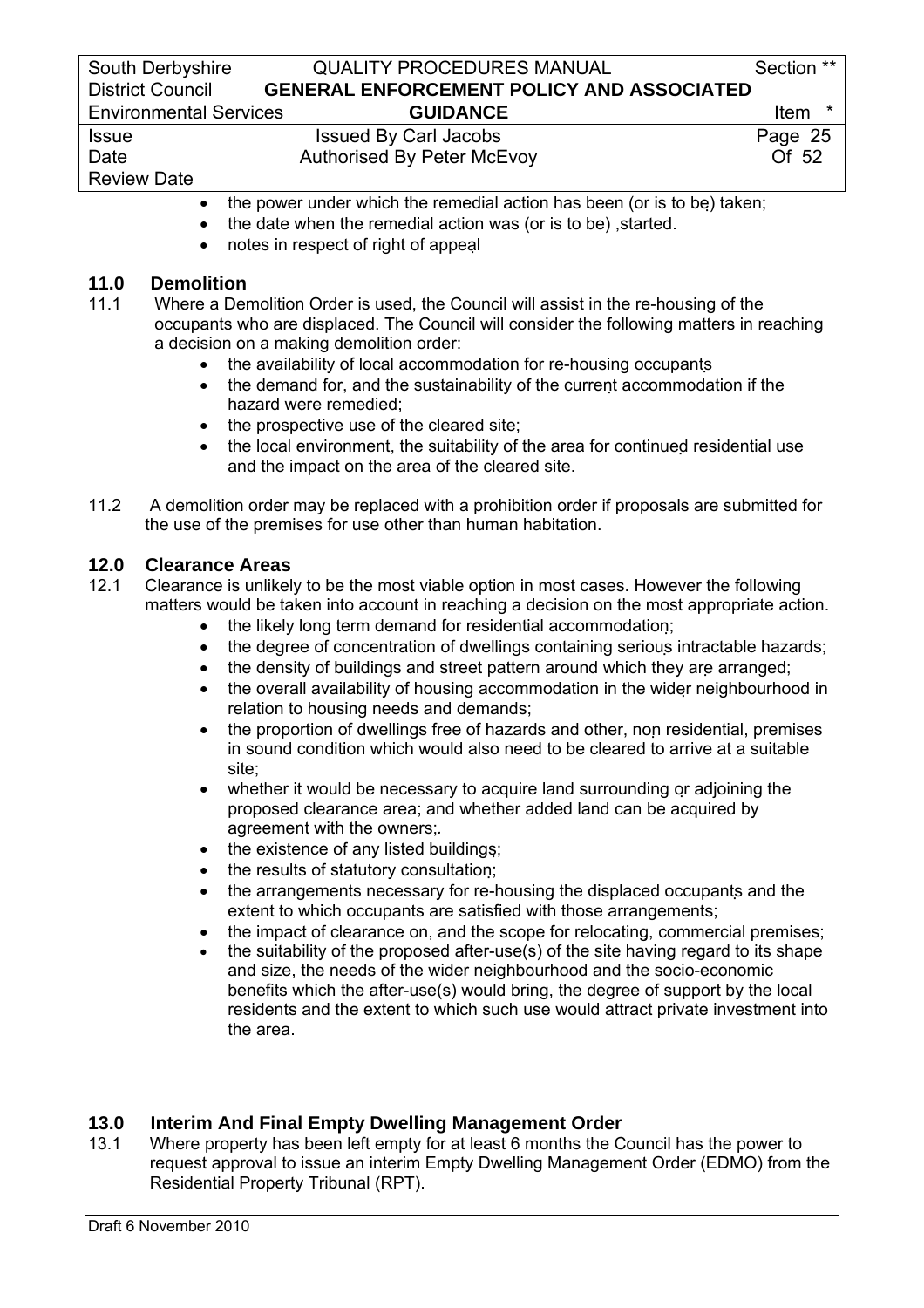South Derbyshire **QUALITY PROCEDURES MANUAL** Section \*\* District Council **GENERAL ENFORCEMENT POLICY AND ASSOCIATED**  Environmental Services **GUIDANCE** Item \* Issue Issued By Carl Jacobs Page 26

Review Date

Date Authorised By Peter McEvoy Of 52

13.2 This gives the Council the power to take over the management of the house and seek to ensure it becomes occupied. The Council is required to engage with the owner to try and reach a solution before applying for such an order, which may last up to 1 year. This interim order may then be made final with the approval of the RPT if a solution has not been found in the first year. This final EDMO can last up to 7 years.

13.3 These powers will only be considered in very exceptional circumstances.

# **14.0 Compulsory Purchase Order**

- 14.1 This option is only taken up in exceptional circumstances, for example;-
	- Where the property has been derelict for some time and is having a detrimental effect on the local environment or neighbouring properties; or
	- Where the property appears to be abandoned and the owner cannot be traced; or
	- Where all other avenues for bringing the property back to a useful life have been exhausted; or
	- Where the property is suitable for immediate residential use, but is not likely to be occupied for residential purposes unless bought by the Council.
- 14.2 The making of a CPO has to be agreed by the Housing & Community Services Committee. The Department of Communities and Local Government must then approve it before it can be made.

# **GENERAL PROVISIONS**

# **15.0 Retaliatory Eviction**

15.1 In cases where properties are subject to a statutory notice and the property is subsequently vacated, all notices or orders will be reviewed to consider whether the impact of any hazard has diminished, and whether notices or orders may be varied, suspended or revoked. The council will seek to deter landlords from undertaking retaliatory eviction and will not consider that removal of a tenant achieves compliance with any Notice served.

# **16.0 Action By Agreement**

16.1 The Housing Act 2004 makes provision for remedial works to be carried out by agreement. This is where the local authority arranges for the works to be carried out at the request of the person responsible and they are then charged for the full cost. If the costs incurred cannot be paid they must be placed as a charge against the property. The Council may also consider enforced Sale Proceedings in order to recover costs, if considered appropriate.

# **17.0 Level Of Remedial Works Required**<br>**17.1** It is the Council's aim that all properties w

- It is the Council's aim that all properties will meet the decent homes standard as a minimum. The decent home standard requires that a home must not contain category 1 hazards; must be in a reasonable state of repair; must have reasonably modern facilities and services; must provide a reasonable degree of thermal comfort.
- 17.2 Where category 1 hazards are identified they must be reduced to a low category 2 as a minimum. Where this is not possible all reasonable steps must be taken to reduce the hazards as far as reasonably practicable. In some cases, such as listed buildings, category 1 hazards may remain. This scenario should have been considered when deciding which course of action is most appropriate and may influence the officer's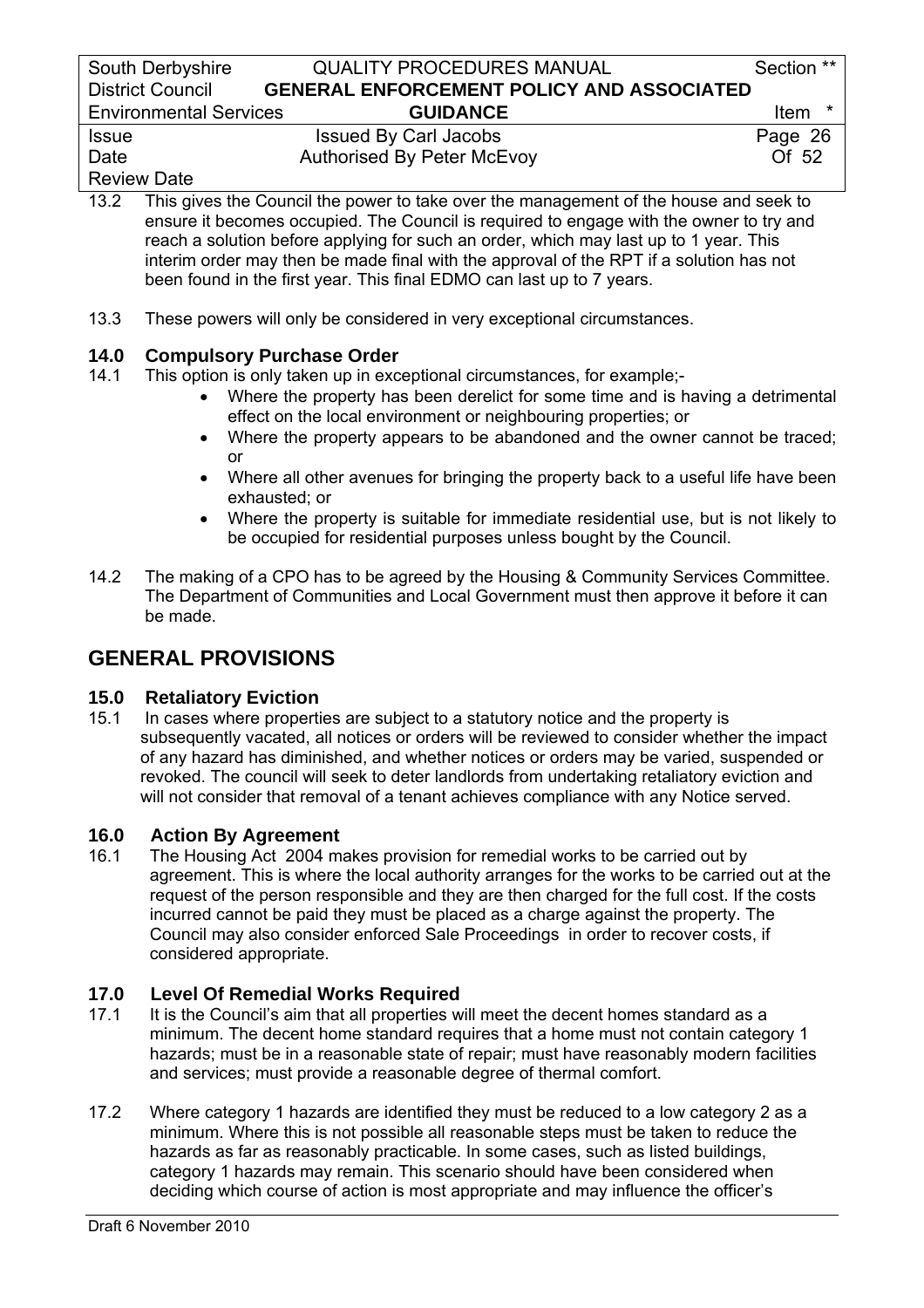| South Derbyshire              | <b>QUALITY PROCEDURES MANUAL</b>                 | Section ** |
|-------------------------------|--------------------------------------------------|------------|
| <b>District Council</b>       | <b>GENERAL ENFORCEMENT POLICY AND ASSOCIATED</b> |            |
| <b>Environmental Services</b> | <b>GUIDANCE</b>                                  | Item<br>*  |
| <b>Issue</b>                  | <b>Issued By Carl Jacobs</b>                     | Page 27    |
| Date                          | <b>Authorised By Peter McEvoy</b>                | Of 52      |
| <b>Review Date</b>            |                                                  |            |

decision as to which type of enforcement action to take.

17.3 When deciding on the remedial works, regard must be had to the seriousness of the hazard, the ideal that the property should achieve, and the level of work required that is reasonable to reduce the hazard significantly without incurring excessive cost.

# **18.0 Accredited Landlords**

- 18.1 Before officers visit privately rented properties, they shall refer to the Regional Accredited Landlord database to check whether the property is owned by an accredited landlord under the East Midlands Landlord Accreditation Scheme (EMLAS). In such cases, the officer will carry out a simple EMLAS compliance check at the time of the visit. For this purpose, the Regional Scheme Operator provides scheme compliance checklists. The officer will keep one copy for their records and send another to the Regional Scheme Operator and a further copy to the Regional Accredited Landlord. The findings from the compliance check will determine the course of action taken by the Regional Scheme Operator for any breaches of the EMLAS requirements. Action will normally be taken under the EMLAS regulatory procedures in the first instance, rather than the authority taking statutory enforcement action.
- 18.2 If the Regional Scheme Operator undertakes any compliance checks they will provide the Council with copies of completed compliance checklists.
- 18.3 The Council reserves the right to over-ride this protocol at the discretion of the Private Sector Housing Manager and initiate formal statutory enforcement action in the first instance, if circumstances are such that it is appropriate to do so. Where this happens the authority will notify the Regional Scheme Operator of the course of action and the outcome. The Regional Scheme Operator will records these details against the landlord's EMLAS compliance performance.

# **19.0 Powers Of Entry**

- 19.1 Most of the legislation enforced by the Private Housing Team includes the power for authorised officers of the local housing authority to gain entry onto property for the purpose of carrying out the authority's duties under that legislation.
- 19.2 If an officer is unsuccessful in gaining entry by informal means the Council will consider obtaining a warrant from a Justice of the Peace to permit entry by force if necessary.
- 19.3 The Council also has the power to require documents to be produced in connection with enforcement of Parts 1 – 4 of the Housing Act 2004 by a notice. The notice will specify the consequences of not complying.

# **20.0 Power To Charge For Enforcement Action**

- 20.1 Local authorities have the power to make a reasonable charge for administration and other expenses incurred in taking enforcement action as specified in section 49 of the Housing Act 2004.
- 20.2 The Council will charge for the time spent by officers where any of the enforcement options, other than the service of a hazard awareness notice, are used.
- 20.3 The charge will be calculated by multiplying the number of hours worked by the hourly rate (including overheads) for officers involved in the enforcement action.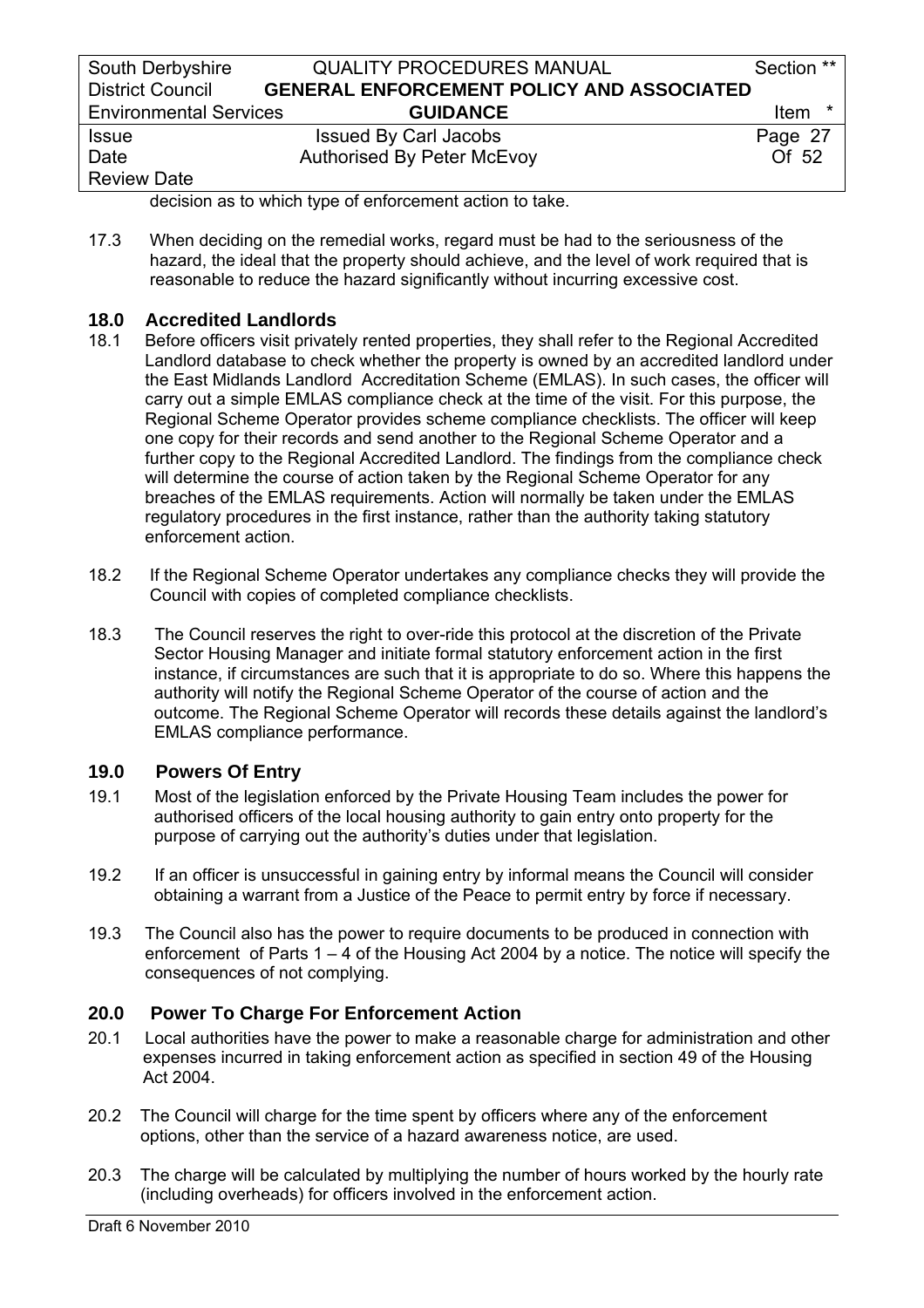- 20.4 The hourly rate will increase annually in line with pay awards and inflation. NB The cost of carrying out work in default will be recovered separately.
- 20.5 If the Secretary of State prescribes a maximum amount that may be charged to recover administration and other expenses incurred in taking enforcement action the Council will limit any charge accordingly.
- 20.6 A schedule will be sent to the recipient of a notice detailing the time spent by Council staff in enforcing any notice, together with an invoice.
- 20.7 When a charge is imposed under section 49 of the Housing Act 2004 the sum recoverable becomes a charge on the premises concerned. If enforcement action has been taken against a named person or legal entity the Council will seek to recover the charge by sending out an invoice. The Council reserves the right to waive a charge for enforcement action in exceptional circumstances.

# **21.0 Licensing Of Houses In Multiple Occupation**

- 21.1 Part 2 of the Housing Act 2004 introduces mandatory licensing of certain types of HMO (house in multiple occupation). The licensing function has been introduced in order to:
	- Ensure landlords are fit and proper persons or employ agents who are.
	- Ensure adequate management is in place
	- Ensure authorities have measures available to encourage landlords to co-operate with licensing
	- Where landlords are unwilling or unable to co-operate the local authority can step in to manage the property.
	- Ensure tenants are protected
	- Ensure high risk HMOs and their landlords are identified, so that health and safety measures can be dealt with under part 1 of the 2004 Act.

# **22.0 Definition Of An HMO's**

- 22.1 The Housing Act 2004 also introduces a new definition of an HMO. There are four categories or tests for an HMO:
	- the standard test,
	- the self-contained flat test.
	- the converted building test and,
	- certain converted blocks of flats.

### **A -** *The Standard test:*

 Any building which consists of one or more units of accommodation which are not self contained and where two or more households share one or more basic amenities, or where the accommodation is lacking basic amenities.

### **B -** *The self-contained flat test:*

Any part of a building which is a self-contained flat, which consists of one or more units of accommodation, in which two or more households share one or more basic amenities or where the accommodation is lacking basic amenities.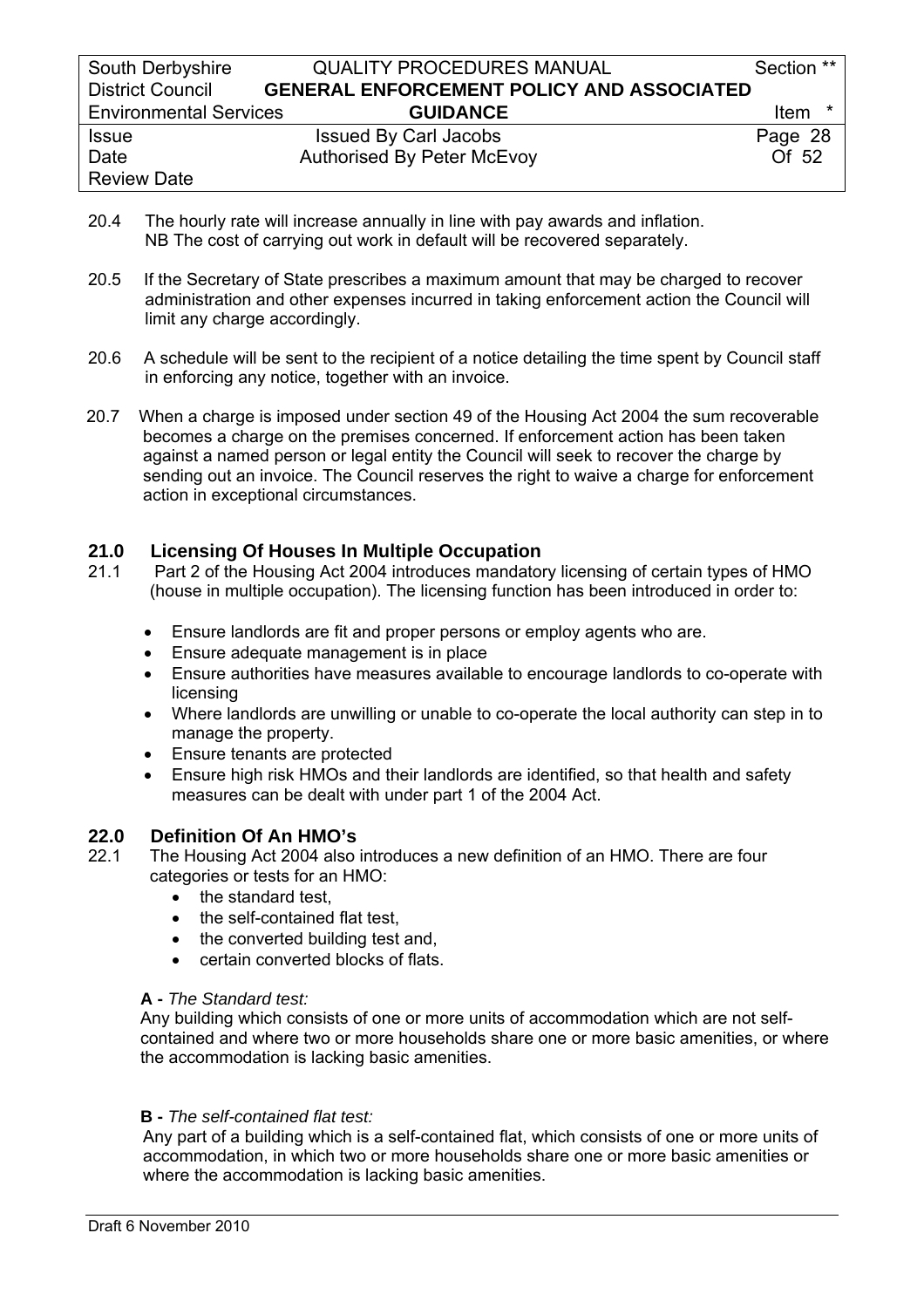| South Derbyshire              | <b>QUALITY PROCEDURES MANUAL</b>                 | Section ** |
|-------------------------------|--------------------------------------------------|------------|
| <b>District Council</b>       | <b>GENERAL ENFORCEMENT POLICY AND ASSOCIATED</b> |            |
| <b>Environmental Services</b> | <b>GUIDANCE</b>                                  | ltem       |
| <b>Issue</b>                  | <b>Issued By Carl Jacobs</b>                     | Page 29    |
| Date                          | Authorised By Peter McEvoy                       | Of $52$    |
|                               |                                                  |            |

# Review Date

**C -** *The converted building test:* 

Any building, which has been converted and contains one or more units of accommodation, which are not self-contained (whether or not the building also consists of some selfcontained units).

### **D -** *Certain converted blocks of flats:*

Any building which has been converted into and consists of self contained flats only, and it does not comply with appropriate building standards of the 1991 Building Regulations and less than two thirds of the flats are owner occupied, (more than one third on short tenancies).

# **23.0 Properties Requiring A Mandatory Licence**

- 23.1Properties that are three storeys or more high (basements are included as a storey), with 5 or more persons living there, who make up more than one household.
- 23.2 There are some exceptions to this:-
	- Any building that consists entirely of self-contained flats.
	- Properties managed by a public sector body.
	- Student accommodation, which is in the control of an educational establishment
	- Buildings occupied by religious communities.
	- Any building entirely occupied by owner/occupiers i.e. freehold estate or leasehold interest of at least 21 years.
	- Any building occupied by only two persons and who form two households.
- 23.3 The Licensing of Homes in Multiple Occupation (Prescribed Circumstances) (England) Order 2006, prescribes the definition of a licensable HMO. It also defines basements, attic spaces and mezzanine levels as a storey.

# **24.0 Applications For Licence**

24.1 A complete application must contain a floor plan of the property including room sizes and have marked on it the location of bathrooms, toilets and kitchens as well as any smoke detectors and alarms. It must also have the required certificates, the correct fee and be signed by all, appropriate parties.

# **25.0 Fees And Charges**

- 25.1 Section 63(3) of the Housing Act 2004 provides that the local housing authority may require an application for a licence to be accompanied by a fee, which has been fixed by the authority.
- 25.2 The fee must only take into account all the costs incurred by the authority in carrying out their functions under part 2 of the Housing Act 2004, such as processing an application and granting or refusing a licence.
- 25.3 The licence fee charged by *South Derbyshire District Council is £325.00* and will be reviewed at regular intervals to reflect how the scheme evolves and any additional costs incurred by the council.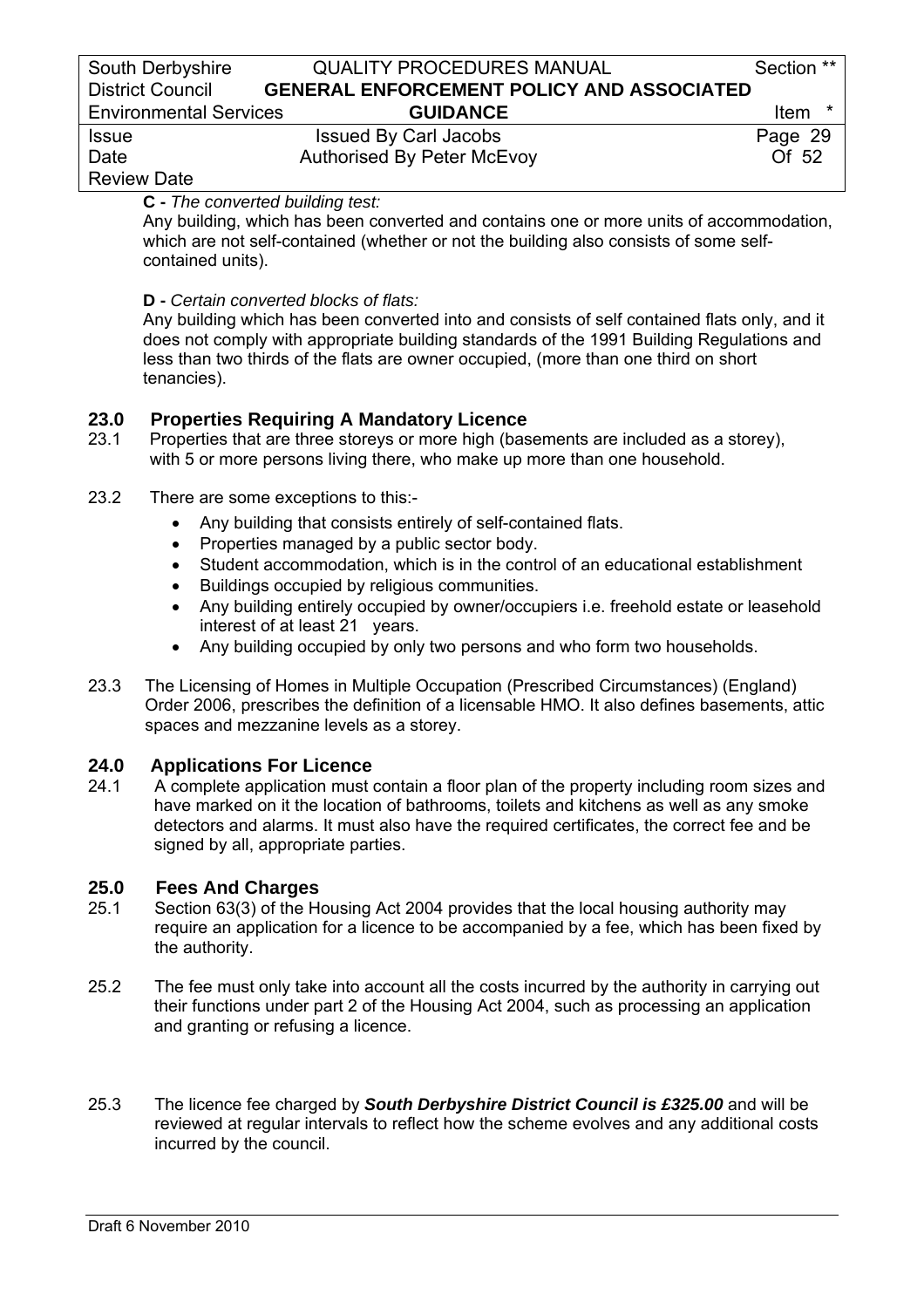|              | South Derbyshire<br><b>QUALITY PROCEDURES MANUAL</b>                                                                                                                                                                                                                                                                       | Section ** |
|--------------|----------------------------------------------------------------------------------------------------------------------------------------------------------------------------------------------------------------------------------------------------------------------------------------------------------------------------|------------|
|              | <b>District Council</b><br><b>GENERAL ENFORCEMENT POLICY AND ASSOCIATED</b>                                                                                                                                                                                                                                                |            |
|              | <b>Environmental Services</b><br><b>GUIDANCE</b>                                                                                                                                                                                                                                                                           | Item       |
| <b>Issue</b> | <b>Issued By Carl Jacobs</b>                                                                                                                                                                                                                                                                                               | Page 30    |
| Date         | <b>Authorised By Peter McEvoy</b>                                                                                                                                                                                                                                                                                          | Of 52      |
|              | <b>Review Date</b>                                                                                                                                                                                                                                                                                                         |            |
| 26.0<br>26.1 | <b>Granting Licence</b><br>Where an application for a licence has been received and the council is satisfied that the<br>proposed licence holder is fit and proper, that the house is suitable for multiple occupation<br>and the application submitted is valid, the local housing authority must grant a licence.        |            |
| 26.2         | Each licence must only relate to one HMO and can last for up to 5 years. In some cases in<br>may be necessary to grant the licence for less than 5 years.                                                                                                                                                                  |            |
| 26.3         | A licence may not be transferred to another party. If the property is sold, the new owner<br>or appropriate person must then apply for a new licence.                                                                                                                                                                      |            |
| 26.4         | Before a licence can be granted the Local Housing Authority must serve a notice under<br>schedule 5 part 1 paragraph 1 of the Housing Act 2004. It must state:<br>the reasons for granting the licence,<br>$\bullet$<br>the main terms of the licence and<br>$\bullet$<br>the end of the consultation period.<br>$\bullet$ |            |
| 26.5         | This notice must be served with a copy of the proposed licence and the proposed<br>conditions. It should be sent to the proposed licence holder and all relevant people named<br>in the application.                                                                                                                       |            |
| 26.6         | The consultation period should be 21 days. In certain circumstances it maybe necessary to<br>allow more or less time. This should be no less than 14 days and up to 28 days.                                                                                                                                               |            |
| 26.7         | Once any representations have been considered the Local Housing Authority may decide to<br>alter the licence. A further notice must be served which sets out the proposed<br>modifications, the reasons for them and the end of the consultation period – normally 7<br>days.                                              |            |
| 26.8         | If a response is not received within the agreed consultation period then the licence must<br>be prepared with the proposed conditions. If any amendments are made at this stage the<br>consultation procedure must be followed again.                                                                                      |            |
| 26.9         | Once the consultation period has ended and the proposed licence and conditions have                                                                                                                                                                                                                                        |            |

- been agreed, a further notice must then be served on the proposed licence holder and all relevant people advising of the decision.
- 26.10 Where the decision is to grant the licence the notice must state:
	- The reasons for deciding to grant the licence and the date the decision was made
	- The right of appeal
	- The period within which an appeal can be made
- 26.11 This notice must be accompanied by a copy of the licence and the conditions and must be served within 7 days of the final decision being made. The Council will hold the original licence. Only copies of the licence and conditions are issued to all relevant parties.
- 26.12 The licence becomes operative at the end of the appeal period, which is 28 days. If an appeal is made, then it becomes operative on the date decided by the Residential Property Tribunal. This depends on whether their decision is to vary, quash, or uphold the licence and its conditions.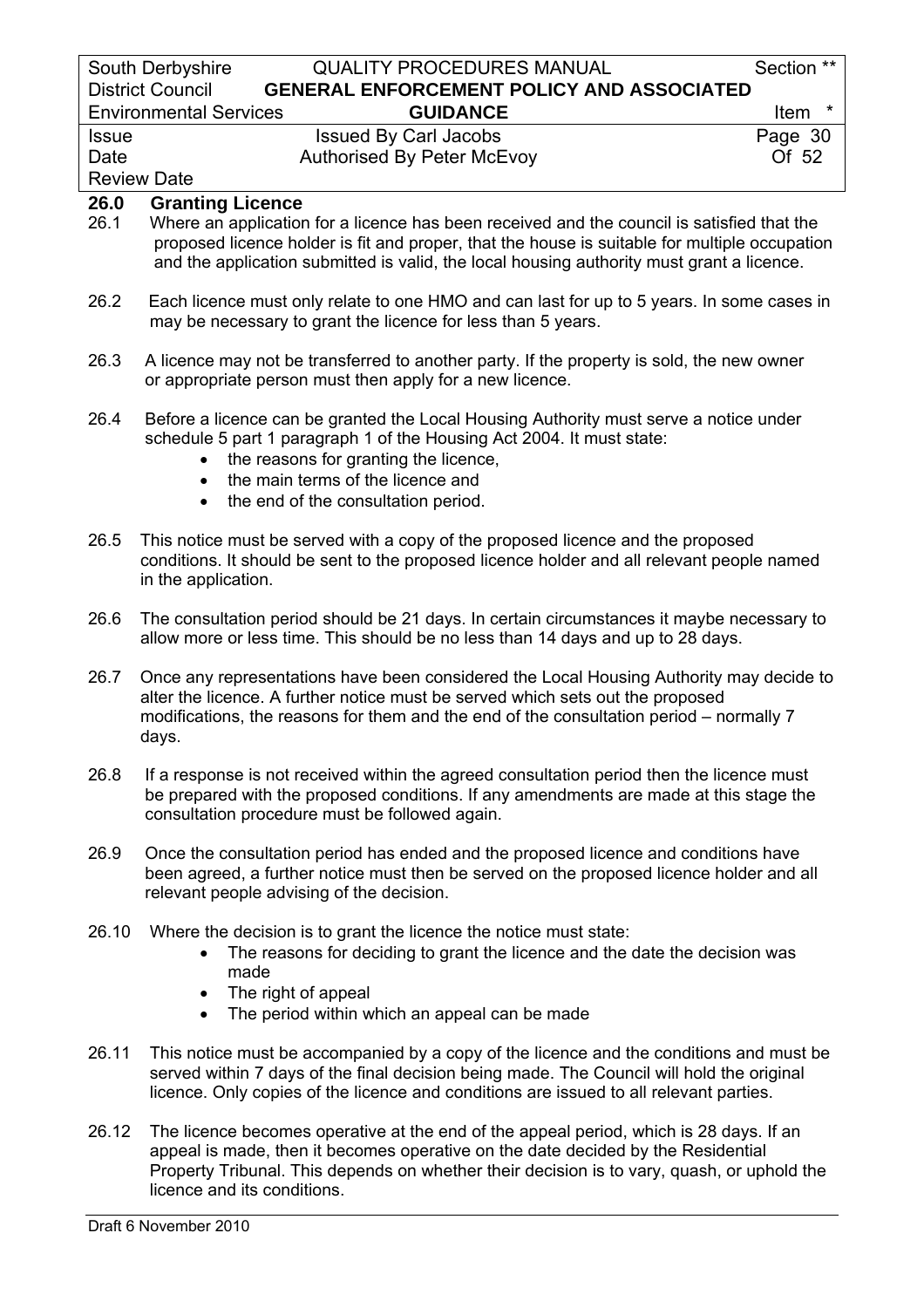# **27.0 Licence Conditions**

27.1 The conditions must be appropriate in regulating the management, use and occupation of the house and its condition and contents (section 67).

Conditions may include:

- Conditions imposing restrictions or prohibitions on the use or occupation of parts of the house
- Conditions requiring that reasonable and practicable steps are taken to prevent or reduce anti-social behaviour by persons occupying or visiting the house.
- Conditions requiring facilities and equipment to be made available in the house in order to meet the standards set out under section 65 (HMO standards).
- Conditions requiring the facilities and equipment to be kept in good repair and proper working order.
- Where works are needed to meet the HMO standards, conditions may be set requiring the works to be carried out in timescales specified or determined under the licence.
- 27.2 The licence **must** include the conditions set out in schedule 4 of the Housing Act 2004 as follows:
	- The licence holder must produce every year to the local housing authority for their inspection, a valid gas safety certificate that has been obtained within the last 12 months.
	- The licence holder must keep electrical appliances and furniture provided by him/her in a safe condition
	- The licence holder must supply on demand a declaration by him/her on the safety of the appliances and furniture.
	- The licence holder must ensure that smoke alarms are installed in the house and that they are in proper working order.
	- The licence holder must supply on demand a declaration by him/her on the condition and positioning of the alarms.
	- The licence holder must supply to the occupiers of the house a written statement of the terms on which they occupy it.

# **28.0 Refusing A Licence**

- 28.1 A licence can be refused if the local authority is not satisfied that the following criteria have been met.
	- The house must be reasonably suitable for occupation by not more than the maximum households or persons specified in the application or a maximum decided by the authority.
	- The proposed licence holder must be a fit and proper person having regard to the specified criteria and is the most appropriate person to hold the licence.
	- The proposed manager should be the person having control of the house or be employed by an agent or employee of the person in control.
	- The proposed manager must be a fit and proper person to be the manager.
	- The proposed management arrangements must be satisfactory.
- 28.2 Before a licence can be refused a similar process must be followed as described above. The Local Housing Authority must serve a notice under schedule 5 part 1 paragraph 5 of the Act. It must state: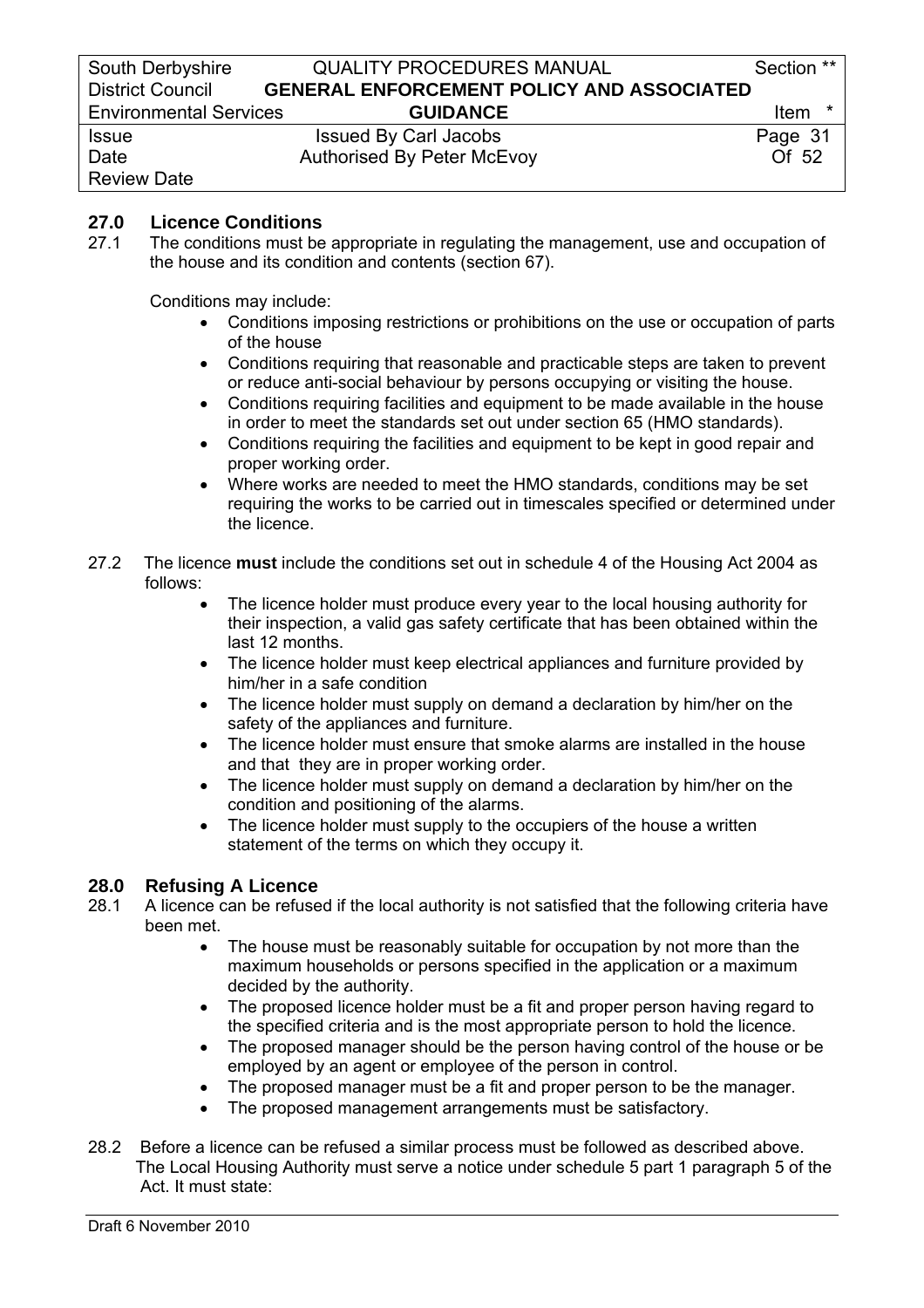| South Derbyshire              | <b>QUALITY PROCEDURES MANUAL</b>                 | Section ** |
|-------------------------------|--------------------------------------------------|------------|
| <b>District Council</b>       | <b>GENERAL ENFORCEMENT POLICY AND ASSOCIATED</b> |            |
| <b>Environmental Services</b> | <b>GUIDANCE</b>                                  | Item *     |
| <b>Issue</b>                  | <b>Issued By Carl Jacobs</b>                     | Page 32    |
| Date                          | <b>Authorised By Peter McEvoy</b>                | Of 52      |
| <b>Review Date</b>            |                                                  |            |

- the reasons for refusing the licence,
- the end of the consultation period.
- 28.3 The consultation period should be 21 days. In certain circumstances it maybe necessary to allow more or less time. This should be no less than 14 days and up to 28 days.
- 28.4 If, once the consultation period has ended, it is still not possible to grant the licence, a further notice must be served stating:
	- The authority's decision to refuse the licence
	- The reasons for the decision and the date it was made
	- The right of appeal
	- The period within which an appeal can be made
	- The consequences of refusing the licence
- 28.5 This Notice must be served within 7 days of the final decision being made. An appeal can be made to the Residential Property Tribunal within 28 days.

### **29.0 Inspections**

- 29.1 All licensed HMOs must be inspected within 5 years of the licence being granted to check that the information supplied is correct and that the property is free from serious hazards. Depending on the total number of licence applications received and officer workloads, the PSH team will inspect all licensed properties within 3 months of application. However, this target will remain under review.
- 29.2 An officer must carry out an inspection in accordance with part one of the Housing Act 2004. Therefore, each unit of accommodation will be individually assessed along with any common areas.

 The purpose is to ensure that the HMO is free from category 1 hazards, however officers will be expected to follow the procedures and guidance set out in part 2 of this policy relating to category 2 hazards and priority hazards. Licensing does not preclude the property from having any of the enforcement action described in part 2 being taken in relation to any hazards found and in most cases an improvement notice will be the most appropriate course action.

### **30.0 Revoking A Licence**

- 30.1 A licence may be revoked under a number of circumstances.
	- 1) Where the licence holder or any other person has committed a serious breach of a condition on the licence or repeated breaches.
	- 2) Where the authority no longer consider the licence holder to be fit and proper.
	- 3) Where the authority no longer considers the management to be satisfactory or the person involved to be fit and proper.
	- 4) Where the HMO ceases to be an HMO
	- 5) Where the authority believes the structure of the HMO is such that they would not normally have granted a licence. E.g. it is no longer suitable for the number of households or persons.
	- 6) By request of the licence holder or other relevant person
- 30.2 Where the decision is made to revoke the licence a notice must be served under schedule 5 part 2 paragraph 22 of the Housing Act 2004. It must state the reasons why the licence is being revoked and give a consultation period of 21 days. In certain circumstances it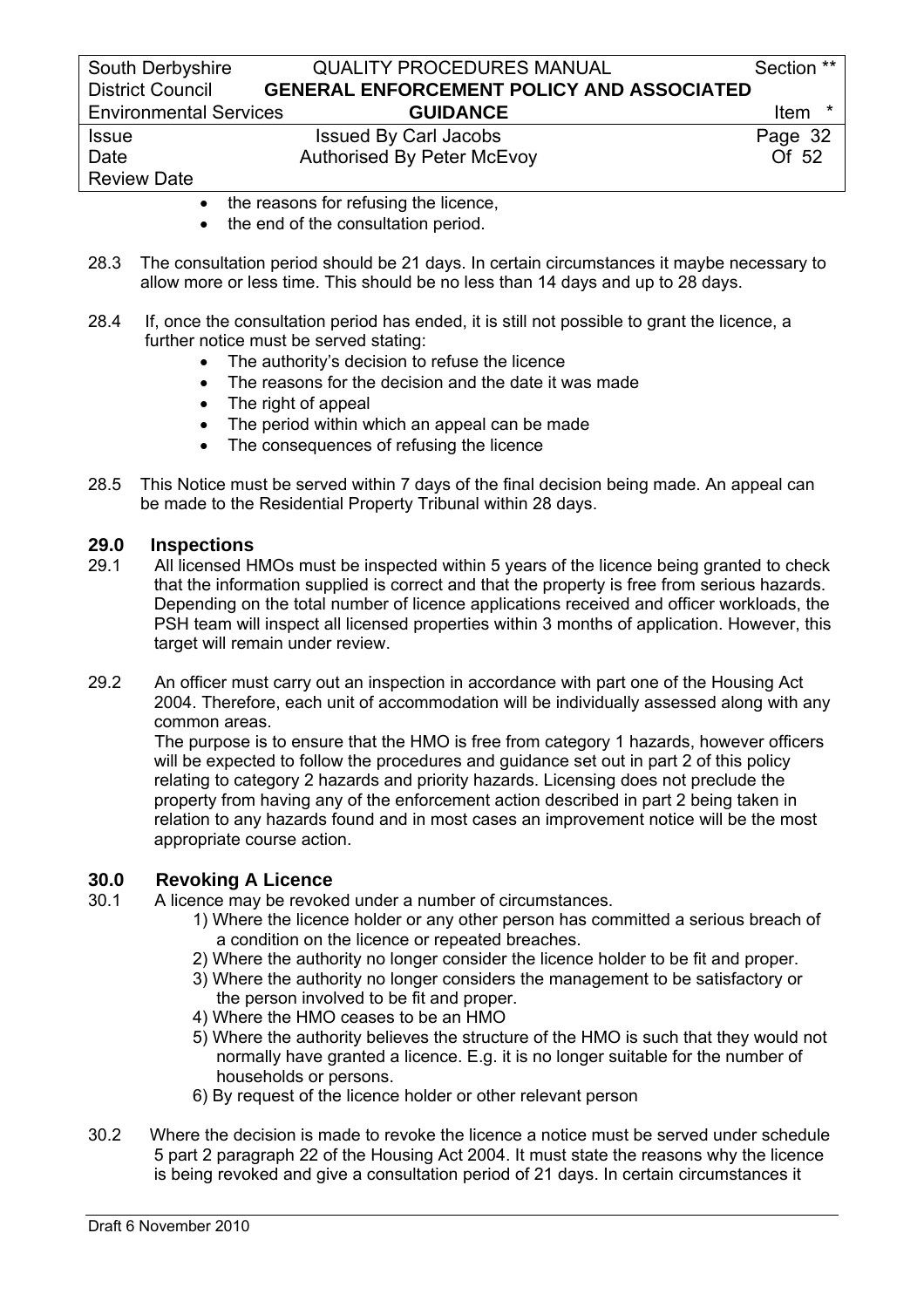| South Derbyshire              | <b>QUALITY PROCEDURES MANUAL</b>                 | Section ** |
|-------------------------------|--------------------------------------------------|------------|
| <b>District Council</b>       | <b>GENERAL ENFORCEMENT POLICY AND ASSOCIATED</b> |            |
| <b>Environmental Services</b> | <b>GUIDANCE</b>                                  | Item<br>*  |
| <b>Issue</b>                  | <b>Issued By Carl Jacobs</b>                     | Page 33    |
| Date                          | <b>Authorised By Peter McEvoy</b>                | Of 52      |
| <b>Review Date</b>            |                                                  |            |

maybe necessary to allow more or less time. This should be no less than 14 days and up to 28 days.

- 30.3 Where no representation is received or a final decision is made to continue with the revocation of the licence a further notice should be served stating the authorities decision, the reasons for that decision, and the right of appeal.
- 30.4 This notice must be served within 7 days of the final decision to revoke the licence.
- 30.5 In deciding to revoke the licence consideration must be given to the consequences of doing so. If the property is to remain a licensable HMO then the council must make an interim management order. If it is no longer an HMO no further action is required.
- 30.6 The revocation will come into force following a 28 day appeal period providing an appeal is not made to the residential property tribunal. If an appeal is made the revocation will become effective following the decision made by the Residential Property Tribunal.
- 30.7 Where the revocation has been made with agreement by the licence holder and other relevant persons it may not be necessary to serve notices relating to the consultation period. If the Council decides not to revoke the licence it must serve a notice advising of this decision and the reasons why it has been refused.

### **31.0 Varying A Licence**

- 31.1 A licence may be varied where either the licence holder makes a request or the local authority feels it is relevant to do so. It may be varied where there has been a change in circumstances, which also includes the discovery of new information.
- 31.2 The inspection may identify issues that were unknown previously. This may lead to the licence needing to be varied as a result with regards to the maximum numbers of households who are authorised to occupy the building.
- 31.3 The licence may also be varied where the applicable standards have been altered as a result of revision of regulations or where further regulations have superseded them. Before the licence can be varied the local housing authority must serve a notice under Housing Act 2004 schedule 5 part 2 paragraph 14 on the licence holder and interested parties, stating the effect of the variation, the reasons for the variations, and give a consultation period of 21 days. In certain circumstances it maybe necessary to allow more or less time. This should be no less than 14 days and up to 28 days.
- 31.4 Where no representation is received or a final decision is made to continue with the variation of the licence a further notice should be served stating the authorities decision, the reasons for that decision, and the right of appeal.
- 31.5 This notice must be served within 7 days of the final decision to vary the licence.
- 31.6 The varied licence will come into force following a 28 day appeal period providing an appeal is not made to the Residential Property Tribunal.
- 31.7 If an appeal is made the variation will become operative following the decision made by the Residential Property Tribunal.
- 31.8 If the Council decide not to vary the licence it must serve a notice advising of this decision and the reasons why it has been refused.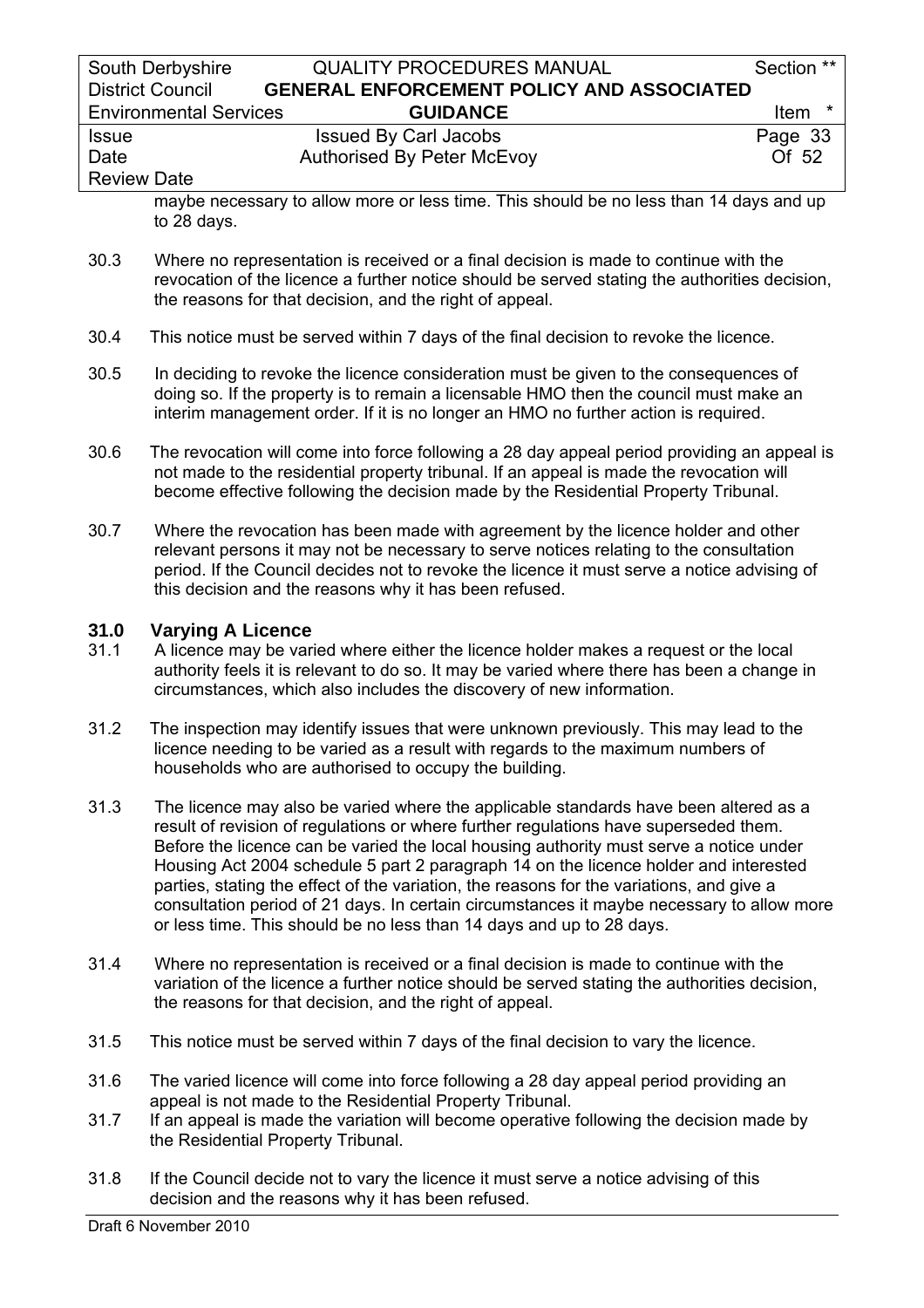31.9 Where the variation has been made with agreement by the licence holder and other relevant persons it may not be necessary to serve notices relating to the consultation period.

### **32.0 Penalties**

32.1 There are a number of possible offences relating to HMO licensing. It is the intention of the PSH team to take action where there is evidence of an offence and it is appropriate to take action.

The following offences apply:

- A person commits an offence if he manages or is in control of an HMO that should have a licence but does not have one. Prosecution can result in fines of up to £20,000.
- A person commits an offence if he manages or is in control of an HMO and knowingly permits another person to occupy the house, which then results in the house being occupied by more than the agreed number of households or persons authorised by the licence. Prosecution can result in fines.
- A person commits an offence if he is a licence holder or person on which restrictions/obligations apply and he fails to comply with any condition on the licence. A breach of licence conditions can lead to prosecution and a fine for breach.

Other penalties include:

- Rent Repayment Orders if a person has committed the offence described above, in that no licence is being held for a property that should have one, then the local authority or tenants can apply for a rent repayment order. The Residential Property Tribunal can award this order, which requires the appropriate person to repay all rents and other periodical payments, and housing benefit for the period up to a licence being issued. The Order will state the amount to be repaid.
- Termination of Tenancies Landlords will not be able to issue any section 21 notices under the Housing Act 1988 (recovery of possession on termination of a short hold tenancy), whilst the HMO is unlicensed.
- Category 1 and 2 hazards where an inspection has been carried out and hazards have been identified the procedures laid out in the first part of this enforcement policy must be followed.

# **33.0 Appeals**

33.1 Appeals relating to any part of licensing are made to the Residential Property Tribunal.

# **34.0 Unlicensed HMO's**

- When an HMO is brought to the attention of the private sector housing team they will investigate whether the property requires a licence.
- 34.2 If the property does need a licence a letter and application pack will be sent to the owner advising of the need to licence and requiring an application to be made within 28 days.
- 34.3 Where the property is licensable and reasonable attempts have been made to contact the owner without success, prosecution should be considered.

### **35.0 Interim Management Orders And Final Management Orders**

35.1 An interim management order is made for the purpose of securing any action that the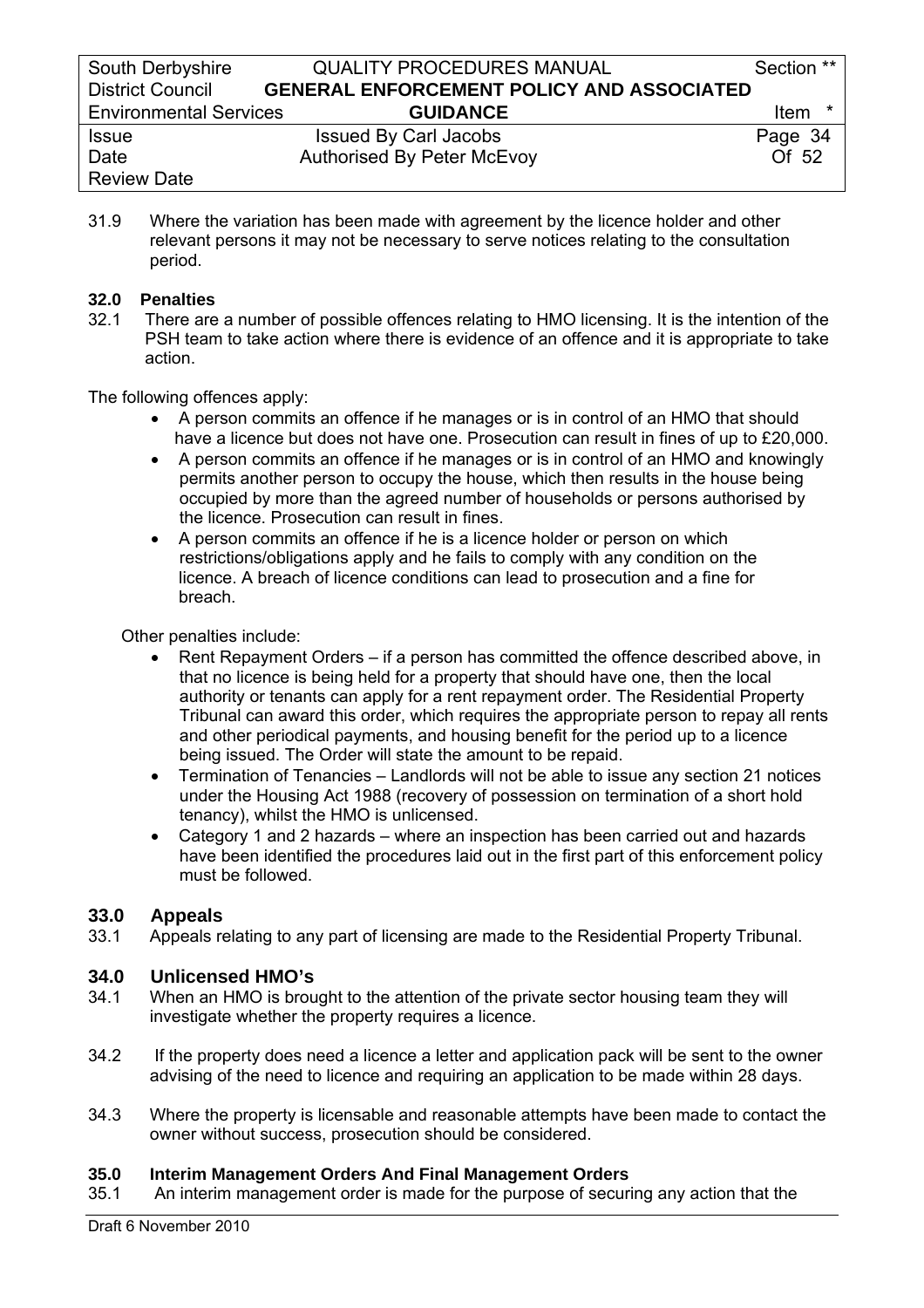| South Derbyshire              | <b>QUALITY PROCEDURES MANUAL</b>                 | Section **       |
|-------------------------------|--------------------------------------------------|------------------|
| <b>District Council</b>       | <b>GENERAL ENFORCEMENT POLICY AND ASSOCIATED</b> |                  |
| <b>Environmental Services</b> | <b>GUIDANCE</b>                                  | <b>Item</b><br>∗ |
| <b>Issue</b>                  | <b>Issued By Carl Jacobs</b>                     | Page 35          |
| Date                          | <b>Authorised By Peter McEvoy</b>                | Of 52            |
| <b>Review Date</b>            |                                                  |                  |

authority considers necessary, to protect the health, safety and welfare of the occupants.

- 35.2 An order can also be served in circumstances that the authority thinks are appropriate with a view to ensuring the proper management of the house pending the licence being granted.
- 35.3 The authority has a duty to make an interim management order in respect of an HMO where there is no reasonable prospect of it being licensed in the near future or it is necessary to protect the health, safety and welfare of the occupants.
- 35.4 Where a licence has been revoked for any reason and the property remains a licensable HMO an interim management order must be made if there is no reasonable prospect of the property regaining its licence.
- 35.5 Once an interim management order has been served the local authority must take over the management of the property for up to 12 months. This includes carrying out any remedial works necessary to deal with the immediate risks to health and safety.
- 35.6 If there is still no prospect of a licence being granted after 12 months then a final management order must be made which may be in force for up to 5 years. If after 5 years there is no prospect of the property being licensed a further management order must be made.
- 35.7 The Council is under a duty to issue interim and final management orders where necessary. The PSH team will instigate this action where necessary **but as a last resort**.
- 35.8 All practical steps should be taken to assist the owner of the property to satisfy the licensing requirements. Management orders can be varied or revoked at any time as a result of a request from the owner or on the local authorities initiative.

### **36.0 Temporary Exemption Notices**

- 36.1 A temporary exemption notice (TEN) may be issued where an HMO that is due to be licensed is to be taken out of use as a licensable HMO. A person having control or managing an HMO can notify the local authority of its plans and request that the property be exempt from licensing. The authority must then consider this representation and if appropriate, serve the temporary exemption notice. A TEN remains in force for a period of 3 months, after which the property must have a license if it is still in such a condition as to require one. If further notification is received and the authority considers that there are exceptional circumstances a second TEN may be served which will remain in force for a further 3 months.
- 36.2 If the authority decide not to issue a TEN a further notice must be served under Housing Act 2004 section 62 (6) which details the decision, the reasons for it and the date on which it was made, the right of appeal and the period within which the appeal must be made.

#### **Schedule 1**

| Enforcement Action: Initial Assessment Sheet (Private Sector Housing Team) |
|----------------------------------------------------------------------------|
|                                                                            |
|                                                                            |

Draft 6 November 2010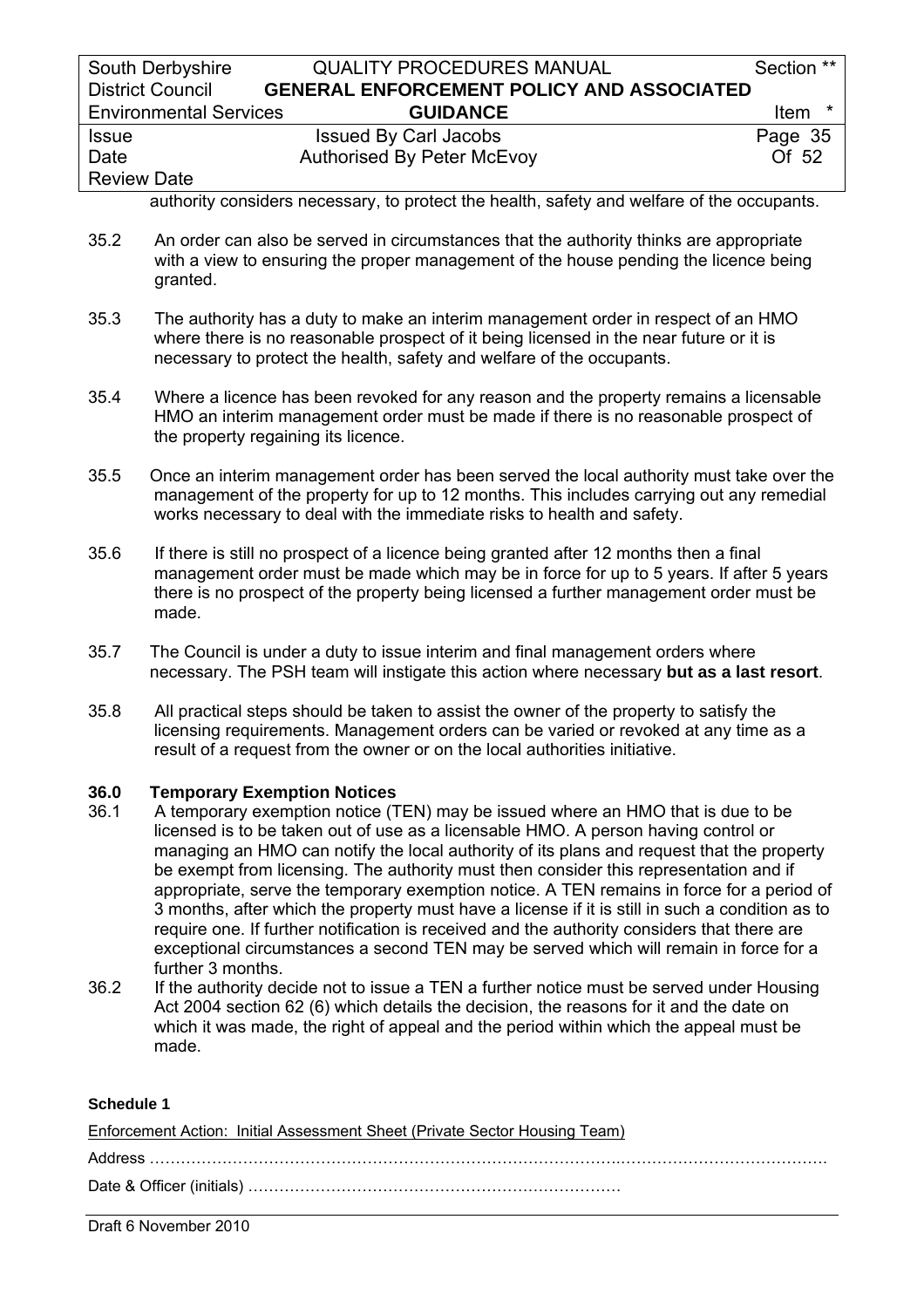| South Derbyshire              | <b>QUALITY PROCEDURES MANUAL</b>                 | Section ** |
|-------------------------------|--------------------------------------------------|------------|
| <b>District Council</b>       | <b>GENERAL ENFORCEMENT POLICY AND ASSOCIATED</b> |            |
| <b>Environmental Services</b> | <b>GUIDANCE</b>                                  | Item       |
| <b>Issue</b>                  | <b>Issued By Carl Jacobs</b>                     | Page 36    |
| Date                          | <b>Authorised By Peter McEvoy</b>                | Of 52      |
| <b>Review Date</b>            |                                                  |            |

# Level of Risk

| No risk to occupants' health &/or safety                                                                     | Α |
|--------------------------------------------------------------------------------------------------------------|---|
| Risk to health &/or safety possible but unlikely                                                             | B |
| Potential minor effect to health &/or safety, potential for more serious effect in more<br>vulnerable groups | C |
| Identified or potential serious effect on health &/or safety*                                                | D |

Previous History (relates to any formal/informal action taken in the past)

| No previous history                                         | A |
|-------------------------------------------------------------|---|
| Some, but acted promptly on informal action                 | В |
| Some, not acted promptly on informal action,                |   |
| but promptly on formal action                               |   |
| Considerable &/or failure to act promptly on formal action* |   |

Confidence Rating (Prior experience or indication from recent contact or if no contact from condition of property)

| Highly confident remedial works will be completed promptly & to an acceptable | A |
|-------------------------------------------------------------------------------|---|
| Doubts exist                                                                  |   |
| No or little confidence                                                       |   |
| Owner openly demonstrates unwillingness to undertake any action               |   |

### **Interpretation of Scores:**

A's/B's only = Informal action, unless justification can be made to Manager

= Formal Action/Service of Notices should usually be C / D\* based solely on either of these circumstances.

Any other circumstances to be discussed with Manager or Officer to justify.

#### **Summary of action taken** (tick appropriate box)

| Informal                   |  |
|----------------------------|--|
| Formal                     |  |
| Referred to another agency |  |

### **Schedule 2**

Deciding to Prosecute or offer a Formal Caution (Private Sector Housing Team)

The decision to prosecute or offer a formal caution should be made using the following two-stage process: STAGE 1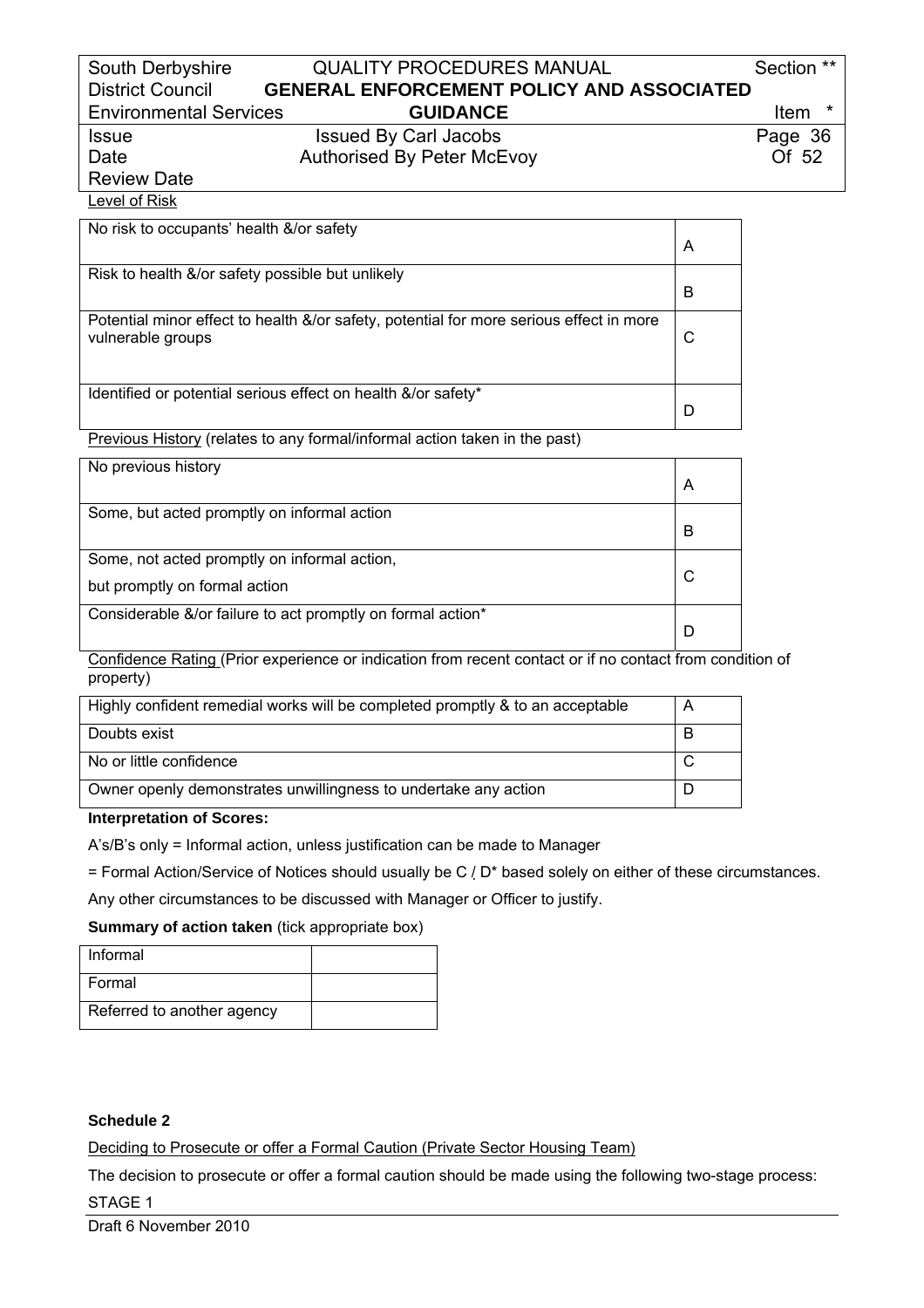| South Derbyshire                                                   | <b>QUALITY PROCEDURES MANUAL</b>  |                                                  | Section **      |
|--------------------------------------------------------------------|-----------------------------------|--------------------------------------------------|-----------------|
| <b>District Council</b>                                            |                                   | <b>GENERAL ENFORCEMENT POLICY AND ASSOCIATED</b> |                 |
| <b>Environmental Services</b>                                      | <b>GUIDANCE</b>                   |                                                  | $\star$<br>Item |
| <b>Issue</b>                                                       | <b>Issued By Carl Jacobs</b>      |                                                  | Page 37         |
| Date                                                               | <b>Authorised By Peter McEvoy</b> |                                                  | Of 52           |
| <b>Review Date</b>                                                 |                                   |                                                  |                 |
| <b>CRITERION</b>                                                   | <b>PROSECUTE</b>                  | OFFER CAUTION                                    |                 |
| Is the offence serious?                                            | Yes                               | No                                               |                 |
| Is the offender old or infirm?                                     | No                                | Yes                                              |                 |
| Has the offender a previous history<br>of offending?               | <b>Yes</b>                        | No                                               |                 |
| Is the offender willing to prevent a<br>recurrence of the problem? | No                                | Yes                                              |                 |
| Would a prosecution be in the<br>public interest?                  | Yes                               | No                                               |                 |
| Has the offender offered a<br>reasonable explanation?              | No                                | Yes                                              |                 |

Ring the appropriate response to each criterion and total the number of rings in each column. The decision will be influenced by the total number of rings.

### STAGE 2

| Is the use of a formal caution<br>appropriate given the views, | Yes. | No |
|----------------------------------------------------------------|------|----|
| circumstances and any<br>action taken by the victim            |      |    |

Recommendation of Investigating Officer: Formal Caution/Prosecution\*

\* Delete as applicable

| Signed | Date: |  |
|--------|-------|--|
|        |       |  |

Action agreed by Private Sector Housing Manager:

| Signed | ate. |
|--------|------|
|--------|------|

Action agreed by Head of Environmental Services:

Signed \_\_\_\_\_\_\_\_\_\_\_\_\_\_\_\_\_\_\_\_\_\_\_\_\_\_\_\_\_\_\_\_\_\_\_\_\_\_\_\_\_ Date:\_\_\_\_\_\_\_\_\_\_\_\_\_\_\_\_\_\_\_\_\_\_\_\_

# **APPENDIX E Specific Enforcement Actions for Food Safety**

#### **1.0 Purpose**

1.1 The purpose of this document is to state the authority's policy with respect to:-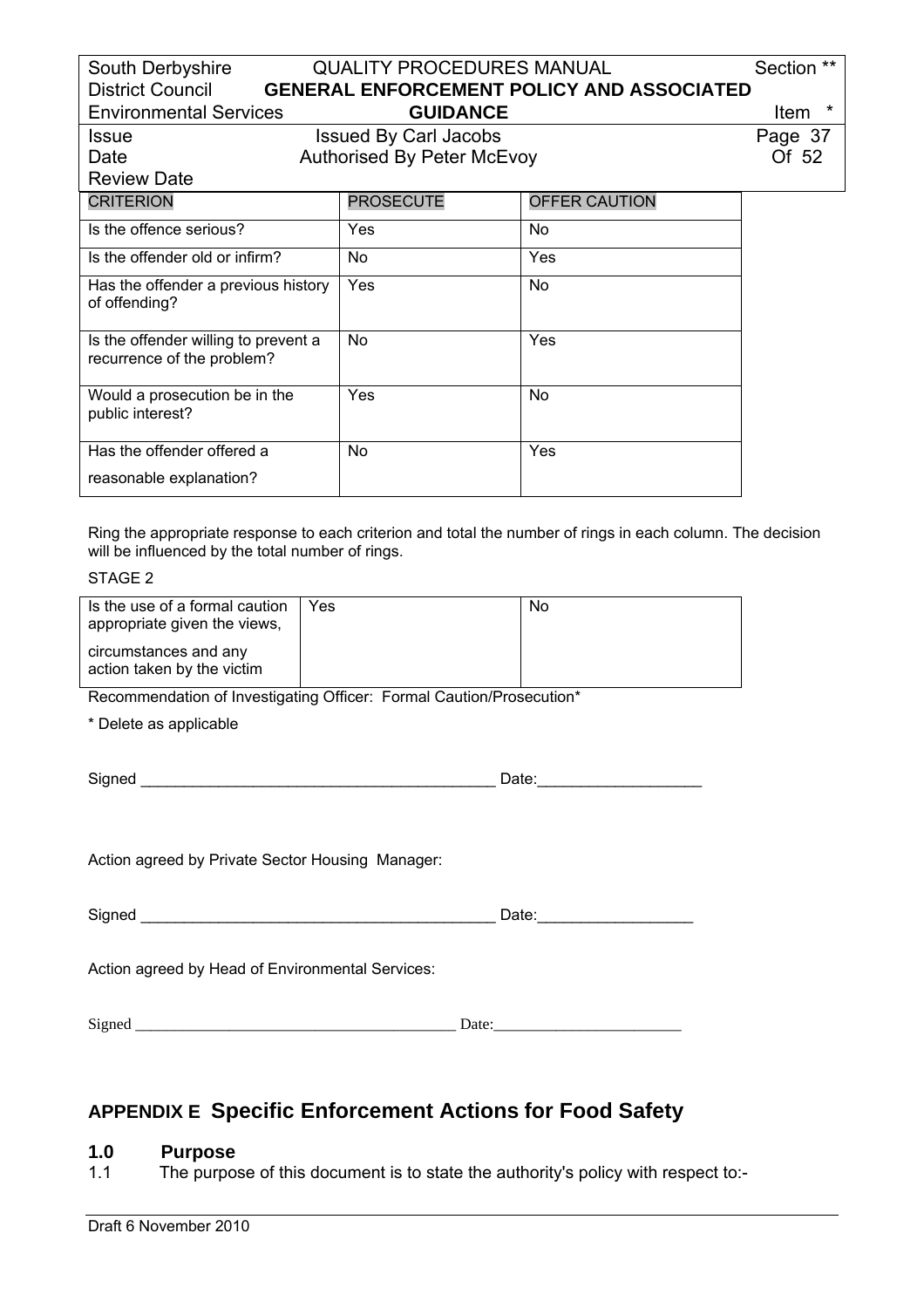# • Identification of officers appointed and authorised to take enforcement action.

• Identification of the limits of delegations for Food Enforcement Officers.

# **2.0 Authorisations**

- 2.1 Enforcement action under the Food Safety Act 1990 and the associated relevant European Legislation should be initiated by suitably qualified, experienced and competent Enforcement Officers.
- 2.2 The qualification and experience of authorised officers are prescribed by The Food Law Code of Practice. Consequently the authorisation of officers under Section 5 of the Food Safety Act 1990 and the conferring of powers under Section 11 and 12 of the Act, will be in accordance with any other relevant code of practice.

### **3.0 Indemnification**

3.1 The Authority will indemnify authorised officers against the whole of any damages and costs or expenses which may be involved, if the Authority is satisfied that the officer honestly believed that they were acting within their powers and that their duty as an inspector entitled them to do it, providing the inspector was not wilfully acting against instructions

### **4.0 Hygiene Improvement Notices**

- 4.1 Hygiene Improvement Notices will be issued when one or more of the criteria below apply:-
	- There are significant contraventions of food safety legislation.
	- There is a lack of confidence that the proprietor will respond to an informal approach.
	- There is a history of non-compliance.
	- Standards are generally poor and management has little awareness of requirements.
	- The consequences of non-compliance could be potentially serious to public health.
	- Effective action needs to be taken as quickly as possible to remedy conditions that are serious and deteriorating.
- 4.2 Hygiene Improvement Notices will be served in compliance with the following principles:-
	- Hygiene Improvement Notices will relate to the risk to health and will not be issued for minor technical contraventions.
	- Hygiene Improvement Notices will only be issued by Officers who have been properly authorised to do so. They will only be signed by an authorised Officer who has personally witnessed the contravention.
	- Authorised Officers will follow The Food Law Codes of Practice and guidance on the use of Statutory Notices.
	- Authorised Officers will place realistic time limits on Statutory Notices, preferably agreed with the proprietor.
	- The Authorised Officer will discuss with the proprietor the works that will be specified and fully consider other proposed options.
	- Failure to comply with a Hygiene Improvement Notice will in general result in the institution of court proceedings.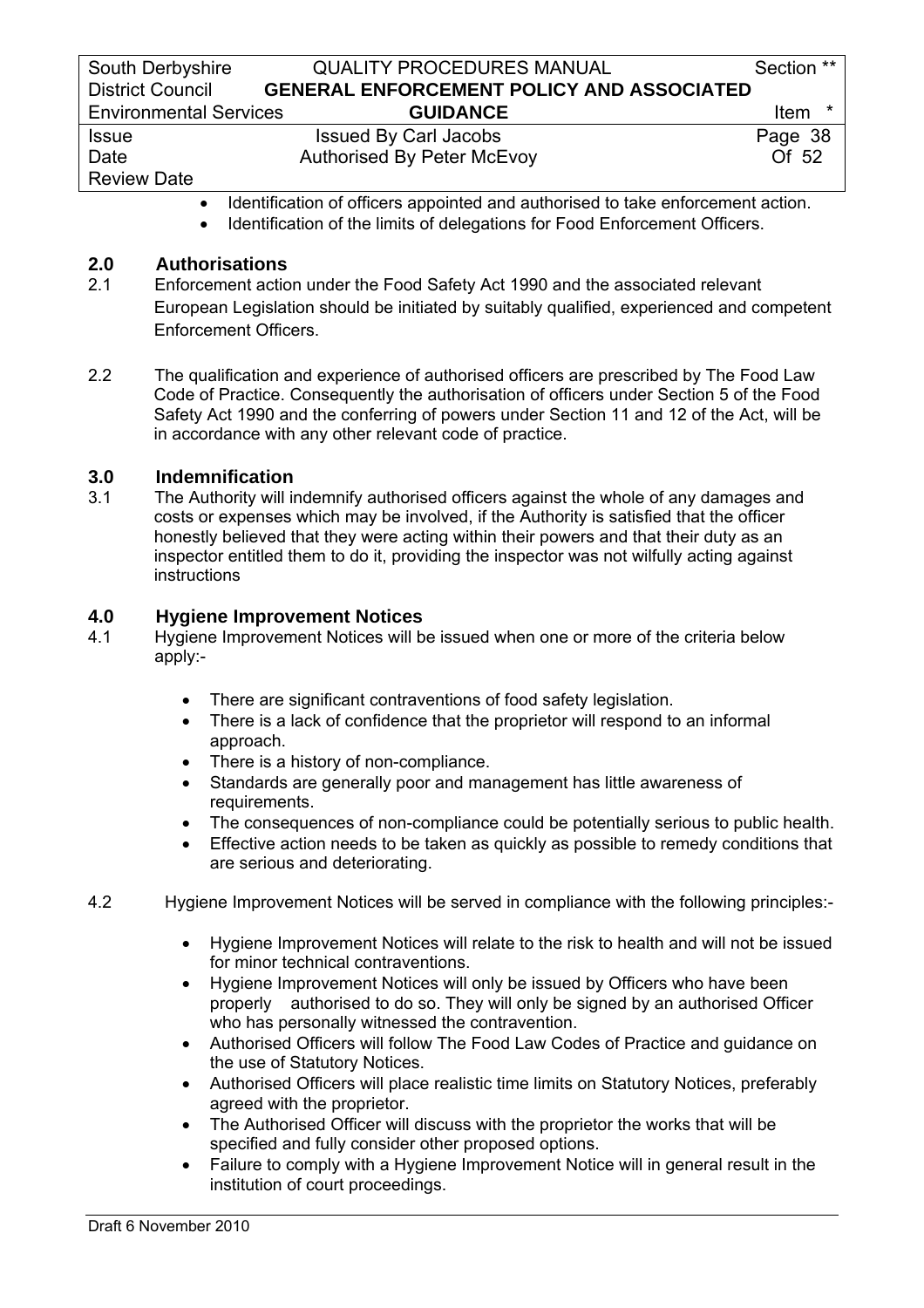Review Date

• Information will be given to other bodies which should be notified of any formal action taken and its outcome. These may include Home and Originating authorities.

### **HYGIENE EMERGENCY PROHIBITION NOTICES The Food Hygiene (England) Regulations 2006 procedures**

# **5.0 When to use Hygiene Emergency Prohibition Notices (regulation 8)**<br>5.1 Unless the use of Voluntary Procedures is more appropriate in the circumstance

Unless the use of Voluntary Procedures is more appropriate in the circumstances, Hygiene Emergency Prohibition Procedures should be used if an authorised officer has evidence that the health risk condition is fulfilled. If the appropriate evidence is found, a Hygiene Emergency Prohibition Notice may be served on the food business operator, followed by an application to a Magistrates' Court for a Hygiene Emergency Prohibition Order.

# **6.0 Health Risk Conditions Where Use Of Hygiene Prohibition Procedures May Be Appropriate**

6.1 The following paragraphs provide examples of circumstances that may show that the health risk condition exists as defined by regulation 7(2) regulation 8(4) i.e. there is an imminent risk of injury to health, and where an authorised officer may therefore consider the use of such prohibition powers. These examples are in no way prescriptive or exhaustive and are for illustrative purposes only.

# **7.0 Health Risk Conditions Where Prohibition Of Premises May Be Appropriate**

- Infestation by rats, mice, cockroaches, birds or other vermin, serious enough to result in the actual contamination of food or a significant risk of contamination.
- Very poor structural condition and poor equipment and/or poor maintenance, or routine cleaning and/or serious accumulations of refuse, filth or other extraneous matter, resulting in the actual contamination of food or a significant risk of food contamination.
- Drainage defects or flooding of the establishment, serious enough to result in the actual contamination of food, or a significant risk of food contamination.
- Premises or practices which seriously contravene food law and have been, or are implicated, in an outbreak of food poisoning.
- Any combination of the above, or the cumulative effect of contraventions which, taken together, represent the fulfilment of the health risk condition.

# **8.0 Health Risk Conditions Where The Prohibition Of Equipment May Be Appropriate**

- Use of defective equipment, e.g. a pasteuriser incapable of achieving the required pasteurisation temperature.
- Use of equipment for the processing of high-risk foods that has been inadequately cleaned or disinfected or which is grossly contaminated and can no longer be properly cleaned.
- Use of storage facilities or transport vehicles for primary produce where the storage facilities or transport vehicles have been inadequately cleaned or disinfected.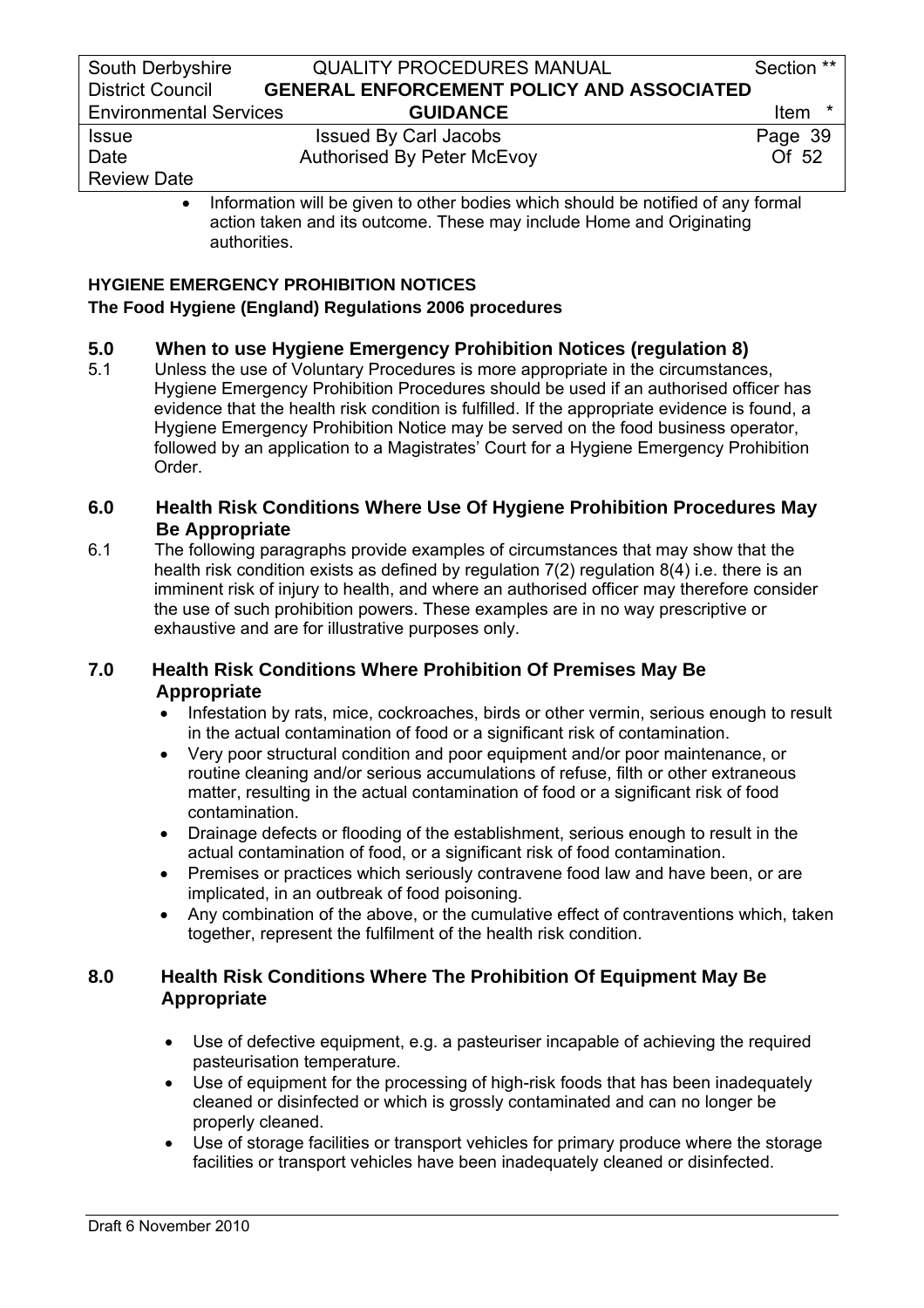|                                                                                                                                                                                                                                                                                                                                                                               | South Derbyshire<br><b>QUALITY PROCEDURES MANUAL</b>                                                                                                                                                                                                                   | Section **      |
|-------------------------------------------------------------------------------------------------------------------------------------------------------------------------------------------------------------------------------------------------------------------------------------------------------------------------------------------------------------------------------|------------------------------------------------------------------------------------------------------------------------------------------------------------------------------------------------------------------------------------------------------------------------|-----------------|
|                                                                                                                                                                                                                                                                                                                                                                               | <b>District Council</b><br><b>GENERAL ENFORCEMENT POLICY AND ASSOCIATED</b>                                                                                                                                                                                            |                 |
|                                                                                                                                                                                                                                                                                                                                                                               | <b>GUIDANCE</b><br><b>Environmental Services</b>                                                                                                                                                                                                                       | $\star$<br>Item |
| <b>Issue</b>                                                                                                                                                                                                                                                                                                                                                                  | <b>Issued By Carl Jacobs</b>                                                                                                                                                                                                                                           | Page 40         |
| Date                                                                                                                                                                                                                                                                                                                                                                          | <b>Authorised By Peter McEvoy</b>                                                                                                                                                                                                                                      | Of 52           |
| <b>Review Date</b>                                                                                                                                                                                                                                                                                                                                                            |                                                                                                                                                                                                                                                                        |                 |
| 9.0                                                                                                                                                                                                                                                                                                                                                                           | <b>Health Risk Conditions Where Prohibition Of A Process May Be</b>                                                                                                                                                                                                    |                 |
| Appropriate<br>Serious risk of cross contamination.<br>Failure to achieve sufficiently high processing temperatures.<br>$\bullet$<br>Operation outside critical control criteria, for example, incorrect pH of a product which<br>$\bullet$<br>may allow Clostridium botulinum to multiply.<br>The use of a process for a product for which it is inappropriate.<br>$\bullet$ |                                                                                                                                                                                                                                                                        |                 |
| 10.0<br><b>Health Risk Condition No Longer Exists:</b><br>Certificate (regulation 7(6)(a) and regulation 8(8))/health risk condition remains in<br>existence: Certificate (regulation 7(7)(b) and regulation 8(9)(b)                                                                                                                                                          |                                                                                                                                                                                                                                                                        |                 |
| 10.1                                                                                                                                                                                                                                                                                                                                                                          | In respect of Hygiene Emergency Prohibition Notices and Hygiene Emergency Prohibition<br>Orders, the Food Authority should issue a certificate to the food Business operator within<br>three days, if it is satisfied that the health risk condition no longer exists. |                 |
| 10.2                                                                                                                                                                                                                                                                                                                                                                          | If the food business operator applies for such a certificate, the Food Authority must<br>determine the position as soon as is reasonably practicable and within a period of no                                                                                         |                 |

longer than fourteen days. If the Food Authority is satisfied that the health risk condition no longer exists, it must issue a notice of determination to the food business operator and must do so within three days. If the Food Authority determines that the health risk condition remains in existence, it must issue a notice of that determination to the food business operator and should do so within three days. (Food Law Code of Practice (England) – June 2008

### **11.0 Voluntary Procedures (Food Hygiene)**

- 11.1 Voluntary Procedures to remove a health risk condition may be used, at the instigation of the food business operator, when the food business operator agrees that a health risk condition exists as defined by regulation 7(2) regulation 8(4) i.e. there is an imminent risk of injury to health. An officer may suggest this option to the food business operator, but only when they are able to use regulation 8. If in doubt, the food business operator should be advised to take legal advice.
- 11.2 Any voluntary closure agreement should be confirmed in writing by the food Business operator or manager and the authorised officer, with an undertaking by the food business operator or manager not to re-open without the officer's prior approval.
- 11.3 If the manager of a food business offers to close voluntarily, the officer should confirm that the manager has the authority of the food business operator to agree to such voluntary action.
- 11.4 The officer should ensure that frequent checks are made on the establishment to ensure that it has not re-opened.
- 11.5 If the food business operator offers to close voluntarily, the officer should:
	- consider whether there is a risk of the establishment being re-opened without the officer's knowledge and/or agreement (if this were to cause food poisoning, the Food Authority could be criticised for not having used statutory powers);
	- recognise that there is no separate legal sanction against a food business operator who re- opens for business after offering to close, although enforcement action for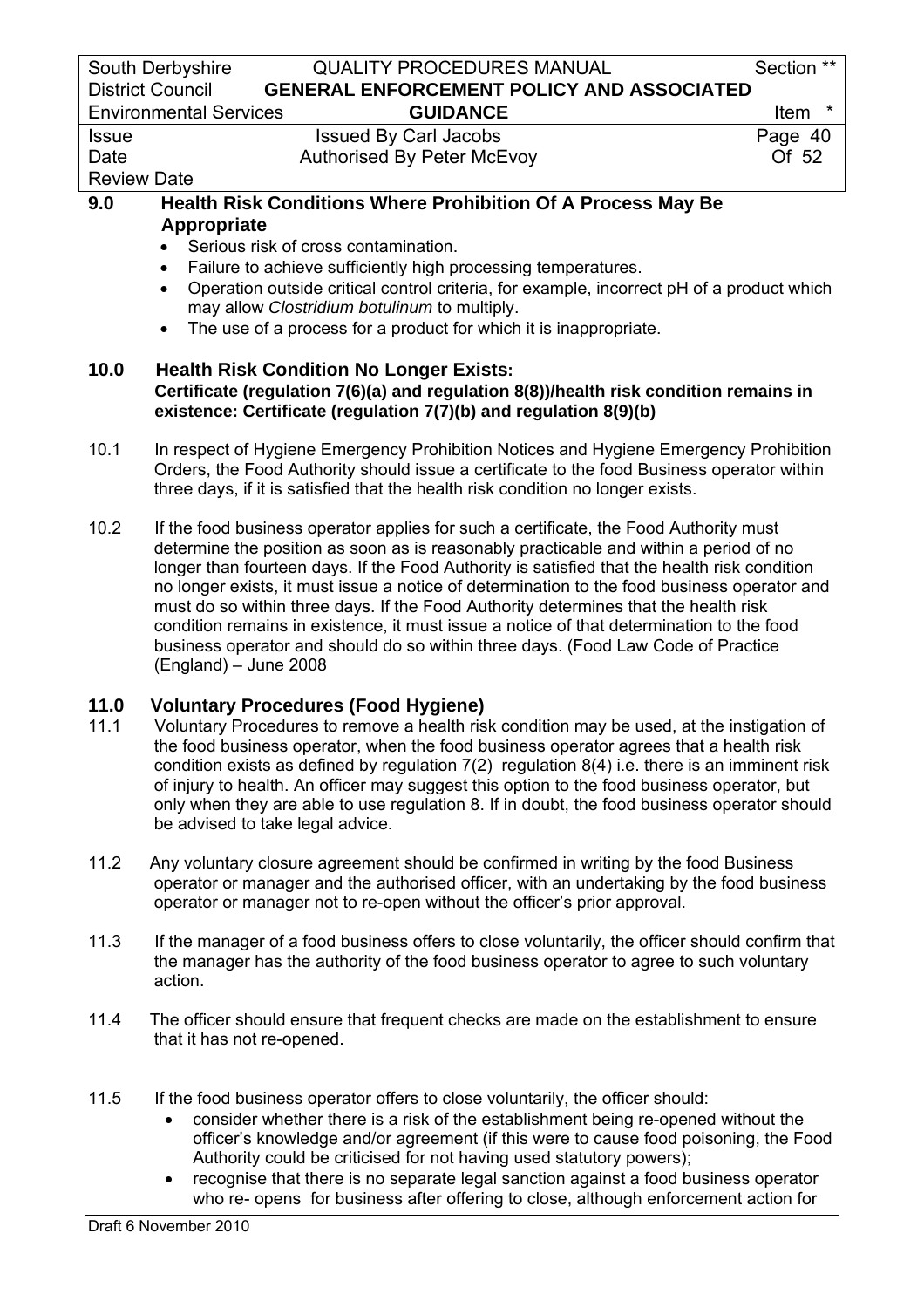| South Derbyshire              | <b>QUALITY PROCEDURES MANUAL</b>                 | Section **  |
|-------------------------------|--------------------------------------------------|-------------|
| <b>District Council</b>       | <b>GENERAL ENFORCEMENT POLICY AND ASSOCIATED</b> |             |
| <b>Environmental Services</b> | <b>GUIDANCE</b>                                  | <b>Item</b> |
| <b>Issue</b>                  | <b>Issued By Carl Jacobs</b>                     | Page 41     |
| Date                          | <b>Authorised By Peter McEvoy</b>                | Of 52       |
| <b>Review Date</b>            |                                                  |             |

the actual breaches e.g. unsafe food, similar processing as before, etc, remains available; and explain to the food business operator that, by making the offer to close, any right to compensation is lost. (Food Law Code of Practice (England) – June 2008

### **12.0 Notification Of Legal Proceedings**

- 12.1 LGR (Local Government Regulation) are currently negotiating where records of convictions and prohibitions should be recorded. At present there is no procedure for notification.
- 12.2 The Home Authority and/or the Originating Authority as appropriate will be advised of prosecutions taken and their outcome, in accordance with LGR guidance.
- 12.3 With respect to complaints, the complainant will always be advised of the outcome of the case in writing.

# **APPENDIX F Specific Enforcement Actions for Health & Safety**

### **1.0 General requirements**

1.1 Utilising Section 19 of HASWA, the Director of Community Services is authorised by South Derbyshire District Council to appoint and authorise officers, for carrying into effect the relevant statutory provisions within the Council's field of responsibility. Such appointments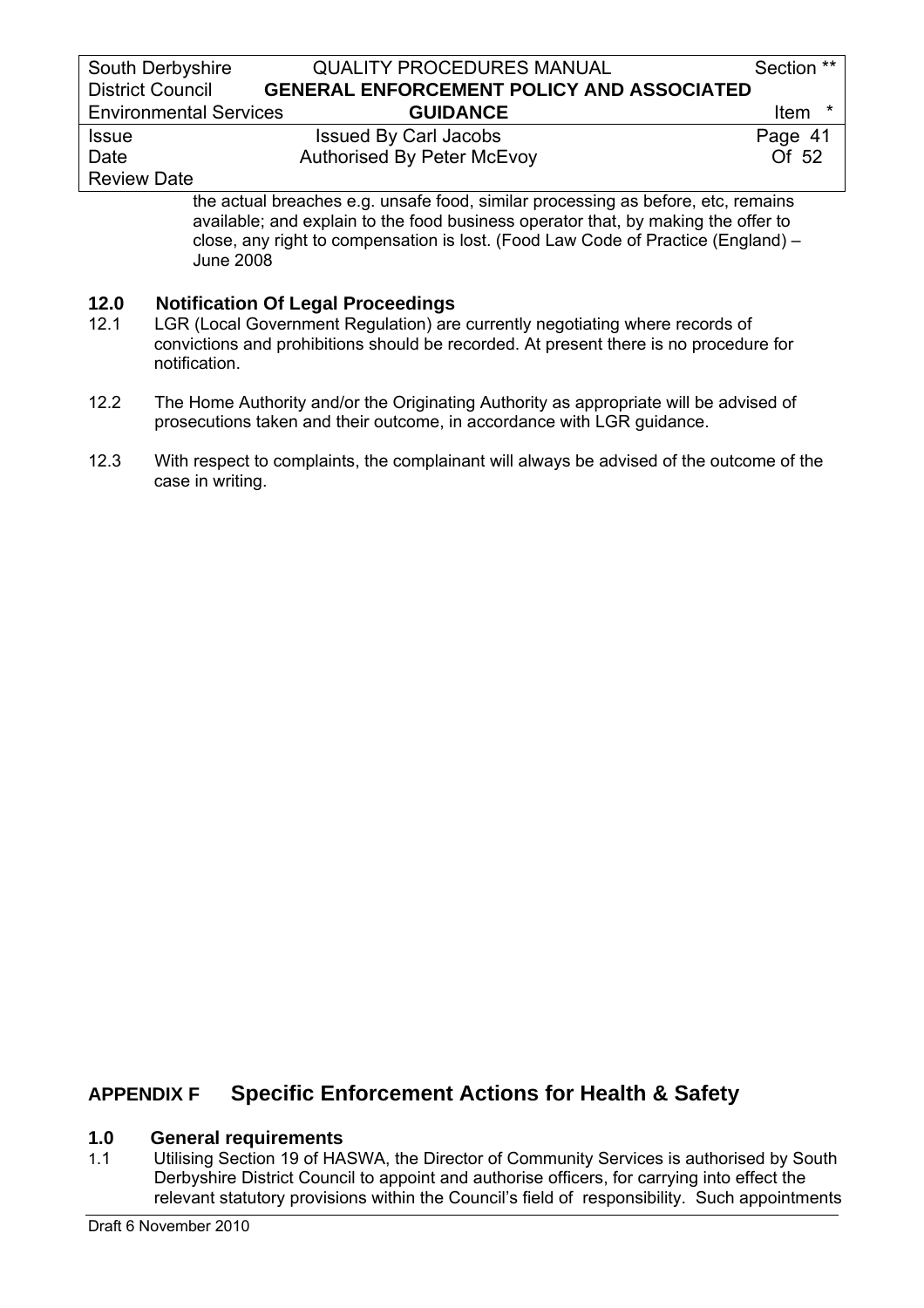| South Derbyshire              | <b>QUALITY PROCEDURES MANUAL</b>                 | Section **       |
|-------------------------------|--------------------------------------------------|------------------|
| <b>District Council</b>       | <b>GENERAL ENFORCEMENT POLICY AND ASSOCIATED</b> |                  |
| <b>Environmental Services</b> | <b>GUIDANCE</b>                                  | <b>Item</b><br>* |
| <b>Issue</b>                  | <b>Issued By Carl Jacobs</b>                     | Page 42          |
| Date                          | <b>Authorised By Peter McEvoy</b>                | Of 52            |
| <b>Review Date</b>            |                                                  |                  |

are made in writing specifying which of the powers conferred on Officers by the above statutory provision, are to be exercisable by the person duly appointed.

- 1.2 Section 20 of HASWA lists the powers an authorised Officer can exercise for the purposes of carrying into effect any of the revelant statutory provisions within this Authority's field of responsibility. This authorisation is given in the Officer's warrant. Officers should ensure they are familiar with the scope and limits of these powers.
- 1.3 The Director of Community Services/ Head of Environmental Services and Commercial and Licensing Manager are also empowered to authorise other persons (not being appointed Officers) to accompany such Officers for the purposes of carrying out the duties for which they are appointed. This would apply to Section 20(c) HASWA, when an Officer considers it to be appropriate to take along another person to assist them in carrying out their duties. Such persons may be a photographer or a carpenter or an electrician, and would therefore have to be duly authorised.
- 1.4 The Authorisation document is only valid for a temporary period and the duration of validity **MUST** be specified on the form. Enforcement action under the Health and Safety at Work etc. Act 1974 and associated legislation should be initiated by suitably qualified, experienced and competent Enforcement Officers (who have been duly authorised) following Health and Safetyt Executive Section 18 guidance.
- 1.5 Only officers authorised by the Authority under Sections 21 to 26 of the Health and Safety at Work etc. Act 1974 will serve improvement and prohibition notices.

# **2.0 The Process of Enforcement**

2.1 Inspectors use various enforcement techniques to deal with risks and secure compliance with the law, ranging from the provision of advice to enforcement notices. Enforcement decisions must be impartial, justified and procedurally correct. The Health and Safety Executive sets out the approach we follow. The Enforcement Management Model (EMM) – together with the procedure for its application – provides the Council with a framework for making enforcement decisions that meet the principles in this Policy. It captures the issues inspectors consider when exercising their professional judgment and reflects the process by which enforcement decisions are reached.

# **3.0 The Purpose of the Enforcement Management Model (EMM)**<br>3.1 The EMM is not a procedure in its own right. It is not intended to fetter

- The EMM is not a procedure in its own right. It is not intended to fetter inspectors' discretion when making enforcement decisions, and it does not direct enforcement in any particular case. It is intended to:
	- promote enforcement consistency by confirming the parameters, and the relationships between the many variables, in the enforcement decision making process;
	- promote proportionality and targeting by confirming the risk based criteria against which decisions are made;
	- be a framework for making enforcement decisions transparent, and for ensuring that those who make decisions are accountable for them; and
	- help experienced inspectors assess their decisions in complex cases, allow peer review of enforcement action, and be used to guide less experienced and trainee inspectors in making enforcement decisions.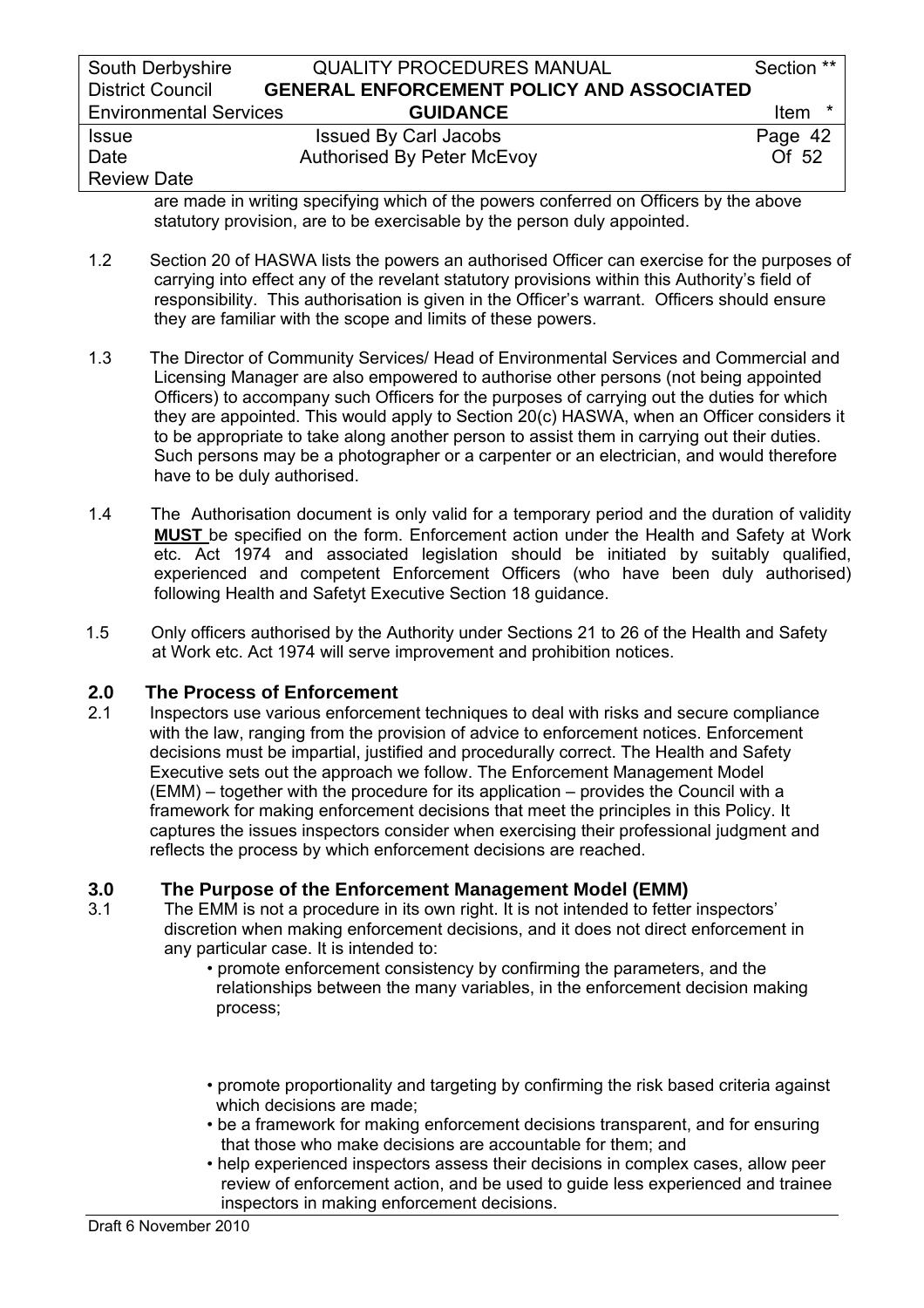The EMM and the associated procedures enable managers to review the decision making process and their inspectors' enforcement actions to ensure the purpose and expectations of this Policy.

 The EMM does not exist in isolation. It is supported by quality procedures which address, amongst other things, the selection and investigation of accidents.

### **4.0 Publicity**

- 4.1 We will make arrangements for the publication annually of the names of all the companies and individuals who have been convicted in the previous 12 months of breaking health and safety law.
- 4.2 We will also consider drawing media attention to factual information about charges that have been laid before the courts, having due regard to publicity that could prejudice a fair trial. We will also consider publicising any conviction that could serve to draw attention to the need to comply with health and safety requirements, or deter anyone tempted to disregard their duties under health and safety law.

# **5.0 Action by the Courts**

5.1 Where appropriate we will draw the court's attention to all the factors that are relevant to the court's decision as to what sentence is appropriate on conviction. The Court of Appeal has given some guidance on some of the factors that should inform the courts in health and safety cases (R v F. Howe and Son (Engineers) Ltd [1992] 2 All ER, and subsequent judgments).

# **6.0 Representation to the Courts**

 In cases of sufficient seriousness, and when given the opportunity, we will consider indicating to the magistrates that the offence is so serious that they may send it to be heard or sentenced in the higher court where higher penalties can be imposed. In considering what representations to make we will have regard to Court of Appeal guidance: the Court of Appeal has said "In our judgment magistrates should always think carefully before accepting jurisdiction in health and safety at work cases, where it is arguable that the fine may exceed the limit of their jurisdiction or where death or serious injury has resulted from the offence".

# **7.0 Indemnification**

7.1 Under Section 26 of HASWA, Officers are indemnified by South Derbyshire District Council, whereby the authority indemnifies the Officer against the whole or part of any damages and costs or expenses which they may have been ordered to pay or may have incurred, if the authority is satisfied that they honestly believed that the act complained of was within their powers, and that their powers, and that their duty as an Authorised Officer required or intitled them to do it.

### **8.0 Enforcement Procedures - Notices Improvement Notices**

- 8.1 Improvement Notices may be served by authorised Officers under Section 20/21 of HASWA for certain contravention's of the relevant statutory provisions. These Notices may be served where an Officer is of the opinion that:
	- a) The contravention of one or more of the relevant statutory provision(s) is/are likely to continue or be repeated, or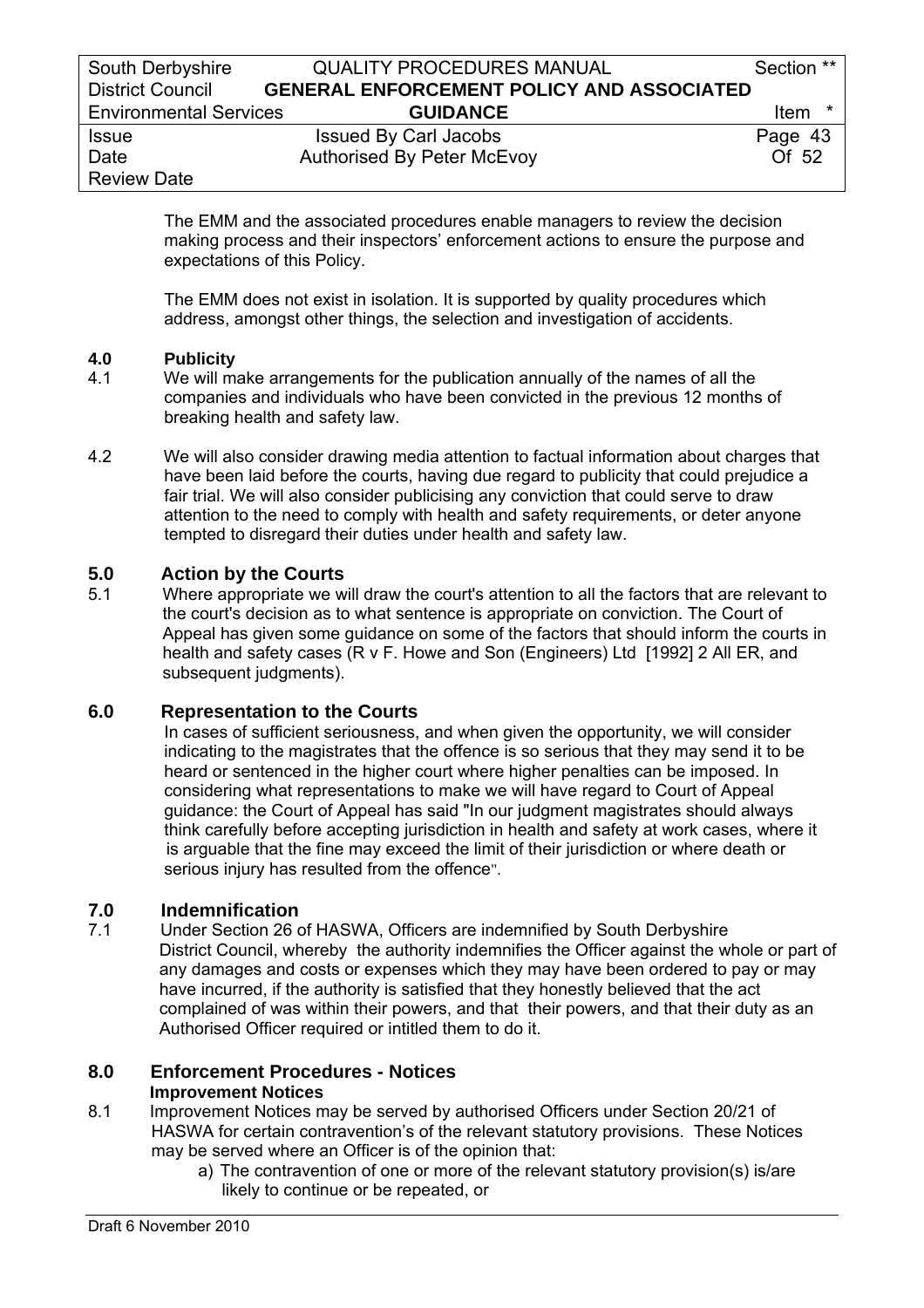| South Derbyshire              | <b>QUALITY PROCEDURES MANUAL</b>                 | Section **       |
|-------------------------------|--------------------------------------------------|------------------|
| <b>District Council</b>       | <b>GENERAL ENFORCEMENT POLICY AND ASSOCIATED</b> |                  |
| <b>Environmental Services</b> | <b>GUIDANCE</b>                                  | <b>Item</b><br>∗ |
| <b>Issue</b>                  | <b>Issued By Carl Jacobs</b>                     | Page 44          |
| Date                          | <b>Authorised By Peter McEvoy</b>                | Of 52            |
| <b>Review Date</b>            |                                                  |                  |

### b) One or more of the relevant statutory provisions are being contravened.

- 8.2 The Officer may serve on the person responsible an Improvement Notice. The Notice must include: -
	- The Officer's opinion concerning the contravention:
	- Specification of the provision being contravened:
	- The reason for the inspector being of that opinion;
	- A requirement to remedy the contravention, and
	- A period within which the contravention must be remedied, which must not be less than 21 days (HASWA, Section 21).

### **9.0 PROHIBITION NOTICES**

9.1 Prohibition Notices may be served by an authorised Officer under HASWA. If an Officer is of an opinion that any activities carried on or likely to be carried on by, or under the control of the person in question, and the activities involve or will involve a risk of SERIOUS PERSONAL INJURY, the Officer may serve a Prohibition Notice on that person.

A Prohibition Notice shall: -

- State that the Officer is of that said opinion relating to the risk of serious, personal injury;
- Specify the matters which in the Officer's opinion give, or as the case may be, will give rise to the said risk;
- Specify the relevant statutory provision being contravened, and the reasons for that opinion, and
- Direct that the activity concerned shall not be carried on unless the matters specified in the Notice have been remedied.
- 9.2 The Notice will normally be given immediate effect if the Officer is of the opinion that there is a risk of serious, personal injury. Alternatively, a period must be specified following which the Notice comes into effect (ie a Deferred Prohibition Notice). There is not minimum period to be allowed for compliance, as, in the event of an appeal, the Notice is not automatically suspended. Hence, the period allowed for compliance may be shorter than the appeal period (HASWA, Section 22).

#### **10.0 Notice(S) Protocol PRELIMINARIES**

- 10.1 Once a contravention of HASWA or any relevant statutory provision has been established, the Officer must ascertain that they are correct in serving an Improvement or Prohibition Notice. The Officer should confirm the following:-
	- Are the premises "ours" to enforce?
	- If there is a hazard, what Section or Regulation does it contravene?
	- Is there a risk of serious personal injury?
	- Who is responsible for the contravention, eg. the owner of the premises, the employer, the occupier of the premises, the person in control of the premises etc.

# **11.0 Person Responsible**

Improvement Notices are served upon the person(s) who is/are contravening the relevant statutory provision or who has/have contravened it and is/are likely to continue or repeat it. Thus, if the business is a partnership then the full names of any partners must be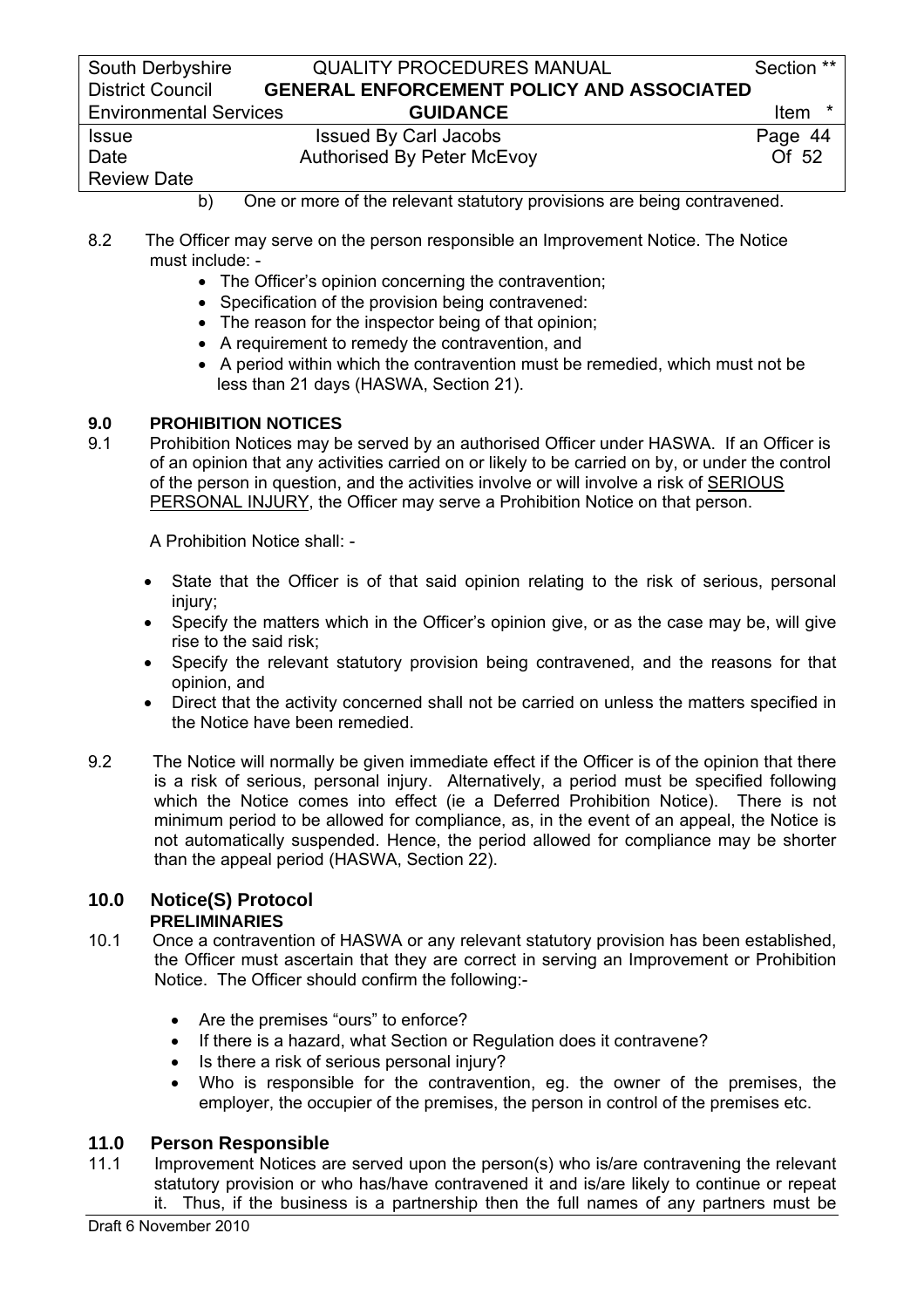| South Derbyshire              | <b>QUALITY PROCEDURES MANUAL</b>                 | Section **             |
|-------------------------------|--------------------------------------------------|------------------------|
| <b>District Council</b>       | <b>GENERAL ENFORCEMENT POLICY AND ASSOCIATED</b> |                        |
| <b>Environmental Services</b> | <b>GUIDANCE</b>                                  | <b>Item</b><br>$\star$ |
| <b>Issue</b>                  | <b>Issued By Carl Jacobs</b>                     | Page 45                |
| Date                          | <b>Authorised By Peter McEvoy</b>                | Of 52                  |
| <b>Review Date</b>            |                                                  |                        |

obtained and Notices served on each of the partners. Similarly, for limited companies, the Notices should be for the attention of the Company Secretary at the company's registered office and if requested, a copy of the Notice can be sent to the affected premises.

 11.2 If a company states that their Notices will be accepted at an office/premises other than the Head Office / Registered Office, then Environmental Services would request it to be made in writing. It may be required during legal proceedings to show that the Notice was 'properly served', i.e. at the correct premises. If a business is a partnership then the full names of all the partners must be obtained and Notices served on each of them, or a partner nominated by them to receive the Notices on their behalf.

# **12.0 Time Limits**

- 12.1 The Inspector should discuss with the responsible person, once the main inspection has been completed, time limits to be allowed for compliance of all Notices to be served. The Officer should bear in mind the following factors when discussing these time limits with the responsible person:-
	- Risks or hazards arising from the contravention balanced against the time and costs involved to comply with the Notice(s).
	- The size of the activity/premises, e.g. a small corner shop would not require the same time of compliance for certain health and safety contraventions compared to a large hotel.
	- External influences, e.g. availability of parts such as guards for a machine.
	- Allowing time for the company to get a reasonable number of quotes from contractors for the works that will be specified in the Schedule.
- 12.2 Obviously it is not possible to specify times for particular types of Notice due to the factors mentioned above, and also, the ever changing relevant legislation/technology. Even so, Officers should ensure that they do follow a uniform approach to the time limits, both for their own work and in comparison to other Officers' Notices in the Department. Where an Officer is to serve a Notice for a specific contravention for the first time, the Officer should consult the Principle EHO or one of the Commercial Team, for advice on recommended time limits. Likewise the Principle Officer is responsible for ensuring that their Officers are all following a consistent approach to time limits for specific and/or similar Notices.

# **13.0 Schedule Of Works**

- 13.1 The Notice(s) may include directions as to the measures to be taken to remedy any contravention or matters to which the Notice relates. The Environmental Services policy is to attach a schedule to all Notices. The schedule may only ask for an activity to cease or list how a contravention/matter can be remedied.
- 13.2 The schedule may refer to any Approved Code of Practice, British Standard etc, and allow a choice of alternative remedies. Where works are required to remedy the matter contained in the Notice relate to buildings, then these must not exceed the requirements of the current Buildings Regulations.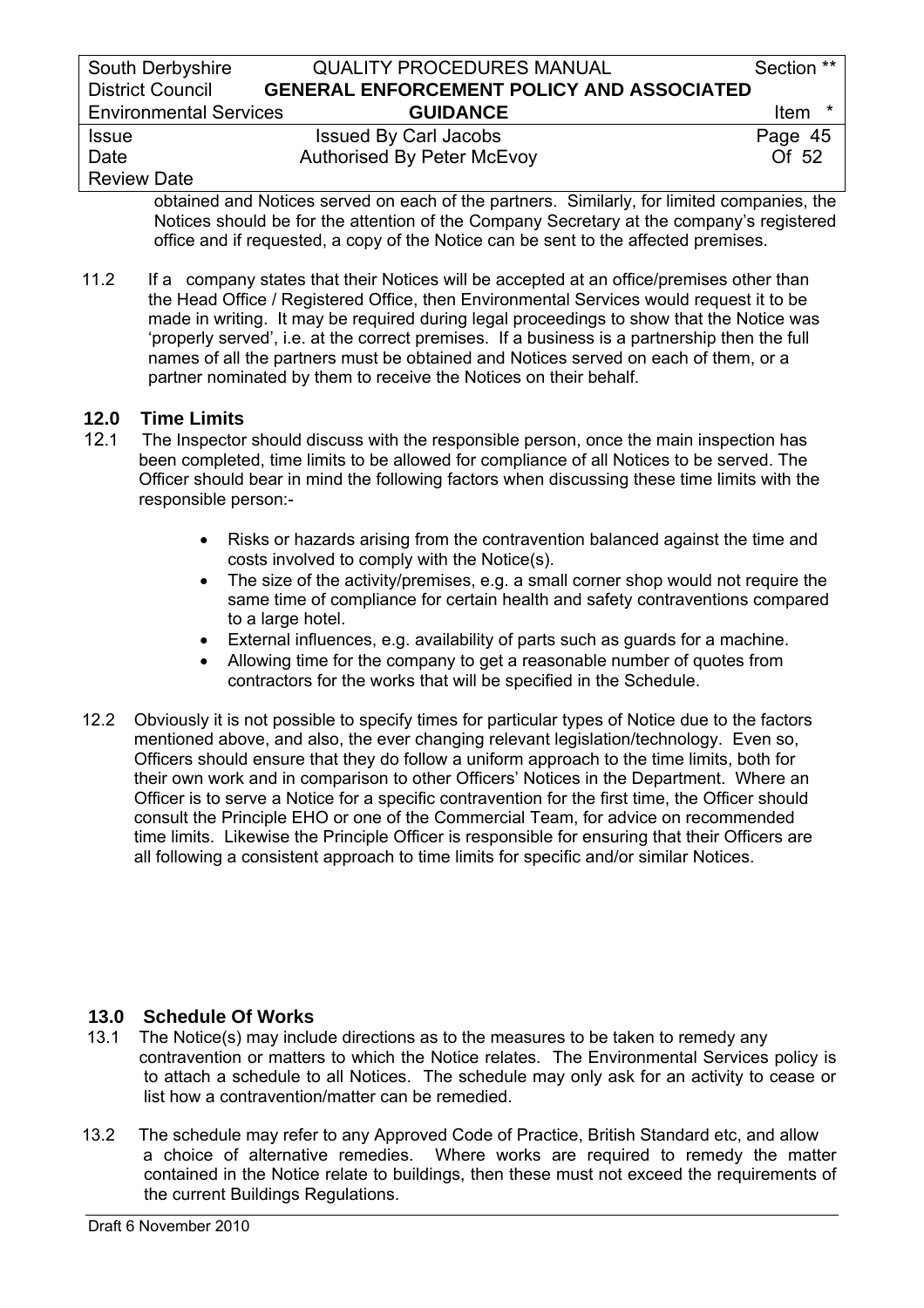### **14.0 Authorisation of Notices**

 14.1 Once all the typed Notice(s)/Schedule(s)/covering letter(s) have been checked by the Officer for mistakes, corrections etc, they must be checked by the Principle EHO, or by the Commercial and Licensing Manager if the Principle EHO is not available.

### **15.0 Service Of Notices**

- 15.1 Notices are normally served by hand if it is within the local authority's geographical boundary. Where the address is outside the District, the Notice must be sent by recorded delivery, obtaining proof of posting and subsequent confirmation of delivery/acceptance. To ensure 'proper service' the Officer should ensure that each Notice is signed by them.
- 15.2 Proper service can be affected by:
	- Delivering it to the person(s) responsible or leaving it at its proper address, or sending it by post to him/her at the same address, or
	- in the case of a body corporate, be served or given to the Secretary or the clerk of that body, or
	- In the case of a partnership, be served or given to each partner or a nominated person having proper control, or management of the partnership.

The proper address is:

- The person's last known address, or in the case of a body corporate, via their secretary or clerk, at the registered or principal office, or
- In the case of a partnership, the principal office of the partnership, or where the company requests a specified address in the UK, other than the proper address, where the Notice will be accepted (this should be requested in writing).
- Served on the day of the Notice date by hand, post or other arrangements by another Officer.
- 15.3 Notices to be served on an owner or occupier of any premises may be served by posting them at that premises or by addressing them to that person by name and delivering them by hand to a responsible person, resident or employee on the premises.

### **16.0 Appeals Against Notices**

- 16.1 Appeals against Notices must be made to an Employment Tribunal within 21 days of the service of the Notice. The procedure to be adopted by the Employment Tribunal for receiving and hearing appeals is laid down in the The Employment Tribunals (Constitution and Rules of Procedure) Regulations and HASWA, Section 24.
- 16.2 Where an appeal is made against an Improvement Notice, the Notice is suspended until the appeal is determined or the appeal is withdrawn but appeals against Prohibition Notices do not automatically suspend those Notices. Any suspension of a Prohibition Notice can only be ordered by the Tribunal, and then only from the date of the direction (HASWA, Section 24(3)).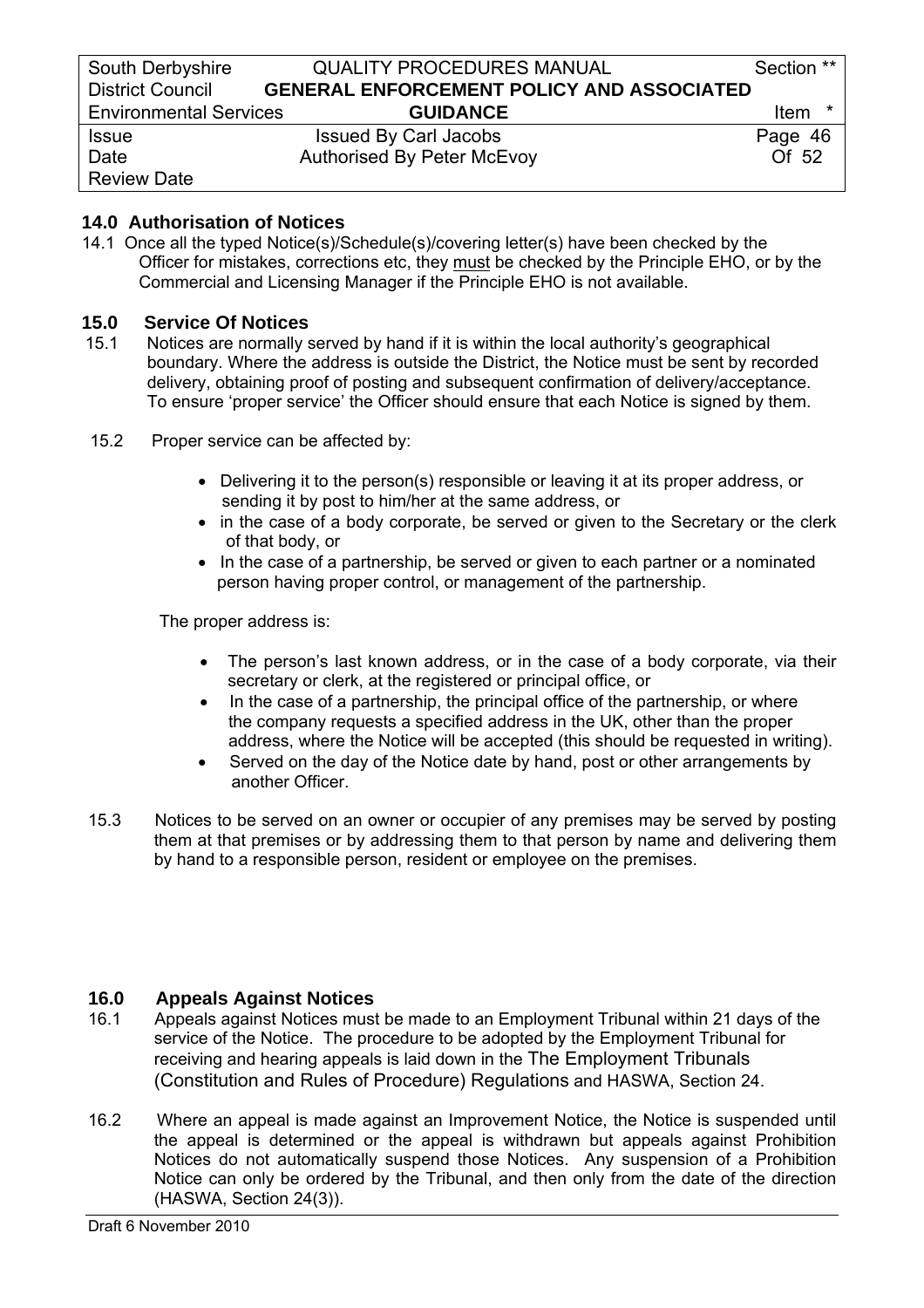# **17.0 Extension Of Notices**

- 17.1 From time to time Officers will receive requests for extension of Notices. Such extensions are left to the discretion of the Officer who has to consider:
	- Do factors beyond the control of the recipient of the Notice account for the request for an extension?
	- Would such an extension cause undue risk compared to the original time limits?
	- Is the extension time period requested reasonable?
	- All applications for an extension of the notice should be before the expiry of the notice.
- 17.2 Even so, requests for extensions of Notices should be, preferably in writing, well before the compliance date of the Notice. If an extension is to be allowed, an Extension Notice should be prepared with the new compliance date. The Notice of Extension can then be typed and posted as normal mail to the recipient of the Notice.

# **18.0 Withdrawal Of Notices**<br>**18.1** It is Environmental Service

- It is Environmental Services policy not to withdraw health and safety Notices, unless in particular circumstances the Inspector considers this to be appropriate or when the recipient of the Notice requests a withdrawal of the Notice.
- 18.2 Officers should be aware that Improvement or Prohibition Notices can only be withdrawn where it does not take immediate effect, i.e. before the compliance date of the deferred Prohibition or Improvement Notice (Section 23 of HASWA).

# **19.0 Non-Compliance Of Notices**<br> **19.1** In circumstances where a Notice

In circumstances where a Notice has not been complied with and does not meet the criteria for an Extension Notice, then legal proceedings for failing to comply with the requirements of the Notice should be taken. Only in exceptional circumstances should such action not be taken.

# **APPENDIX G Specific Enforcement Actions Fixed Penalty Notices Policy- Pollution Control**

### **1.0 Scope**

- 1.1 This policy relates to the issuing of Fixed Penalty Notices within functions associated with the operation of the relevant Environmental Services Section and provides information on Fixed Penalties and the offences under which such fines are available to the Authority.
- 1.2 This policy does not cover other Services of the Local Authority in relation to the issuing of Fixed Penalty Notices.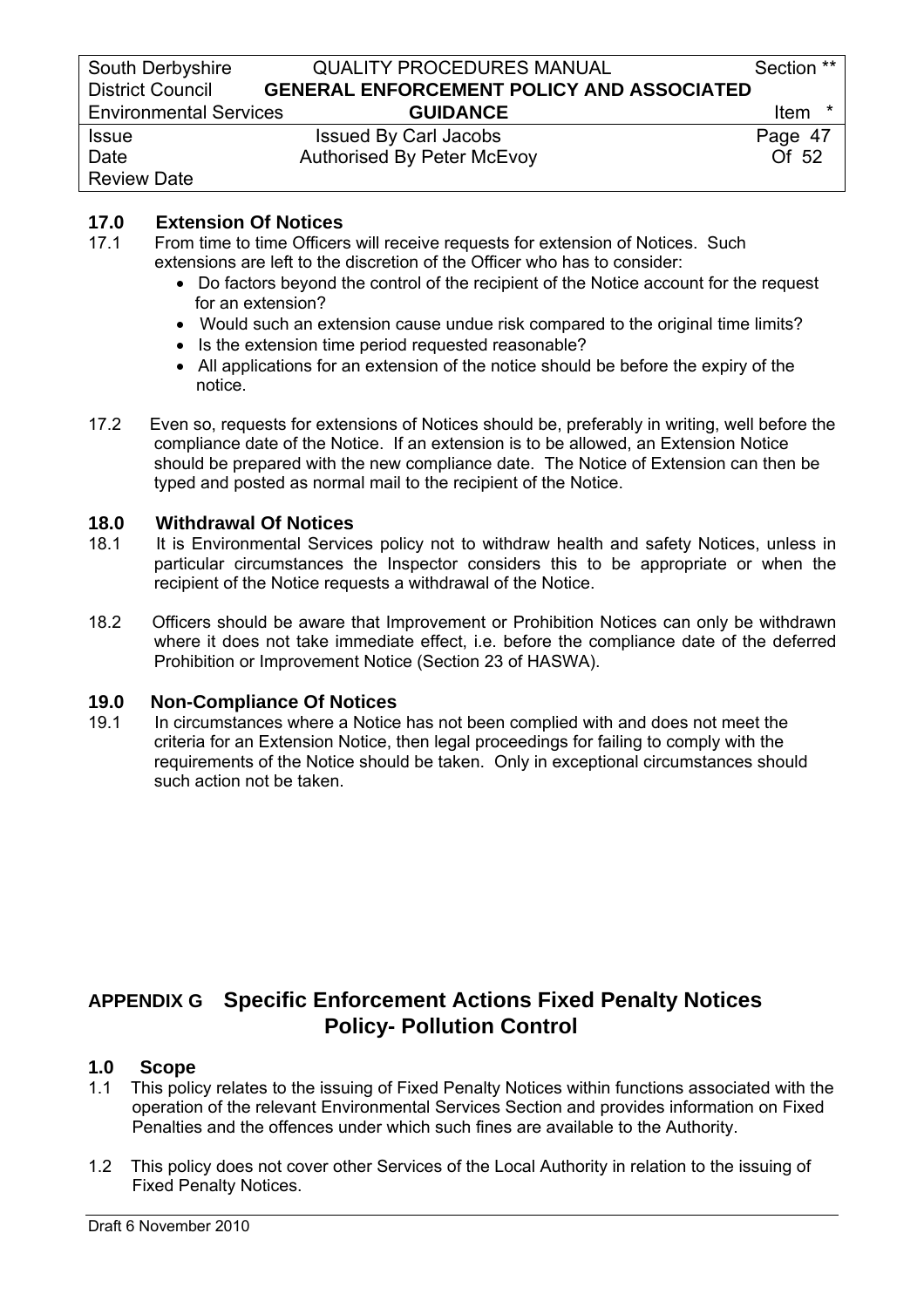# **2.0 Objective**

2.1 To seek an improvement in neighbourhoods through the consistent and proportionate issuing of Fixed Penalty Notices to tackle a range of environmental issues, thereby helping to minimise pollution, harm to human health or adverse affect to neighbourhoods and to help make South Derbyshire a cleaner, greener and safer environment.

### **3.0 Introduction**

- 3.1 This guidance covers Fixed Penalty Notices issued for a range of environmental offences under the Environmental Protection Act 1990, Anti-Social Behaviour Act 2003 and a number of other pieces of legislation, as amended and extended by the Clean Neighbourhoods and Environment Act 2005.
- 3.2 The Clean Neighbourhoods & Environment Act 2005 makes significant changes to the Fixed Penalty Notice regime. In some cases it widens the scope of who may issue fixed penalties and that it is an offence under certain sections to fail to provide both name and address to any duly authorised officer. In addition, in many cases Local Authorities are now also able to specify both the fixed penalty fine that may be issued (within specific parameters) and introduce discounts for early payments of fixed penalty notices.

### **4.0 General Principles**

- 4.1 The general principles of enforcement outlined in section 4 of the Environmental Services Enforcement Policy will be followed.
- 4.2 Where the option of a fixed penalty fine is available to negate direct court action, this will be utilised at every appropriate opportunity. Although the age of criminal responsibility is currently 10 years, any potential legal action against a child under 16 should only be taken following consultation with the relevant Manager (normally the Environmental Protection Manager for FPNs served by Safer Neighbourhood Wardens) and the Youth Offending Service. In any case, instances where juveniles are below 16 years contact will be made with the parent/guardian of that person. Any contact with parents/guardians will be in writing and will make them aware of their child's actions and the Authority's proposed action.
- 4.3 Fixed penalties can provide the Authority with an effective and visible way of responding to low-level environmental crimes and Central Government wishes to encourage Local Authorities and other agencies to use them as an alternative solution to placing persons through the judicial process.
- 4.4 Fixed penalties are one of the enforcement mechanisms that would be utilised within the Environmental Health Enforcement Policy.
- 4.5 As fixed penalty notices are only intended to prevent the need to go to court and provide another means of enforcement, they will never be used where there is not sufficient evidence to take the matter to court. When such evidence exists, be it photographic or evidence retrieved from the scene, careful consideration should be made as to the likelihood that the evidence would persuade a court of law, as failure to pay the FPN would lead to Court action. If there is any doubt the relevant manager should advise.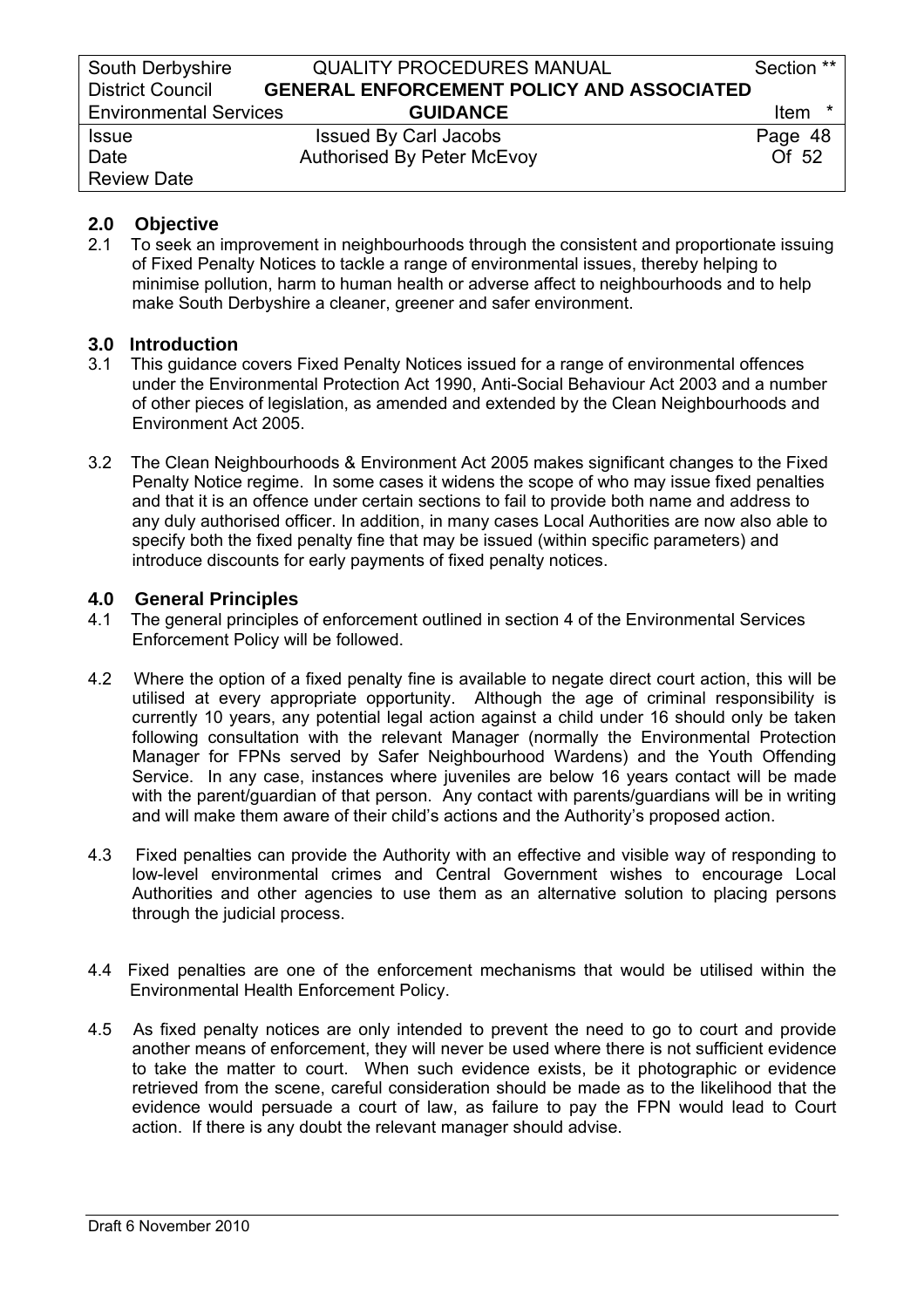| South Derbyshire              | <b>QUALITY PROCEDURES MANUAL</b>                 | Section **      |
|-------------------------------|--------------------------------------------------|-----------------|
| <b>District Council</b>       | <b>GENERAL ENFORCEMENT POLICY AND ASSOCIATED</b> |                 |
| <b>Environmental Services</b> | <b>GUIDANCE</b>                                  | $\star$<br>Item |
| <b>Issue</b>                  | <b>Issued By Carl Jacobs</b>                     | Page 49         |
| Date                          | <b>Authorised By Peter McEvoy</b>                | Of 52           |
| <b>Review Date</b>            |                                                  |                 |

# **5.0 Non-Payment Of Fixed Penalties**

5.1 Where fixed penalties are not paid within the specified period, the normal course of action would be to send a series of reminder letters and should they remain unpaid, may ultimately lead to a prosecution.

# **6.0 Instalment Payment Of Fixed Penalties**

- 6.1 South Derbyshire District Council understands that for certain individuals the payment of fixed penalties may be difficult. Consequently, persons who provide written confirmation explaining the reasons as to why payment may be difficult will be provided with the opportunity to make such payments in instalments. This will be agreed with the individual concerned and the relevant Manager but under no circumstances will the time for payment of instalments extend beyond 3 calendar months.
- 6.2 South Derbyshire District Council considers legal action as a serious step and wishes to avoid such action if at all possible, however in correspondence individuals will be informed that failure to make, or to continue with payments by dates specified, may result in this Authority proceeding with legal action.
- 6.3 In such instances individuals will be provided with 14 days to make payment of the full outstanding amount, with prosecution being the normal course of action where payment is not made.

# **7.0 Appropriate Use Of Fixed Penalties**

- 7.1 The availability and level of fixed penalties for environmental crimes reflect the severity of the offences. It is important therefore that the correct fixed penalties are used for the correct offence (e.g. litter fixed penalties will not be used by this Authority to deal with illegal waste or fly-tipping offences or side waste problems from household or commercial/industrial premises).
- 7.2 Officers should feel free to approach anyone who they have reason to believe may be about to commit an offence e.g. dropping litter, dog fouling, with the aim of educating that person. Officers should also use their discretion as to whether it is safe to approach a person, e.g. if that person is with a group of people who appear to be drunk, the Officer may not wish to approach them without assistance.
- 7.3 Officers also have the discretion as to whether a fixed penalty notice should be served where it is found that that person may have accidentally committed an offence (e.g. dropped litter whilst pulling their hand from their pocket, litter dropped from bag whilst rummaging).

# **8.0 Three Strike Rule**

- 8.1 The approach being adopted by the Section in relation to the issuing of fixed penalties in relation to dog fouling, littering and certain waste related offences.
- 8.2 Under this rule an individual will on the first and second offence be offered the opportunity to accept a fixed penalty and only on a third will face prosecution for any offences that are deemed to have taken place. It should be noted that other factors may result in a prosecution earlier (e.g. intent, attitude of offender, abusive to authorised officer, etc.).

# **9.0 Offences For Which Fixed Penalties Are Available**

9.1 The table below (Table 1) lists the fixed penalties covered by this guidance, including the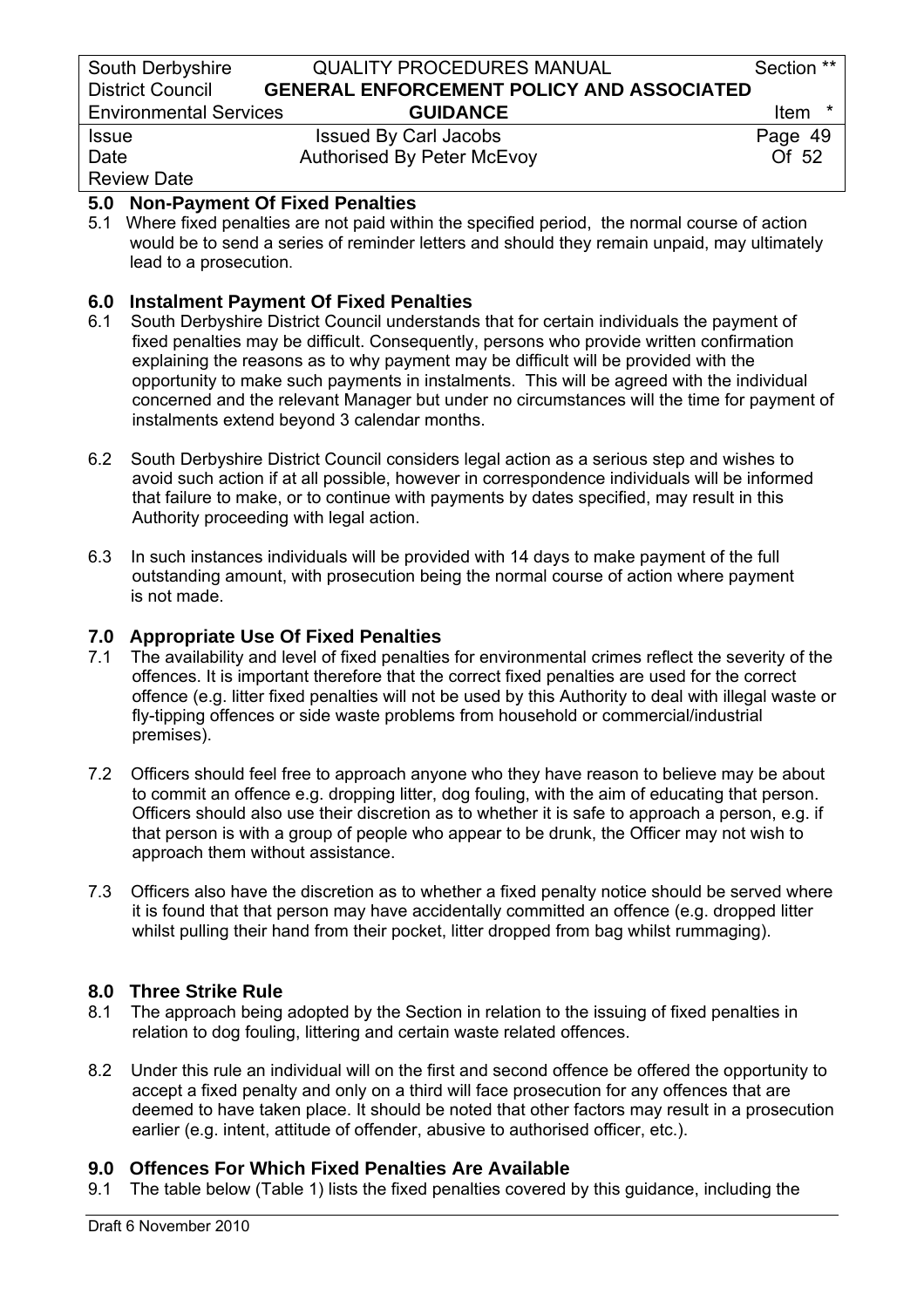### South Derbyshire **QUALITY PROCEDURES MANUAL** Section \*\* District Council **GENERAL ENFORCEMENT POLICY AND ASSOCIATED**  Environmental Services **GUIDANCE** Item \*

Issue Issued By Carl Jacobs Page 50 Date **Authorised By Peter McEvoy COLLUST** 2

Review Date

 amount of each Fixed Penalty and the discounted amount for early payment **Table 1** 

| <b>Section &amp; Legislation</b>                               | <b>Description of offence</b>                                                 | <b>Amount</b> | <b>Discounted to for</b><br>early payment |
|----------------------------------------------------------------|-------------------------------------------------------------------------------|---------------|-------------------------------------------|
| $s.6(1)$ Clean<br>Neighbourhoods &<br>Environment Act 2005     | Nuisance parking                                                              | £100          | £70                                       |
| 2A(1) Refuse Disposal<br>(Amenity) Act                         | Abandoning a vehicle                                                          | £200          | £140                                      |
| 88(1) Environmental<br>Protection Act 1990                     | Littering                                                                     | £75           | £50                                       |
| s.94A(2) Environmental<br>Protection Act 1990                  | Street litter control<br><b>Notices and Litter</b><br><b>Clearing Notices</b> | £100          | £70                                       |
| Schedule 3A, para.7(2)<br>Environmental<br>Protection Act 1990 | Unauthorised distribution<br>of literature                                    | £75           | £50                                       |
| s. 43 Anti-social<br>Behaviour Act 2003                        | Graffiti and fly posting                                                      | £75           | £50                                       |
| s. 5B(2) Control of<br>Pollution(Amendment)<br>Act 1989        | Failure to produce<br>authority (waste transfer<br>notes)                     | £300          | £210                                      |
| s.34A(2) Environmental<br>Protection Act1990                   | Failure to furnish(waste<br>carriers licence)                                 | £300          | £210                                      |
| s.47ZA(2)<br>Environmental<br>Protection Act 1990              | Offences in relation to<br>Waste receptacles                                  | £100          | £70                                       |
| s.59(2) Clean<br>Neighbourhoods<br>and Environment Act<br>2005 | Dog control<br>orders                                                         | £75           | £50                                       |

# **10.0 Failure Of Alleged Offenders To Give Correct Details**

- 10.1 Most fixed penalty provisions for environmental offences have been amended under provisions within the Clean Neighbourhoods & Environment Act 2005, to provide those authorised to issue fixed penalties with the power to require the name and address of a person they wish to issue with a fixed penalty.
- 10.2 Instances where persons fail to supply such details or give false or misleading information to an authorised officer, individuals if traced will not be provided with the option of a fixed penalty. Instead they will face prosecution for both the offence (e.g. littering) and for failing to provide their name and address.

# **11.0 Use Of Fixed Penalty Receipts**

- 11.1 The various Acts under which fixed penalties are levied enable the Authority to use fixed penalty receipts only to help meet the cost of certain specified functions.
- 11.2 Instances where Local Authorities are categorised as 'excellent' or 'good' under the Comprehensive Performance Assessment, and is subsequently categorised accordingly by Order made by the Secretary of State, the Environmental Offences (Fixed Penalties)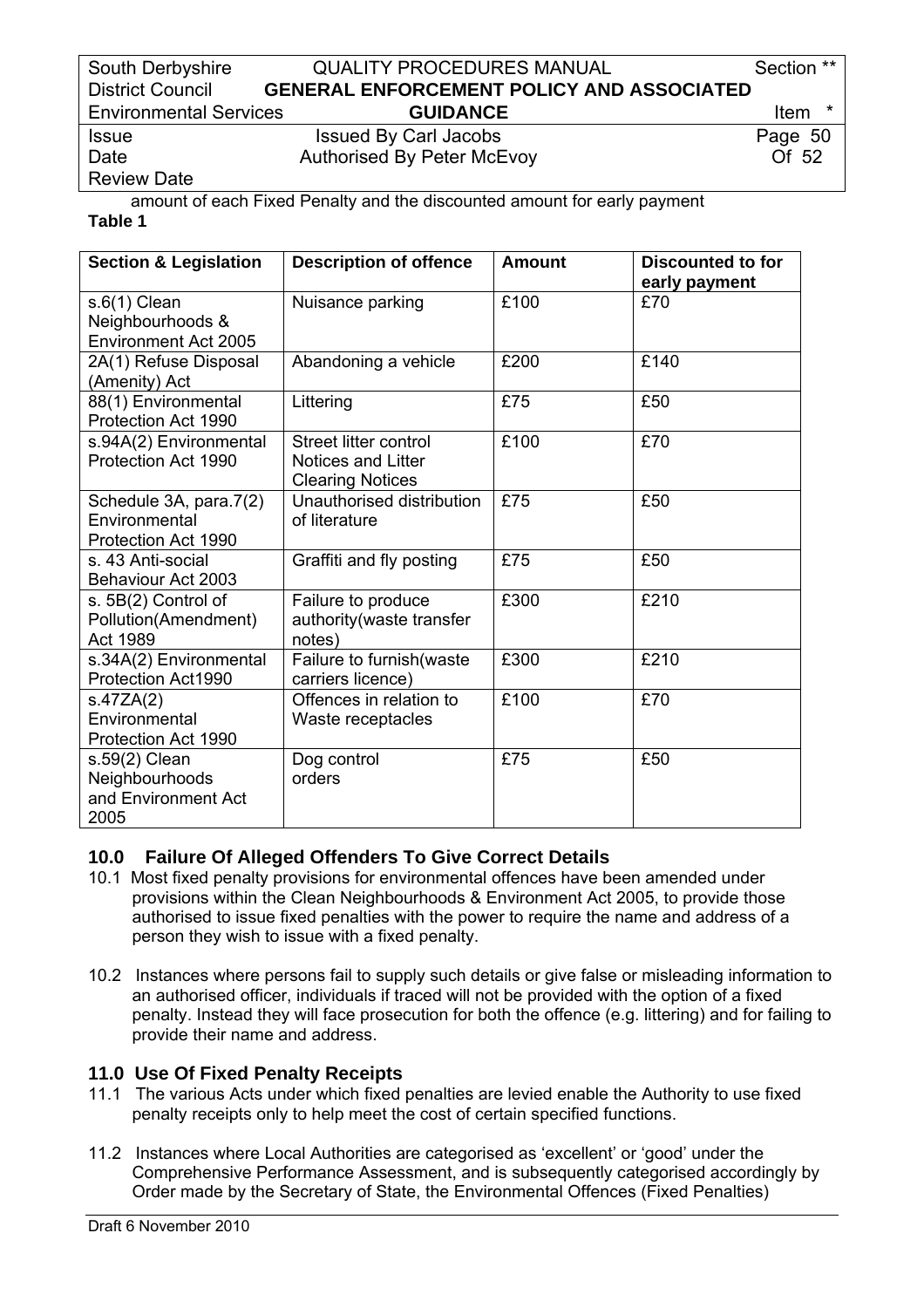| South Derbyshire              | <b>QUALITY PROCEDURES MANUAL</b>                 | Section **             |
|-------------------------------|--------------------------------------------------|------------------------|
| <b>District Council</b>       | <b>GENERAL ENFORCEMENT POLICY AND ASSOCIATED</b> |                        |
| <b>Environmental Services</b> | <b>GUIDANCE</b>                                  | <b>Item</b><br>$\star$ |
| <b>Issue</b>                  | <b>Issued By Carl Jacobs</b>                     | Page 51                |
| Date                          | <b>Authorised By Peter McEvoy</b>                | Of 52                  |
| <b>Review Date</b>            |                                                  |                        |

(Miscellaneous Provisions) Regulations 2006, or the Environmental Offences (Use of Fixed Penalty Receipts) Regulations 2006 allow that Authority to spend the penalty receipts on *any* of its functions.

11.3 In cases where a high performing Authority falls out of the 'excellent' or 'good' category, the Regulations allow it to continue spending its receipts on any function for the duration of one year. Specified functions in relation to different offences are listed in the following table:

Table 2

| <b>Description of Fixed</b><br><b>Penalty offence</b> | Where are the functions<br>specified in the legislation? | <b>Qualifying Functions for which</b><br>receipts may be used            |
|-------------------------------------------------------|----------------------------------------------------------|--------------------------------------------------------------------------|
| Nuisance parking                                      | s.8(2) Clean Neighbourhoods                              | <b>Functions under Refuse Disposal</b>                                   |
|                                                       | and Environment Act 2005                                 | (Amenity) Act 1978                                                       |
|                                                       |                                                          |                                                                          |
|                                                       |                                                          | Functions under sections 99-102                                          |
|                                                       |                                                          | Road Traffic Regulation Act 1984                                         |
|                                                       |                                                          | Enforcement of sections 3 and 4                                          |
|                                                       |                                                          | Clean Neighbourhoods and                                                 |
|                                                       |                                                          | <b>Environment Act 2005</b>                                              |
| Abandoning a vehicle                                  | Refuse<br>Disposal<br>s.2C(2)                            | <b>Functions under the Refuse</b>                                        |
|                                                       | (Amenity) Act 1978                                       | Disposal (Amenity) Act 1978                                              |
|                                                       |                                                          | Functions under sections 99-102                                          |
|                                                       |                                                          | Road (see s.10 CNEA 2005)                                                |
|                                                       |                                                          | <b>Traffic Regulation Act 1984</b>                                       |
|                                                       |                                                          | Enforcement of sections 3 and 4                                          |
|                                                       |                                                          | Clean Neighbourhoods and                                                 |
|                                                       |                                                          | <b>Environment Act 2005</b>                                              |
| Litter                                                | s96 Clean Neighbourhoods                                 | Litter-related functions under Part                                      |
|                                                       | and Environment Act 2005                                 | 4, Environmental Protection Act                                          |
| <b>Litter Clearing Notices</b>                        |                                                          | 1990                                                                     |
| <b>Street Litter Control</b>                          |                                                          |                                                                          |
| <b>Notices</b>                                        |                                                          |                                                                          |
|                                                       |                                                          |                                                                          |
| Unauthorised<br>distribution of literature            |                                                          |                                                                          |
|                                                       |                                                          |                                                                          |
| Graffiti and fly posting                              |                                                          | Graffiti and fly posting functions                                       |
|                                                       |                                                          | under section 43 Anti-social                                             |
|                                                       |                                                          | Behaviour Act 2003                                                       |
| Dog control orders                                    |                                                          | Dog Control Orders functions under                                       |
|                                                       |                                                          | Part 1, Chapter 6 Clean                                                  |
|                                                       |                                                          | Neighbourhoods & Environment Act                                         |
|                                                       |                                                          | 2005                                                                     |
| Failure<br>produce<br>to<br>authority<br>(waste       | s.5C(3) Control of<br>Pollution (Amendment)              | Functions,, including enforcement<br>regarding offences, under section 5 |
|                                                       |                                                          |                                                                          |